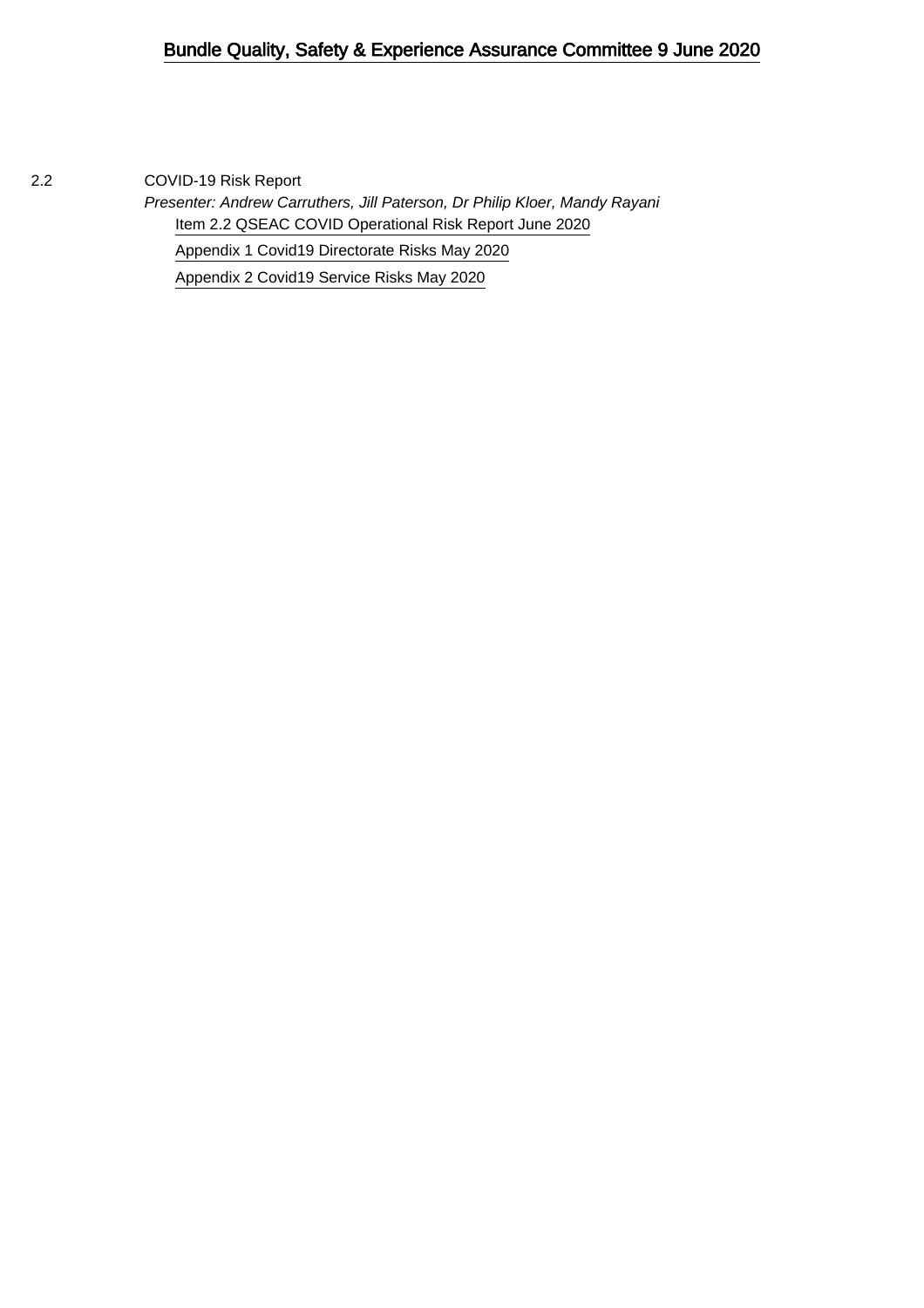

### <span id="page-1-0"></span>**PWYLLGOR ANSAWDD, DIOGELWCH A SICRHAU PROFIOD QUALITY, SAFETY AND EXPERIENCE ASSURANCE COMMITTEE**

| <b>DYDDIAD Y CYFARFOD:</b><br><b>DATE OF MEETING:</b>  | 09 June 2020                                                                                                                                                                                                                                                                |
|--------------------------------------------------------|-----------------------------------------------------------------------------------------------------------------------------------------------------------------------------------------------------------------------------------------------------------------------------|
| <b>TEITL YR ADRODDIAD:</b><br><b>TITLE OF REPORT:</b>  | <b>Operational Risks incorporating COVID-19</b>                                                                                                                                                                                                                             |
| <b>CYFARWYDDWR ARWEINIOL:</b><br><b>LEAD DIRECTOR:</b> | Andrew Carruthers, Executive Director of Operations<br>Jill Paterson, Director of Primary Care, Community and<br>Long Term Care<br>Dr Philip Kloer, Executive Medical Director Deputy CEO<br>Mandy Rayani, Executive Director of Nursing, Quality<br>and Patient Experience |
| <b>SWYDDOG ADRODD:</b><br><b>REPORTING OFFICER:</b>    | Joanne Wilson, Board Secretary<br>Charlotte Beare, Head of Assurance and Risk                                                                                                                                                                                               |

**Pwrpas yr Adroddiad** (dewiswch fel yn addas) **Purpose of the Report** (select as appropriate) Er Sicrwydd/For Assurance

#### **ADRODDIAD SCAA SBAR REPORT Sefyllfa / Situation**

As requested at Quality, Safety and Experience Assurance Committee (QSEAC) on 7<sup>th</sup> April 2020 this report provides the new COVID-19 identified operational risks.

The Committee is asked to take assurance that operational risks are being reviewed and updated to reflect the impact of COVID-19.

## **Cefndir / Background**

### Management of Operational Risks

Following agreement at the Board on  $16<sup>th</sup>$  April 2020 a directive was sent to Executive Directors (Corporate functions) and General Managers (Operations Directorates) to advise that understanding the risks facing the organisation was as, if not, more important, now as the organisation responds to a global pandemic. Whilst recognising the significant capacity pressures and challenges on services, the organisation still requires there to be a proportionate response to risk and that the 'business as usual' risks needed to reflect current internal and external environment factors, i.e. COVID-19.

The Assurance and Risk team contacted risk owners in May 2020 requesting that they review their existing operational risks on the Datix Risk Module. Risk owners were informed of the new COVID-19 theme added to Datix for selection on any existing or new risks as appropriate. For existing risks, risk owners were asked to review to ascertain which risks remained a priority to manage and mitigate during the COVID-19 pandemic, and which risks that do not present a significant risk during the COVID-19 pandemic to be archived (however they must ensure that existing controls are in place and remain effective otherwise risk could increase). Risk owners were also asked to consider new and emerging risks to their service as a result of the COVID-19 pandemic (including potential risks in respect of returning to normal business).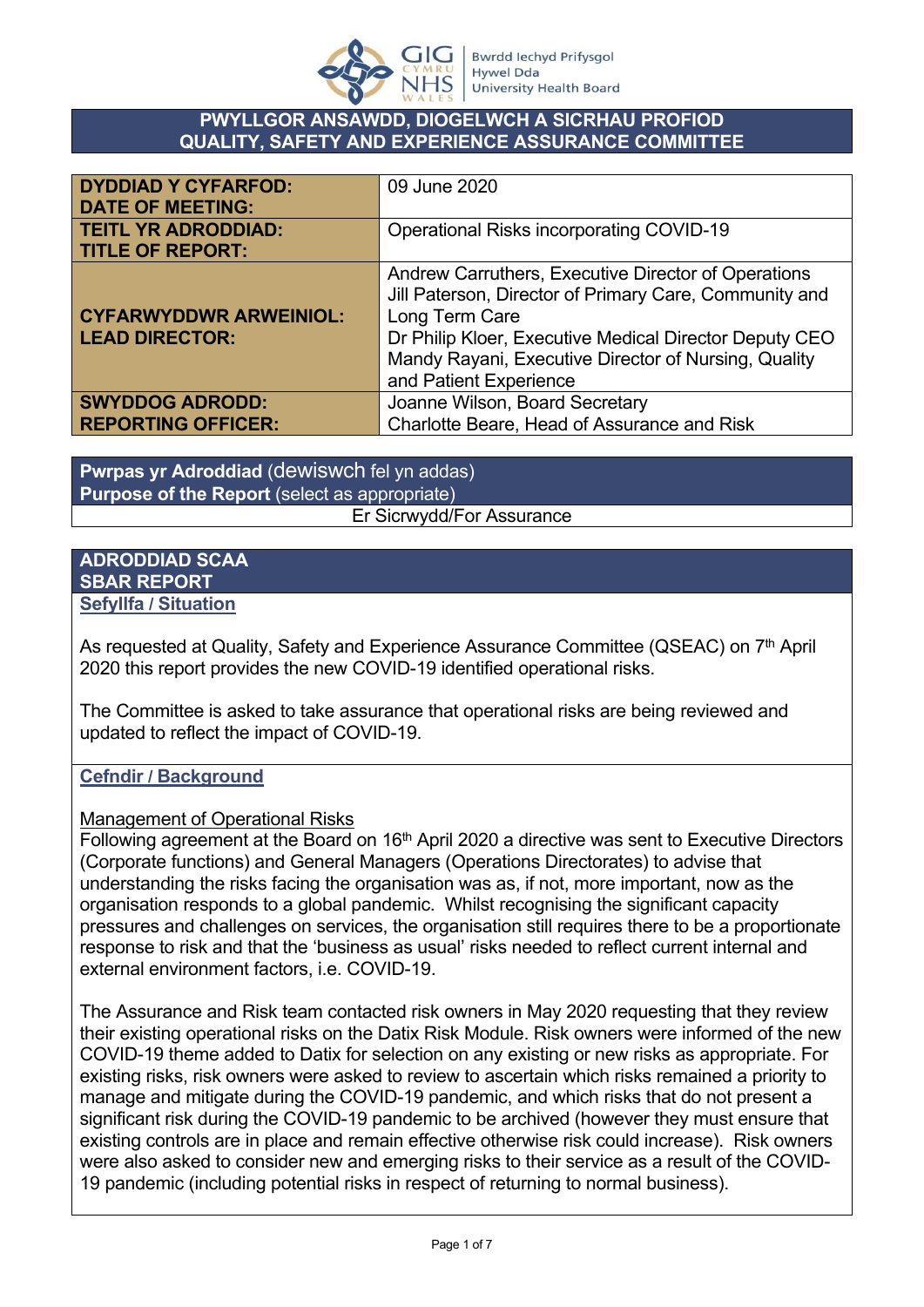### **Asesiad / Assessment**

Following the Board Meeting in April 2020, the Risk and Assurance Officers made contact with services and conveyed the outcome of the Board's expectation that management teams need to ensure their services are remain safe and the risk of harm to patients and staff is managed appropriately during COVID-19 through the effective management of their existing and new emerging risks to prevent harm, minimise loss and reduce damage. Whilst there was a positive response from the majority of services agreeing to undertake the work, not all areas have managed to do so to date.

As of 28<sup>th</sup> May 2020, there are 458 operational risks (excludes corporate risks) on the Datix Risk Module. 26 risks have COVID-19 selected as a theme, 6 of which are new risks that have emerged since COVID-19 started to affect services (risk no.850, 851, 852, 849, 857 and 858).

The number of risks within this report feels disproportionately low to the number of operational risks that might be expected to be affected by COVID-19, therefore this may not provide QSEAC with the appropriate assurance at this time. The Assurance and Risk team will continue to work with services to ensure risks are reviewed with a COVID-19 lens and reflect a more current position at future QSEAC meetings. However the responsibility to review and manage risks sits with risk owners within services who have to balance/prioritise this work with their other responsibilities.

The 26 risks in this report have been divided by Directorate (Appendix 1) and Service level (Appendix 2). The Directorate risk register includes any operational risks that affect the Directorate and its operational objectives. General Managers/Directors are responsible for approving the inclusion of operational risks and escalation of service level risks onto the Directorate Risk Register. The Service risk register includes any risks which affects a service or department. The Head of Service/Departmental Manager is responsible for approving the inclusion of operational risks on to Service/Department Risk Registers.

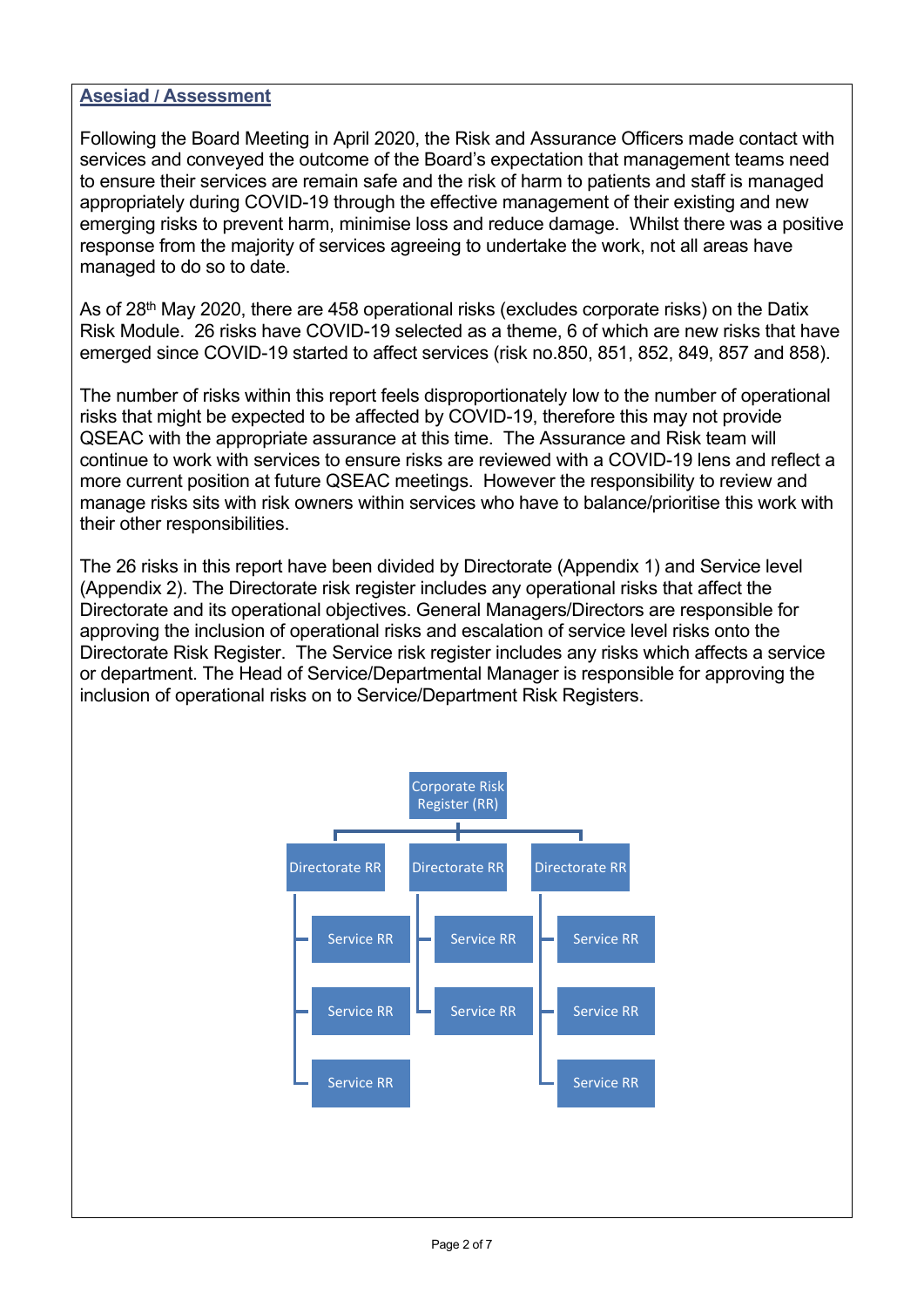An extract from Datix of the 5 Directorate level risks can be found in the table below:

| <b>Risk</b><br><b>Ref</b> | Date Risk<br><b>Identified</b> | <b>Title</b>                                                                                                            | <b>Directorate</b>                              | Current<br><b>Risk</b><br><b>Score</b> | <b>Target</b><br><b>Risk</b><br><b>Score</b> |
|---------------------------|--------------------------------|-------------------------------------------------------------------------------------------------------------------------|-------------------------------------------------|----------------------------------------|----------------------------------------------|
| 114                       | 01/01/2016                     | Health Board wide, increased demand<br>for CT and MRI & ultrasound services<br>exceeding capacity and staff to deliver. | <b>USC Pathways</b><br>Pathology &<br>Radiology | 12 <sup>2</sup>                        | 6                                            |
| 71                        | 01/02/2011                     | Lack of effective communication<br>between daytime practices and Out of<br>Hours (OOH).                                 | <b>Central Operations</b>                       | 9<br>(from 6)                          | 3                                            |
| 384                       | 23/09/2017                     | Ability to fully comply with statutory<br>and manufacturer guidelines for<br>medical devices and equipment.             | <b>Central Operations</b>                       | 8<br>(from 12)                         | $\overline{4}$                               |
| 111                       | 01/01/2016                     | Avoidable delay in diagnosis and<br>treatment of patients lack of Consultant<br>radiologists                            | <b>USC Pathways</b><br>Pathology &<br>Radiology | 6<br>$($ from 12 $)$                   | 6                                            |
| 857                       | 22/05/2020                     | Inability to facilitate mandatory and<br>statutory training due to COVID 19                                             | Women & Children's                              | 5<br><b>NEW</b>                        | 5                                            |

An extract from Datix of the 21 service level risks can be found in the table below:

| <b>Risk</b><br>Ref | Date Risk<br>Identified | <b>Title</b>                                                                                                                                | Directorate                                                | Current<br><b>Risk Score</b> | Target<br><b>Risk Score</b> |
|--------------------|-------------------------|---------------------------------------------------------------------------------------------------------------------------------------------|------------------------------------------------------------|------------------------------|-----------------------------|
| 572                | 01/04/2016              | Inappropriate use of hospital beds due<br>to a lack of capacity for timely<br>assessments and delivery of packages<br>of care in Ceredigion | 3 Counties                                                 | 16<br>$\rightarrow$          | 8                           |
| 720                | 15/04/2019              | Avoidable harm to patients and staff<br>due to staffing levels at Tregaron<br>Hospital.                                                     | 3 Counties                                                 | 16<br>$\rightarrow$          | $\overline{4}$              |
| 573                | 01/10/2016              | GP practices serving notice that<br>practice nurses will no longer treat and<br>manage patients with leg ulcers in<br>Ceredigion.           | 3 Counties                                                 | 12<br>$\rightarrow$          | 8                           |
| 848                | 15/04/2020              | Avoidable death due to unavailability<br>of critical care medicines.                                                                        | Primary, Community<br>and Long Term<br>Care (P,C,LTC)      | 12<br><b>NEW</b>             | 8                           |
| 574                | 01/12/2017              | Community nursing will be unable to<br>provide the level and quality of care to<br>keep patients in the community in<br>Ceredigion.         | 3 Counties                                                 | 12<br>$\rightarrow$          | 8                           |
| 279                | 01/09/2016              | HB wide: Inequality of care for children<br>requiring access to Learning Disability<br>Services.                                            | Women & Children's                                         | 12<br>→                      | $\overline{4}$              |
| 852                | 18/05/2020              | COVID-19 - Domiciliary care / care<br>home resilience                                                                                       | 3 Counties                                                 | 9<br><b>NEW</b>              | 6                           |
| 850                | 01/04/2020              | Reporting, monitoring and escalation<br>of patient safety issues during Covid-<br>19                                                        | Nursing, Quality &<br><b>Patient Experience</b><br>(NQ&PE) | 9<br><b>NEW</b>              | 6                           |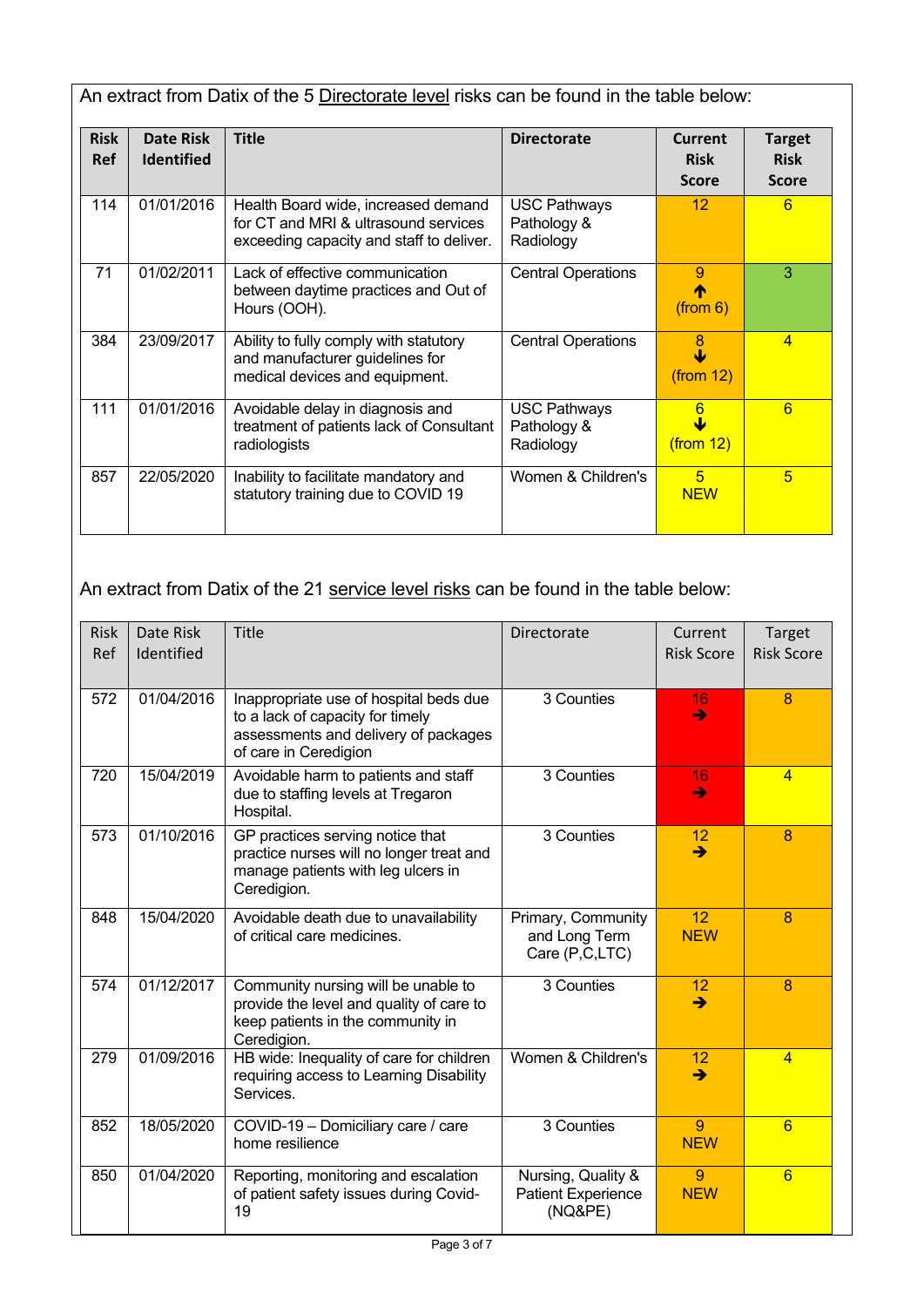| 832 | 06/02/2020 | Lack of clinical engagement in clinical<br>effectiveness e.g. implementation of<br>NICE guidance.                                 | <b>Medical Directorate</b><br>(MD) | 9<br>$\rightarrow$                                      | $6\overline{6}$ |
|-----|------------|-----------------------------------------------------------------------------------------------------------------------------------|------------------------------------|---------------------------------------------------------|-----------------|
| 758 | 12/07/2019 | Medical Device Regulation (MDR) and<br>the In Vitro Diagnostic Medical Device<br>Regulation (IVDR)                                | <b>Central Operations</b>          | 9<br>$\rightarrow$                                      | 6               |
| 803 | 19/11/2019 | Disruption to Out of Hours Service due<br>to the failure of 111 IT systems.                                                       | <b>Central Operations</b>          | 9<br>$\rightarrow$                                      | $6\overline{6}$ |
| 851 | 18/05/2020 | COVID-19 Risk of unknown harm to<br>those who would ordinarily present to<br>our services                                         | 3 Counties                         | 9<br><b>NEW</b>                                         | 6               |
| 664 | 09/11/2018 | HB wide risk; Stability of 3rd sector to<br>provide commissioned care particularly<br>significant in Pembrokeshire.               | Women & Children's                 | 8<br>$\rightarrow$                                      | $\overline{8}$  |
| 844 | 28/02/2020 | Ability to specify the standards that<br>guided care and management of<br>patients                                                | <b>Medical Directorate</b><br>(MD) | 8<br>$\rightarrow$                                      | $\overline{4}$  |
| 830 | 03/01/2020 | Out of Hours service demand exceeds<br>capacity.                                                                                  | <b>Central Operations</b>          | $\frac{8}{1}$<br>(from 12)                              | $\overline{4}$  |
| 294 | 24/04/2017 | Non-compliance with Royal College of<br>Nursing Standards; ratio of nursing to<br>child or young person.                          | Women & Children's                 | $6\phantom{.}6$<br>$\rightarrow$                        | $6\overline{6}$ |
| 278 | 20/02/2015 | Non-compliance with Diabetes Peer<br>Review Standards causing delayed<br>and sub-optimal care of diabetic<br>paediatric patients. | Women & Children's                 | $6 \overline{6}$<br>$\overline{\mathbf{v}}$<br>(from 9) | $6\overline{6}$ |
| 392 | 01/12/2017 | Lack of community paediatricians<br>causing delayed assessment and<br>review of community paediatric<br>patients.                 | Women & Children's                 | $6\phantom{1}6$<br>$\rightarrow$                        | $6\overline{6}$ |
| 858 | 22/05/2020 | Reconfiguration of maternity services<br>in HDdUHB.                                                                               | Women & Children's                 | $6\phantom{a}$<br><b>NEW</b>                            | 6               |
| 721 | 08/03/2019 | Lack of resources to implement HB<br>NICE policy.                                                                                 | <b>Medical Directorate</b><br>(MD) | $6 \overline{6}$<br>₩<br>(from 8)                       | $\overline{4}$  |
| 849 | 07/05/2020 | Security operations at COVID-19 sites                                                                                             | <b>Estates &amp; Facilities</b>    | $5\overline{)}$<br><b>NEW</b>                           | 5 <sub>5</sub>  |

Below is a list of new risks relating to COVID-19 that the Assurance and Risk team have been made aware of and have asked the services to consider for assessment on Datix.

- C4C Audits No C4C (Credits for Cleaning) Audits were undertaken in April 2020 due to COVID-19. All other Audits will be resumed, targeting the very high risk areas first. Additional cleaning hours have been introduced due to COVID-19 across the acute hospitals which will help mitigate the risk. The supervisors have still received significant input into the ward/department areas but not undertaken the formal C4C audits due to risk of being in areas that hold potential COVID-19 patients.
- Oxygen infrastructure systems The University Health Board's (UHB's) existing oxygen infrastructure systems are unable to produce the required oxygen capacity levels to support the needs of patients during pandemic conditions such as COVID-19, where significantly large volumes of patients require oxygen therapy at the same time via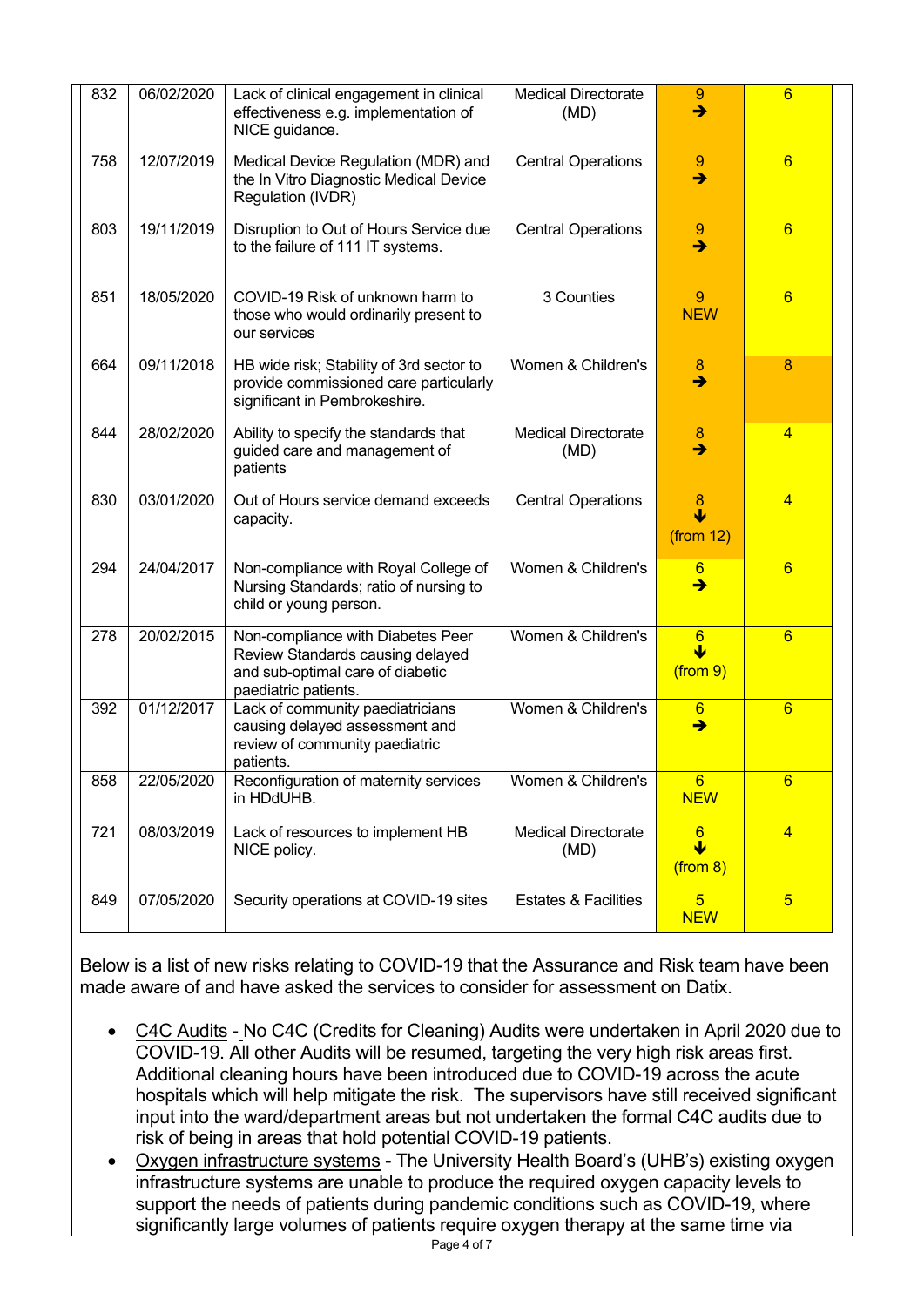ventilators or Continuous positive airway pressure (CPAP) machines. This will be a UHB wide overarching risk and a risk specifically for Glangwili General Hospital (GGH) and Bronglais General Hospital (BGH), as there are separate concerns at these sites.

- Workforce The Workforce team have identified several potential risks in the areas listed below. These will be evaluated by the Director of Workforce and OD prior to being added to Datix:
	- Mass recruitment
	- Availability of workforce to meet future peaks/troughs in demand
	- Occupational Health (OH) checks for the new starters
	- Training capacity
	- Employee relations delays
	- Black, Asian and Minority Ethnicity (BAME) risk assessment

### **Argymhelliad / Recommendation**

The Committee is asked to take assurance that operational risks are being reviewed and updated to reflect the impact of COVID-19, noting that work is continuing.

| Amcanion: (rhaid cwblhau)<br><b>Objectives: (must be completed)</b>                              |                                                                                                                                                                                                                                                                                                                                                                                                         |
|--------------------------------------------------------------------------------------------------|---------------------------------------------------------------------------------------------------------------------------------------------------------------------------------------------------------------------------------------------------------------------------------------------------------------------------------------------------------------------------------------------------------|
| <b>Committee ToR Reference:</b><br>Cyfeirnod Cylch Gorchwyl y Pwyllgor:                          | 5.1<br>Seek assurance on the<br>management of<br>principal risks within the Board Assurance<br>Framework (BAF) and Corporate Risk Register<br>(CRR) allocated to the Committee and provide<br>assurance to the Board that risks are being<br>managed effectively and report any areas of<br>significant concern e.g. where risk tolerance is<br>exceeded, lack of timely action.<br>Contained in report |
| Cyfeirnod Cofrestr Risg Datix a Sgôr<br>Cyfredol:<br>Datix Risk Register Reference and<br>Score: |                                                                                                                                                                                                                                                                                                                                                                                                         |
| Safon(au) Gofal ac lechyd:<br>Health and Care Standard(s):                                       | Governance, Leadership and Accountability                                                                                                                                                                                                                                                                                                                                                               |
| Nodau Gwella Ansawdd:<br><b>Quality Improvement Goal(s):</b>                                     | All Quality Improvement Goals Apply                                                                                                                                                                                                                                                                                                                                                                     |
| <b>Amcanion Strategol y BIP:</b><br><b>UHB Strategic Objectives:</b>                             | All Strategic Objectives are applicable                                                                                                                                                                                                                                                                                                                                                                 |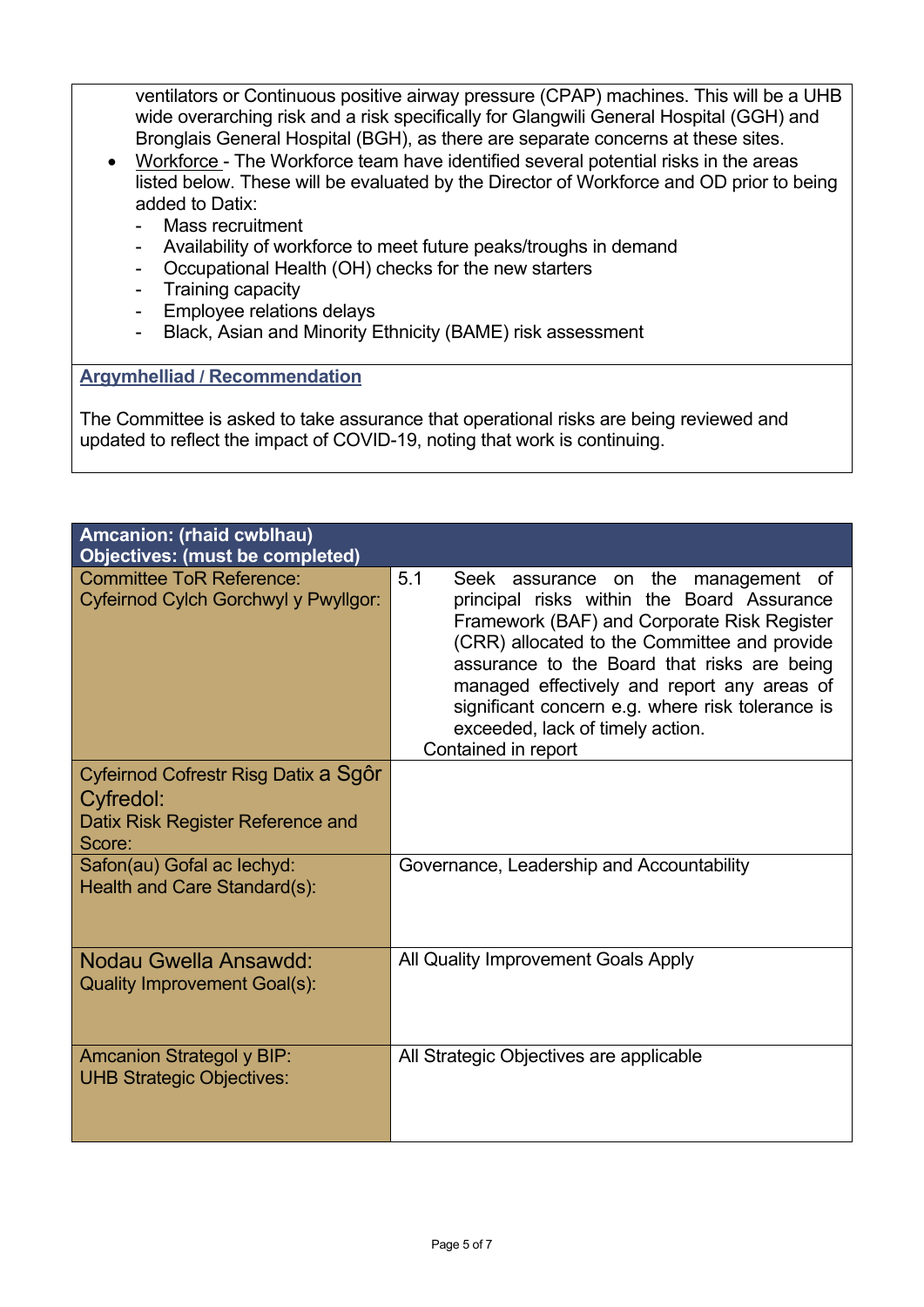| <b>Amcanion Llesiant BIP:</b>      | 10. Not Applicable |
|------------------------------------|--------------------|
| <b>UHB Well-being Objectives:</b>  |                    |
| Hyperlink to HDdUHB Well-being     |                    |
| Objectives Annual Report 2018-2019 |                    |
|                                    |                    |

| <b>Gwybodaeth Ychwanegol:</b><br><b>Further Information:</b>                                                                                                                                                      |                                                                                                                                                   |
|-------------------------------------------------------------------------------------------------------------------------------------------------------------------------------------------------------------------|---------------------------------------------------------------------------------------------------------------------------------------------------|
| Ar sail tystiolaeth:<br><b>Evidence Base:</b>                                                                                                                                                                     | Underpinning risk on the Datix Risk Module from<br>across the UHB's services reviewed by risk<br>leads/owners                                     |
| <b>Rhestr Termau:</b><br><b>Glossary of Terms:</b>                                                                                                                                                                | Current Risk Score - Existing level of risk taking into<br>account controls in place                                                              |
|                                                                                                                                                                                                                   | Target Risk Score - The ultimate level of risk that is<br>desired by the organisation when planned controls (or<br>actions) have been implemented |
|                                                                                                                                                                                                                   | Tolerable risk – this is the level of risk that the Board<br>agreed for each domain in September 2018 – Risk<br><b>Appetite Statement</b>         |
| Partïon / Pwyllgorau â ymgynhorwyd<br>ymlaen llaw y Pwyllgor Ansawdd,<br>Diogelwch a Sicrhau Profiod:<br>Parties / Committees consulted prior<br>to Quality, Safety and Experience<br><b>Assurance Committee:</b> | N/A                                                                                                                                               |

| <b>Effaith: (rhaid cwblhau)</b><br>Impact: (must be completed) |                                                       |
|----------------------------------------------------------------|-------------------------------------------------------|
| <b>Ariannol / Gwerth am Arian:</b>                             | No direct impacts from report however impacts of each |
| <b>Financial / Service:</b>                                    | risk are outlined in risk description.                |
| <b>Ansawdd / Gofal Claf:</b>                                   | No direct impacts from report however impacts of each |
| <b>Quality / Patient Care:</b>                                 | risk are outlined in risk description.                |
| <b>Gweithlu:</b>                                               | No direct impacts from report however impacts of each |
| <b>Workforce:</b>                                              | risk are outlined in risk description.                |
| Risg:                                                          | No direct impacts from report however impacts of each |
| <b>Risk:</b>                                                   | risk are outlined in risk description.                |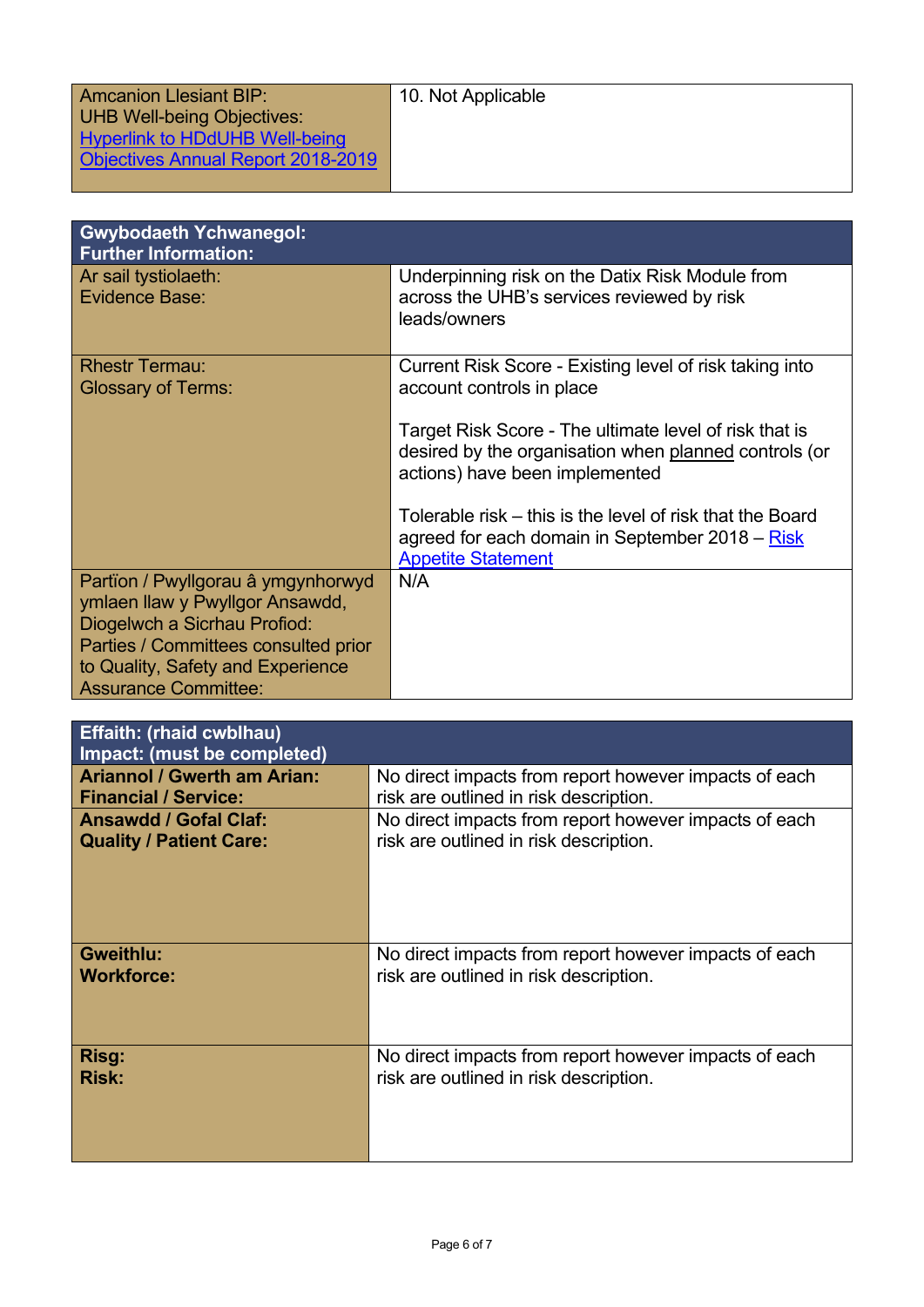| <b>Cyfreithiol:</b><br>Legal:           | No direct impacts from report however proactive risk<br>management including learning from incidents and events<br>contributes towards reducing/eliminating recurrence of<br>risk materialising and mitigates against any possible legal<br>claim with a financial impact. |
|-----------------------------------------|----------------------------------------------------------------------------------------------------------------------------------------------------------------------------------------------------------------------------------------------------------------------------|
| <b>Enw Da:</b><br><b>Reputational:</b>  | Poor management of risks can lead to loss of stakeholder<br>confidence. Organisations are expected to have effective<br>risk management systems in place and take steps to<br>reduce/mitigate risks.                                                                       |
| <b>Gyfrinachedd:</b><br><b>Privacy:</b> | No direct impacts                                                                                                                                                                                                                                                          |
| Cydraddoldeb:<br><b>Equality:</b>       | Has EqIA screening been undertaken? /No<br>Has a full EqIA been undertaken? No                                                                                                                                                                                             |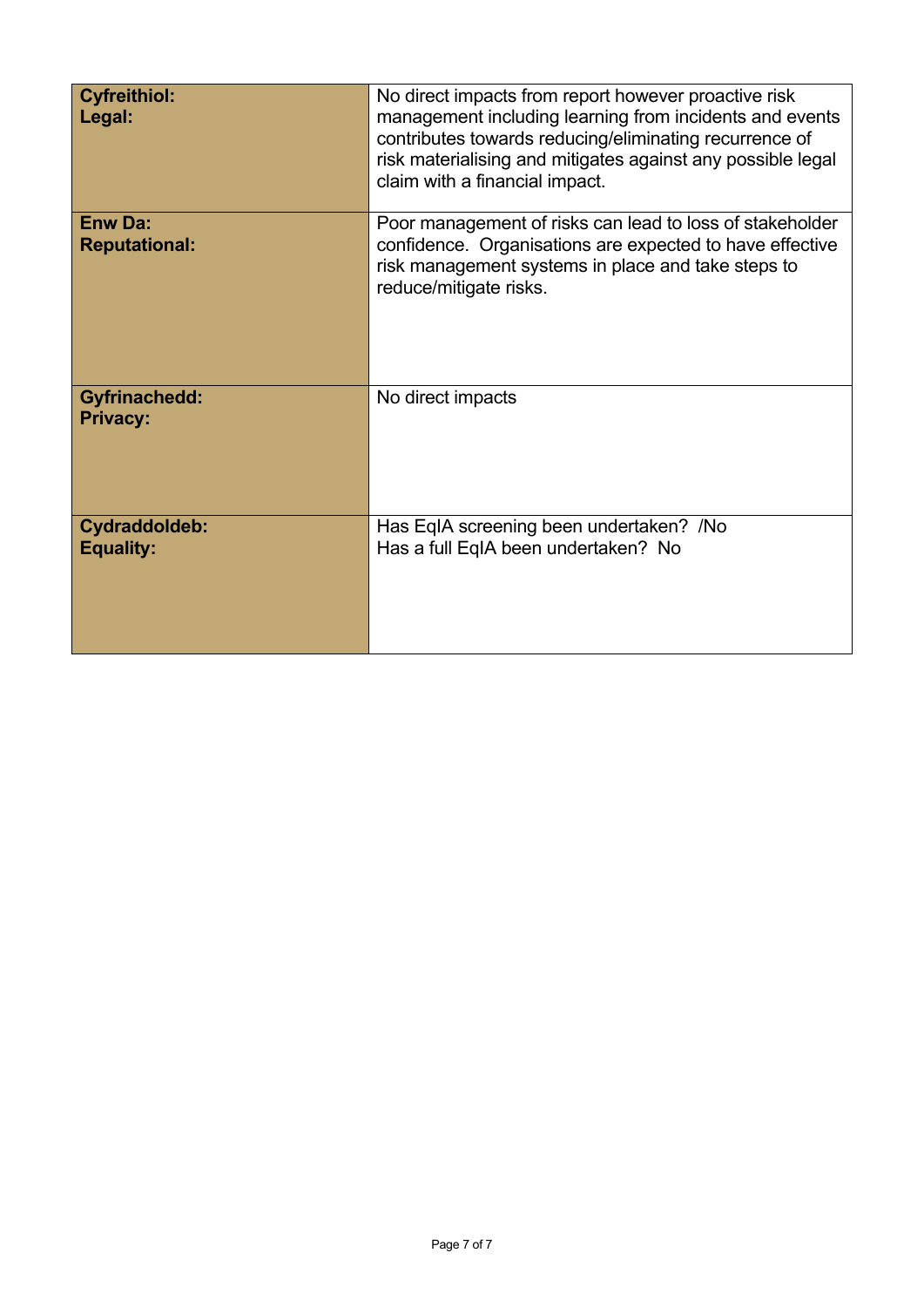#### **Covid19 Directorate Level Risk Register Appendix 3**

<span id="page-8-0"></span>

| Risk Ref    | <b>Health and Candar</b>                                       |                  | Directorate lea | lent or ser      | Date risk Identifie | <b>Risk Statement</b>                                                                                                                                                                                                                                                                                                                                                                                                                                                                                                                                                                                                                                                                                                              | <b>Existing Control Measures Currently in Place</b>                                                                                                                                                                                                                                                                                                              |                                                  | Risk Tolerance Scor | <b>Current Likelihood</b> | Current Impac | Current Risk Score | <b>Additional Risk Action Required</b>                                                                                                                                                                                                                                                                                                                         | By Whon    | By When                             | <b>Progress Update on Risk Actions</b>                                                                                                                                                                                                                                                                                                                                                                                                                                                                                                                                                                                                | $\frac{1}{\text{dom}}$                                                                        | Target Likeliho | Target Impa | Target Risk Sco | Date Reviewe |
|-------------|----------------------------------------------------------------|------------------|-----------------|------------------|---------------------|------------------------------------------------------------------------------------------------------------------------------------------------------------------------------------------------------------------------------------------------------------------------------------------------------------------------------------------------------------------------------------------------------------------------------------------------------------------------------------------------------------------------------------------------------------------------------------------------------------------------------------------------------------------------------------------------------------------------------------|------------------------------------------------------------------------------------------------------------------------------------------------------------------------------------------------------------------------------------------------------------------------------------------------------------------------------------------------------------------|--------------------------------------------------|---------------------|---------------------------|---------------|--------------------|----------------------------------------------------------------------------------------------------------------------------------------------------------------------------------------------------------------------------------------------------------------------------------------------------------------------------------------------------------------|------------|-------------------------------------|---------------------------------------------------------------------------------------------------------------------------------------------------------------------------------------------------------------------------------------------------------------------------------------------------------------------------------------------------------------------------------------------------------------------------------------------------------------------------------------------------------------------------------------------------------------------------------------------------------------------------------------|-----------------------------------------------------------------------------------------------|-----------------|-------------|-----------------|--------------|
| $\sqrt{14}$ | Care<br>Clinically Effective<br>and<br>Safe<br>3.1<br>Standard | Radiology<br>ίŠ. | Sarah<br>Perry, | Amanda<br>Evans, | 1/1/2016            | There is a risk of delay in diagnosis, not<br>achieving 8 week diagnostic waits, increased<br>inpatient Length of Stay (LOS) and inability to<br>achieve cancer pathway targets.<br>This is caused by increased demand for CT,<br>MRI, Ultrasound and nuclear medicine which<br>exceeds current capacity and staffing to deliver.<br>Establishment of radiology staff and radiologists<br>have not increased with demand.<br>Inability to recruit to vacancies in both<br>disciplines.<br>This will lead to an impact/affect on delayed<br>access to all imaging resulting in Negative<br>impact on patient health and treatment plans.<br>Increased stress and pressure for radiology staff.<br>Risk location, Health Board wide. | Monthly monitoring of activity, demand. Patients $\sqrt{\frac{Q}{\frac{Q}{Q}}}$<br>staff moved to available capacity .<br>Weekly review of all patients on Cancer<br>Pathway.<br>Prioritisation of referrals based on clinical risk<br>and discharge dependant investigations.<br>Regular monitoring of waits.<br>staff working additional hours to meet demand. | Staff or I<br>Patient,<br>$\mathbf{r}$<br>Safety |                     | $\overline{4}$            | 13            | 12 <sup>°</sup>    | The role of reporting radiographers<br>has been increased.<br>Use of overtime and external<br>reporting as required to meet<br>demand.<br>SBAR completed for 7 day working.<br>On going SBAR - awaiting<br>response.<br>Working with the Programme<br>Management office on a demand<br>optimisation project to reduce the<br>amount of inappropriate requests. | Evar<br>۱Š | Completed<br>Completed<br>Completed | Eight trained reporting<br>radiographers in post.<br>No increase this year.<br>Costs identified for working<br>week extension to 7 days not yet<br>funded.<br>Welsh Audit Office review of<br><b>HDUHB</b> radiology service<br>completed July 16. Report<br>published June 2017, indicates<br>that radiographers and<br>radiologists are more productive<br>than the welsh average Preview<br>copy highlights: Manpower and<br>Demand as risks. Management<br>response is being formulated.<br>Currently reviewing templates<br>and cross site working to<br>improve efficiency.<br>Process is in place and<br>constantly monitored. | Committee<br>Sub<br>Experien<br>∞ర<br>Safety<br>Quality,<br>perational<br>$\overline{\Omega}$ |                 | 13          |                 | 5/15/2020    |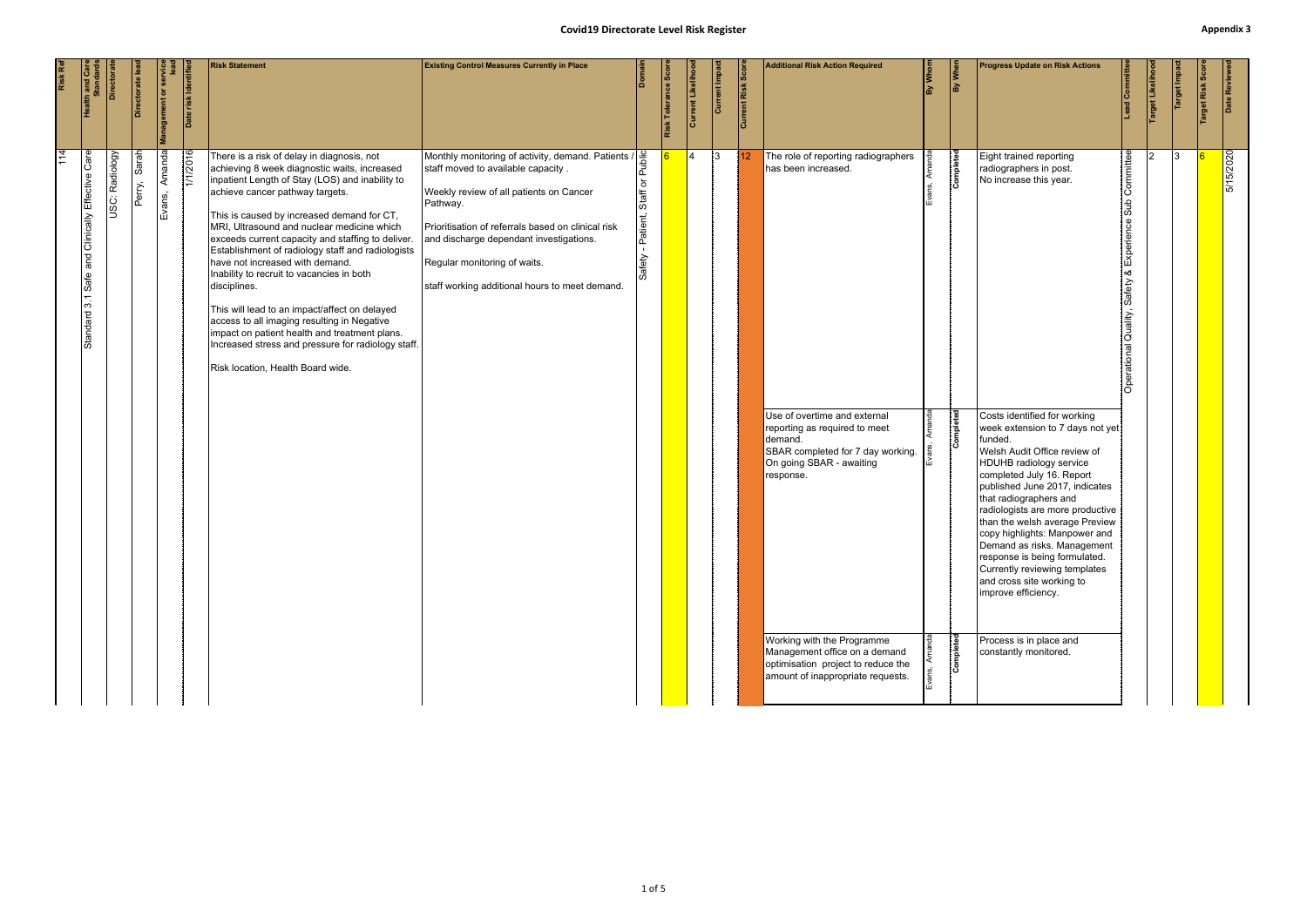#### **Covid19 Directorate Level Risk Register Appendix 3**

|          | <b>Health and Care</b><br>Standards                                                  | Directorate                              | Directorate le  | <b>Management or service</b> | Date risk Identifi | <b>Risk Statement</b>                                                                                                                                                                                                                                                                                                                                                                                                                                                                                                                                                                                                                                                                                                                                                                                                                                                                                                                   | <b>Existing Control Measures Currently in Place</b>                                                                                                                                                                                                                                                                                                                                                                                                                                                                                                                                 |                                    | Risk Tolerance Scor | Current Likeliho | Current Impact | <b>Current Risk Score</b> | <b>Additional Risk Action Required</b>                                                                                                                                                                                                                                | By Whom | By When                                                     | <b>Progress Update on Risk Actions</b>                                                                                                                                                                                                                                                                                                                                                                                                                                            | Committe                                     | Target Likeliho | Target Impa    | Target Risk Scor | Date Reviewed |
|----------|--------------------------------------------------------------------------------------|------------------------------------------|-----------------|------------------------------|--------------------|-----------------------------------------------------------------------------------------------------------------------------------------------------------------------------------------------------------------------------------------------------------------------------------------------------------------------------------------------------------------------------------------------------------------------------------------------------------------------------------------------------------------------------------------------------------------------------------------------------------------------------------------------------------------------------------------------------------------------------------------------------------------------------------------------------------------------------------------------------------------------------------------------------------------------------------------|-------------------------------------------------------------------------------------------------------------------------------------------------------------------------------------------------------------------------------------------------------------------------------------------------------------------------------------------------------------------------------------------------------------------------------------------------------------------------------------------------------------------------------------------------------------------------------------|------------------------------------|---------------------|------------------|----------------|---------------------------|-----------------------------------------------------------------------------------------------------------------------------------------------------------------------------------------------------------------------------------------------------------------------|---------|-------------------------------------------------------------|-----------------------------------------------------------------------------------------------------------------------------------------------------------------------------------------------------------------------------------------------------------------------------------------------------------------------------------------------------------------------------------------------------------------------------------------------------------------------------------|----------------------------------------------|-----------------|----------------|------------------|---------------|
|          |                                                                                      |                                          |                 |                              |                    |                                                                                                                                                                                                                                                                                                                                                                                                                                                                                                                                                                                                                                                                                                                                                                                                                                                                                                                                         |                                                                                                                                                                                                                                                                                                                                                                                                                                                                                                                                                                                     |                                    |                     |                  |                |                           | Workforce and on call review to<br>ensure right people, right place,<br>right time.                                                                                                                                                                                   |         | 30/12/2019 30/08/2020                                       | Following initial analysis it has<br>been decided to undertake a full<br>workforce and service review<br>which is underway to<br>understand the correct levels<br>and disciplines required to<br>deliver the service. This is being<br>undertaken with Programme<br>Management Office support<br>including HR, W&OD and<br>Medical Recruitment.                                                                                                                                   |                                              |                 |                |                  |               |
| 71       |                                                                                      | Central Operations: Out of Hours         | Gareth<br>Rees, | <b>Nick</b><br>Davies,       | 2/1/2011           | There is a risk of avoidable detriment to the<br>quality of care from a lack of effective<br>communication between daytime practices and<br>the Out of Hours service. This is specifically in<br>relation to the inability to obtain timely Special<br>Patient Notes (SPN).<br>This is caused by insufficient clinical information<br>specifically SPNs and inaccurate or incomplete<br>information available to clinicians in the out of<br>hours period.<br>This will lead to an impact/affect on on patient<br>experience. This could result in admission of<br>patients who would otherwise be kept at home.<br>Increased impact on Unscheduled Care.<br>Calls to palliative care patients (or high-risk<br>patients) could be more challenging owing to a<br>lack of information from the day time practice.<br>This can also result in a risk to staff safety due to<br>lack of information.<br>Risk location, Health Board wide. | Individual Health Records (IHR) improve access<br>to clinical information.<br>Roll out of new system access to 30%.                                                                                                                                                                                                                                                                                                                                                                                                                                                                 | 壱<br>Quality/Complaints/A          |                     | I3               | $ 3\rangle$    |                           | Improve links with in hours<br>practices, particularly around the<br>provision of 'Special Notes' via<br>WebAccess system.<br>IT system to be purchased to bridge $\frac{3}{2}$<br>the technological gap between Day<br>Time Practice and the OOH service<br>systems. |         | 0202/60/02<br>0202/b0/L0 <del>2L02/01/8L</del><br>Completed | IHR Systems are functional in all $\frac{0}{0}$<br>3 Counties. SPN Web access<br>software has been purchased.<br>Rollout has commenced with the $\frac{1}{2}$<br>support of the Service<br>Governance administrator.<br>Rollout has been supported by<br>the Deputy Medical Director of<br>the Health Board who is<br>securing resources to assist<br>completion of this action.<br>The new system has now been<br>purchased and role out to day<br>time practices has commenced. | nformation                                   |                 | 13.            |                  | 5/21/2020     |
| 384<br>1 | Equipment and Diagnostic Systems<br>Devices,<br>$\overline{\overline{\mathfrak{p}}}$ | Central Operations: Clinical Engineering | Gareth<br>Rees, | Mr Chris<br>Hopkins,         | 9/23/2017          | There is a risk of avoidable non-compliance with<br>statutory and implied statutory standards where<br>medical devices are concerned.<br>This is caused by equipment not being<br>maintained in accordance with manufacturers'<br>instructions.<br>This will lead to an impact/affect on overall<br>treatment or suboptimal services with a potential reports provided for scrutiny to Medical Device<br>impact of reputational harm and regulatory<br>enforcement.<br>Risk location, Health Board wide.                                                                                                                                                                                                                                                                                                                                                                                                                                | Medical and Non-Medical Devices Control Group<br>has been reviewing performance. This group has $\begin{bmatrix} \frac{1}{16} \\ \frac{1}{16} \\ \frac{1}{16} \end{bmatrix}$<br>now de-escalated and the risks are managed<br>through relevant management structures and<br>through the medical device group.<br>HSE Action Plan is complete.<br>Management information including regular<br>Group.<br>Identification of devices and categorisation and<br>inventory refresh complete and new database<br>procured and commissioned.<br>System review processes operating to ensure | duty/insp<br>Statutory<br>$2$ of 5 |                     | $ 2\rangle$      |                |                           | Implement Medical Devices Action<br>Plan (inc development of inventory,<br>categorisation of incidents) -<br>delivery is monitored by Medical<br>Devices Control Group.                                                                                               |         | Completed                                                   | Agreement on funding<br>arrangements for remaining<br>action outstanding. Discussions<br>taking place with Director of<br>Nursing, Quality and Patient<br>Experience.                                                                                                                                                                                                                                                                                                             | စိ<br>Experience<br>∣∞<br>Safety<br>Quality, |                 | $\overline{A}$ |                  | 5/15/2020     |
|          |                                                                                      |                                          |                 |                              |                    |                                                                                                                                                                                                                                                                                                                                                                                                                                                                                                                                                                                                                                                                                                                                                                                                                                                                                                                                         |                                                                                                                                                                                                                                                                                                                                                                                                                                                                                                                                                                                     |                                    |                     |                  |                |                           |                                                                                                                                                                                                                                                                       |         |                                                             |                                                                                                                                                                                                                                                                                                                                                                                                                                                                                   |                                              |                 |                |                  |               |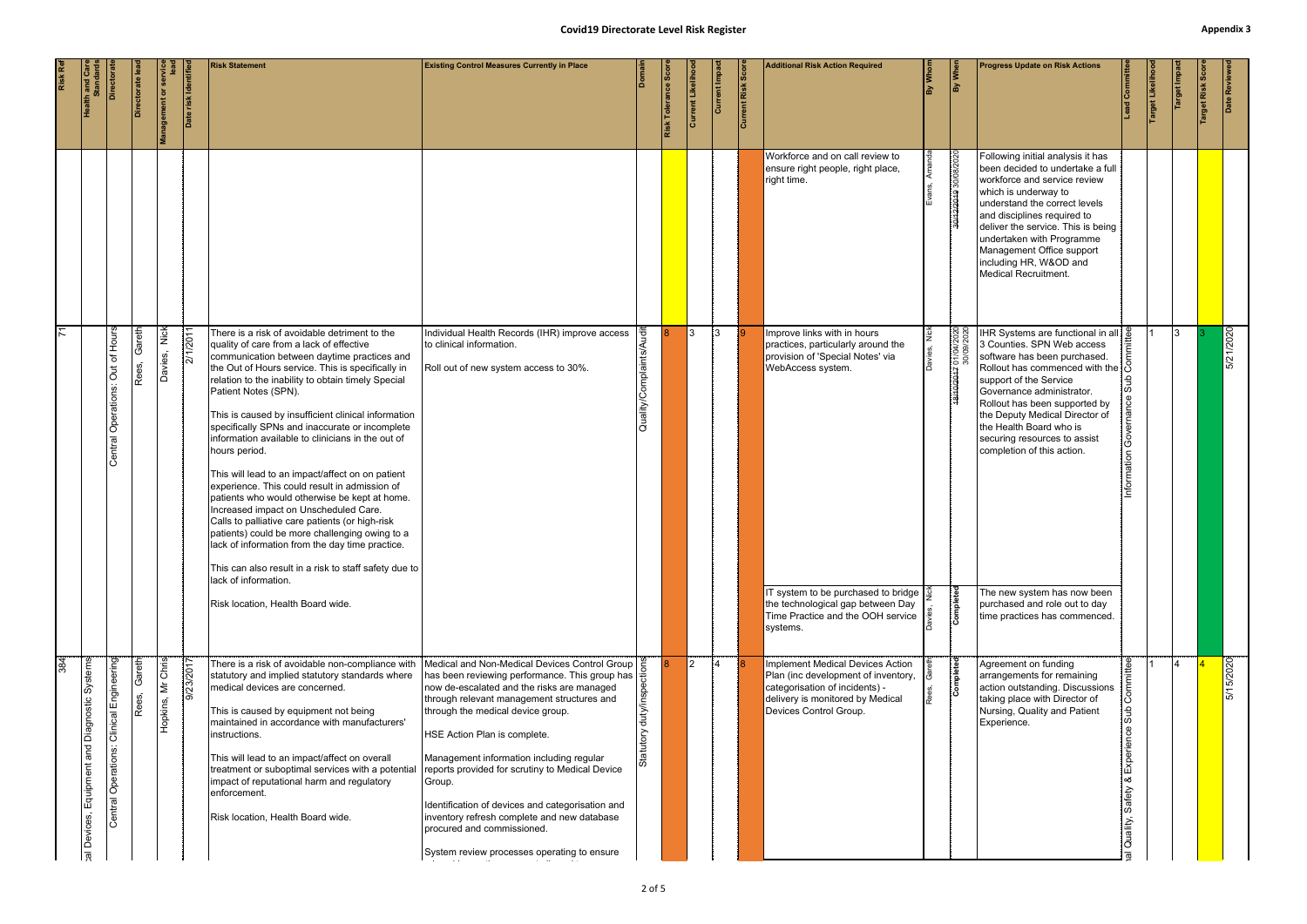## **Covid19 Directorate Level Risk Register Appendix 3** at<br>Tat

| Risk Ref | <b>Health and Care<br/>Standards</b>                            | Directora      | Directorate le     | <b>Management or servic</b> | Date risk Identifie | <b>Risk Statement</b>                                                                                                                                                                                                                                                                                                                                                                                                                                                                                                                                                                                                                                                                                                                                                                                                                    | <b>Covid19 Directorate Level Risk Register</b><br><b>Existing Control Measures Currently in Place</b>                                                                                                                                                                                                                                                                                                                                                                                                                                                                                                                                                                                                                                                                                                      |                 | Risk Tolerance Sco | Current Likeliho | Current Impa | Current Risk Scor | <b>Additional Risk Action Required</b>                                                                                                                                                                                                                                                                                                                                                                                                                                                                                                                                                | By Whom | By When                                                                                                                 | <b>Progress Update on Risk Actions</b>                                                                                                                                                                                                                                                                                                                                                                                                                                                                                                                  | <b>Lead Committee</b> | Target Likeliho | Target Impa | Appendix:<br>arget Risk Sco | Date Reviewed |
|----------|-----------------------------------------------------------------|----------------|--------------------|-----------------------------|---------------------|------------------------------------------------------------------------------------------------------------------------------------------------------------------------------------------------------------------------------------------------------------------------------------------------------------------------------------------------------------------------------------------------------------------------------------------------------------------------------------------------------------------------------------------------------------------------------------------------------------------------------------------------------------------------------------------------------------------------------------------------------------------------------------------------------------------------------------------|------------------------------------------------------------------------------------------------------------------------------------------------------------------------------------------------------------------------------------------------------------------------------------------------------------------------------------------------------------------------------------------------------------------------------------------------------------------------------------------------------------------------------------------------------------------------------------------------------------------------------------------------------------------------------------------------------------------------------------------------------------------------------------------------------------|-----------------|--------------------|------------------|--------------|-------------------|---------------------------------------------------------------------------------------------------------------------------------------------------------------------------------------------------------------------------------------------------------------------------------------------------------------------------------------------------------------------------------------------------------------------------------------------------------------------------------------------------------------------------------------------------------------------------------------|---------|-------------------------------------------------------------------------------------------------------------------------|---------------------------------------------------------------------------------------------------------------------------------------------------------------------------------------------------------------------------------------------------------------------------------------------------------------------------------------------------------------------------------------------------------------------------------------------------------------------------------------------------------------------------------------------------------|-----------------------|-----------------|-------------|-----------------------------|---------------|
|          | 2.9 Medic<br>Standard                                           |                |                    |                             |                     |                                                                                                                                                                                                                                                                                                                                                                                                                                                                                                                                                                                                                                                                                                                                                                                                                                          | missed inspections are not allowed to go<br>unchecked.<br>5 tier risk stratification system developed for<br>Health Board device holding which facilitates<br>high risk devices targeted for first attention.<br>Increased capital allocation has been realised.<br>Strategic replacement plan for the Health Board's<br>medical device holding now in place and<br>servicing capital decision making.<br>Improved ultrasound governance in place.<br>Training Needs Analysis has been undertaken in<br>conjunction with L&D Team.<br>Servicing and inspection capacity restored to<br>2015 levels in clinical engineering.<br>Broader control over all aspects of all aspects of<br>medical device management to include radiology<br>and estates now in place.<br>Medical Device Policy now operational. |                 |                    |                  |              |                   | <b>Operations Prioritisation System</b><br>and Programme in place which<br>feeds into annual capital planning<br>process.<br><b>Review Medical Devices Assurance</b><br>Group which reports to Operational<br>QSE Sub-Committee to improve<br>reporting of assurance.<br><b>Review Medical Devices Assurance</b><br>Group which reports to Operational<br>QSE Sub-Committee to improve<br>reporting of assurance.<br><b>Establish Information Governance</b><br>requirements for medical devices.<br>Complete a full 24 month schedule<br>of Planned Preventative<br>Maintenance work |         | Completed<br>Completed<br>Completed<br>Completed<br>action will r<br>Intil April 20:<br>4/04/2024 This a<br>conclude ur | Completed.<br>This has been resolved and the<br>Medical Devices Group now<br>formally reports to Operational<br>QSE Sub-Committee with<br>escalation to QSEAC.<br>This has been resolved and the<br>Medical Devices group now<br>formally reports to Operational<br>QSE Sub-Committee with<br>escalation to QSEAC.<br>List of all equipment that holds<br>PII or connects to the internet<br>has now been forwarded to the<br>IG team.<br>$\frac{5}{2}$ $\frac{5}{2}$ 60% of inventory has now<br>received a Planned Preventative<br>Maintenance check. | Operation             |                 |             |                             |               |
|          | Care<br>Effective<br>Clinically<br>and<br>Safe<br>ో<br>Standard | USC: Radiology | Sarah<br>ery.<br>I | Amanda<br>Evans,            | 1/1/2016            | There is a risk of avoidable delay in diagnosis<br>and treatment of patients, leading to a poorer<br>quality of care.<br>Increases in diagnostic waiting time breaches<br>and cancer pathway breaches.<br>This is caused by unavailability of consultants in<br>specialised areas (MSK Paeds and<br>Interventional).<br>This will lead to an impact/affect on the failure to<br>treat patients, clinical deterioration and death.<br>Lack of availability to cover MDT meetings.<br>Increased costs for external reporting. Inpatients Continued communication with Swansea Bay<br>may have increased length of stay due to delay<br>in reported studies being available. Increased<br>turnaround time for reports.<br>Financial impacts due to high cost of external<br>reporting and agency staff<br>Risk location, Health Board wide. | Arrangements in place for additional reporting by<br>existing radiology team (In lieu of Locum).<br>Unreported studies sent to third party tele-<br>radiology company (Everlight).<br>Recruitment campaign commenced to target<br>radiologists with special interest.<br>Radiologist money utilised to employ consultant<br>radiographer in breast.<br>Communication with both Swansea Bay and the<br>National Imaging Academy for additional support $\frac{1}{\sqrt{2}}$<br>with joint appointments and trainee radiologist<br>placements.<br>around joint appointments.<br>Reporting radiographers working to capacity,<br>worklists redone to accomodate.<br>Reporting radiographers trained for appropriate<br>studies.<br>Use of some locums and low cost agency to fill<br>some gaps.               | 훈<br>৯<br>Staff |                    | I2.              | 13.          |                   | Advertise for substantive and locum<br>radiologists and recruit trainee<br>reporting radiographers.<br>Increase number of reporting<br>Radiographers.                                                                                                                                                                                                                                                                                                                                                                                                                                 |         | Completed<br>Completed                                                                                                  | 8 reporting radiographers now<br>trained and in post.<br>Review to commence, with HR<br>support, on efficiency of current<br>staff and to evaluate the gaps.<br>eview completed . identification<br>of succession planning  current   &<br>staff able to fill the capacity.<br>Robust governance<br>identifiedand implemented                                                                                                                                                                                                                           | mittee<br>Experience  |                 | 13.         |                             | 5/15/2020     |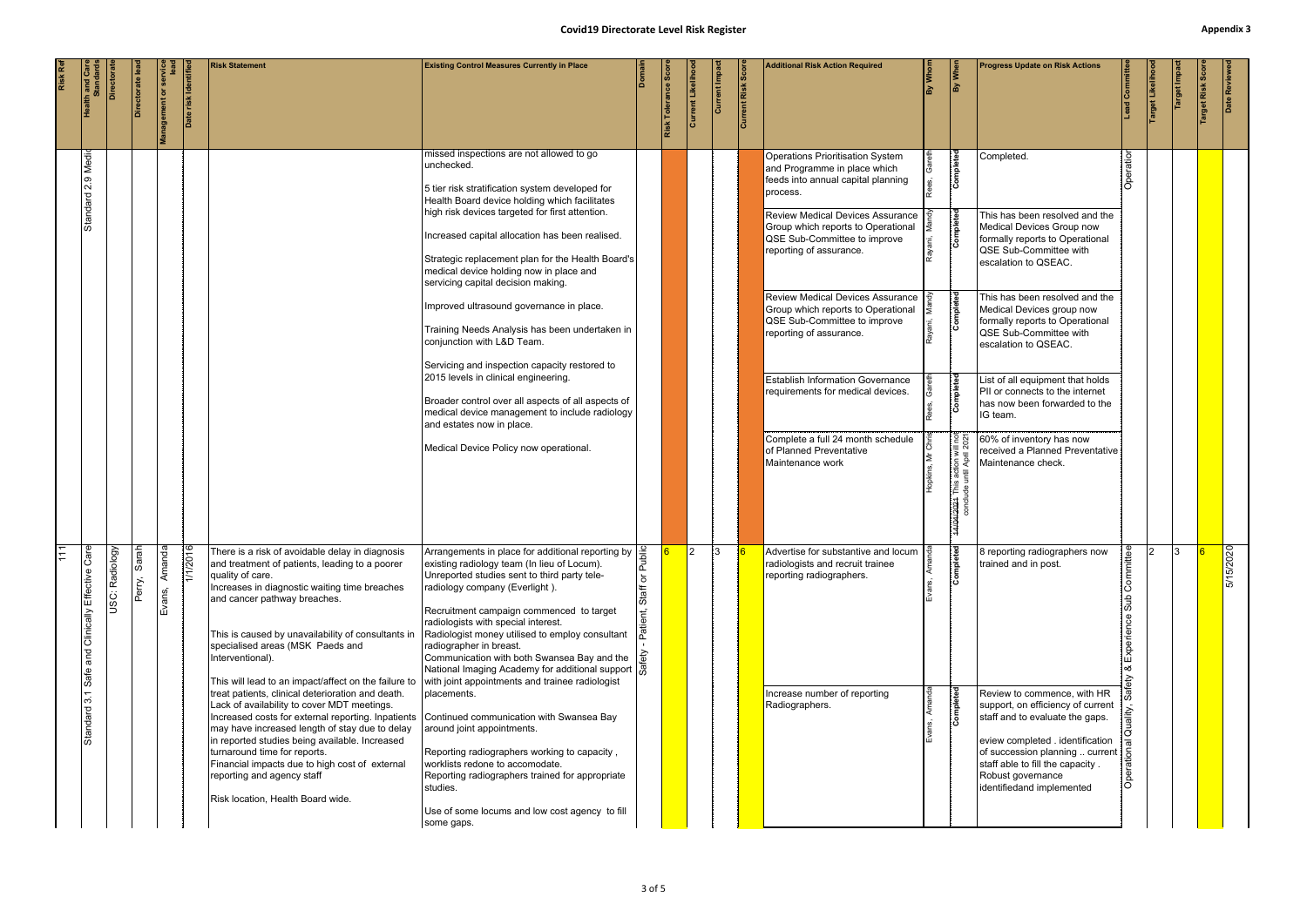#### **Covid19 Directorate Level Risk Register Appendix 3**

|                                      |            |                 |                                                |                      |                       | <b>Covid19 Directorate Level Risk Register</b>      |        |                     |                   |                      |                    |                                                                                                                                                                                                                                                                                                                                                |                               |                         |                                                                                                                                                                                                      |                  |               |                | <b>Appendix:</b> |  |
|--------------------------------------|------------|-----------------|------------------------------------------------|----------------------|-----------------------|-----------------------------------------------------|--------|---------------------|-------------------|----------------------|--------------------|------------------------------------------------------------------------------------------------------------------------------------------------------------------------------------------------------------------------------------------------------------------------------------------------------------------------------------------------|-------------------------------|-------------------------|------------------------------------------------------------------------------------------------------------------------------------------------------------------------------------------------------|------------------|---------------|----------------|------------------|--|
| <b>Health and Care<br/>Standards</b> | Directorat | Directorate lea | Management or service<br>Management or service | Date risk Identified | <b>Risk Statement</b> | <b>Existing Control Measures Currently in Place</b> | Domain | Risk Tolerance Scor | Current Likelihoo | <b>Current Impac</b> | Current Risk Score | <b>Additional Risk Action Required</b>                                                                                                                                                                                                                                                                                                         | By Whom                       | By When                 | <b>Progress Update on Risk Actions</b><br>Lead Committee                                                                                                                                             | Target Likelihoo | Target Impact | arget Risk Sco | Date Reviewed    |  |
|                                      |            |                 |                                                |                      |                       |                                                     |        |                     |                   |                      |                    | Monitor delay in unreported studies.<br>Unreported studies sent to third<br>party tele-radiology company.                                                                                                                                                                                                                                      | Evans,                        | Completed               | Software installed to permit bulk<br>upload of images to 3rd party<br>reporting company. Routinely<br>used across all sites.                                                                         |                  |               |                |                  |  |
|                                      |            |                 |                                                |                      |                       |                                                     |        |                     |                   |                      |                    | work with the National Imaging<br>Academy to recruit trainee<br>radiologists                                                                                                                                                                                                                                                                   |                               | Completed               | Radiology Services Manager<br>and Clinical Director in contact<br>with deanery to improve traiing<br>facilities Radiologist who is<br>trainer working in conjunction<br>with NAID                    |                  |               |                |                  |  |
|                                      |            |                 |                                                |                      |                       |                                                     |        |                     |                   |                      |                    | Job description approval                                                                                                                                                                                                                                                                                                                       |                               | pleted<br>$\frac{5}{5}$ | Trainees to start 1st August<br>Awaiting feedback from RCR<br>Feedback recieved and Job<br>description approved                                                                                      |                  |               |                |                  |  |
|                                      |            |                 |                                                |                      |                       |                                                     |        |                     |                   |                      |                    | Re launch the camapaign for<br>substantive radiologists with the<br>support of workforce                                                                                                                                                                                                                                                       | Evans,<br>Amanda<br>Completed |                         | Communications team about to<br>launch new recruitment video in<br>Arabic                                                                                                                            |                  |               |                |                  |  |
|                                      |            |                 |                                                |                      |                       |                                                     |        |                     |                   |                      |                    | Continual monitoring of radiology<br>reporting lists to ensure no delays in $\begin{bmatrix} 5 & \frac{13}{5} & \frac{13}{5} \\ \frac{13}{5} & \frac{13}{5} & \frac{13}{5} \\ \frac{13}{5} & \frac{13}{5} & \frac{13}{5} \\ \frac{13}{5} & \frac{13}{5} & \frac{13}{5} \\ \frac{13}{5} & \frac{13}{5} & \frac{13}{5} \\ \frac{13}{5} & \frac{$ |                               |                         | Working across all sites to<br>maximise current levels of<br>capacity                                                                                                                                |                  |               |                |                  |  |
|                                      |            |                 |                                                |                      |                       |                                                     |        |                     |                   |                      |                    | Review reporting radiographer<br>capacity in light of recent<br>retirements and vacancies of<br>radiographers<br>Recruit more reporting<br>radiographers on Chest and<br>Abdomen reporting as resilience in<br>the system                                                                                                                      | ξ<br>Evans                    | 31/03/2020 30/09/2020   | Appendicular and Axial reporting<br>current being evaluated.<br>Visits to Homerton to review<br>arrangements and ensure<br>Hywel Dda has robust<br>governance and peer support for<br>reporting rads |                  |               |                |                  |  |
|                                      |            |                 |                                                |                      |                       |                                                     |        |                     |                   |                      |                    |                                                                                                                                                                                                                                                                                                                                                |                               |                         | Reporting radiographers<br>governance improved however<br>chest and Abdo reporting is an<br>issue due to training                                                                                    |                  |               |                |                  |  |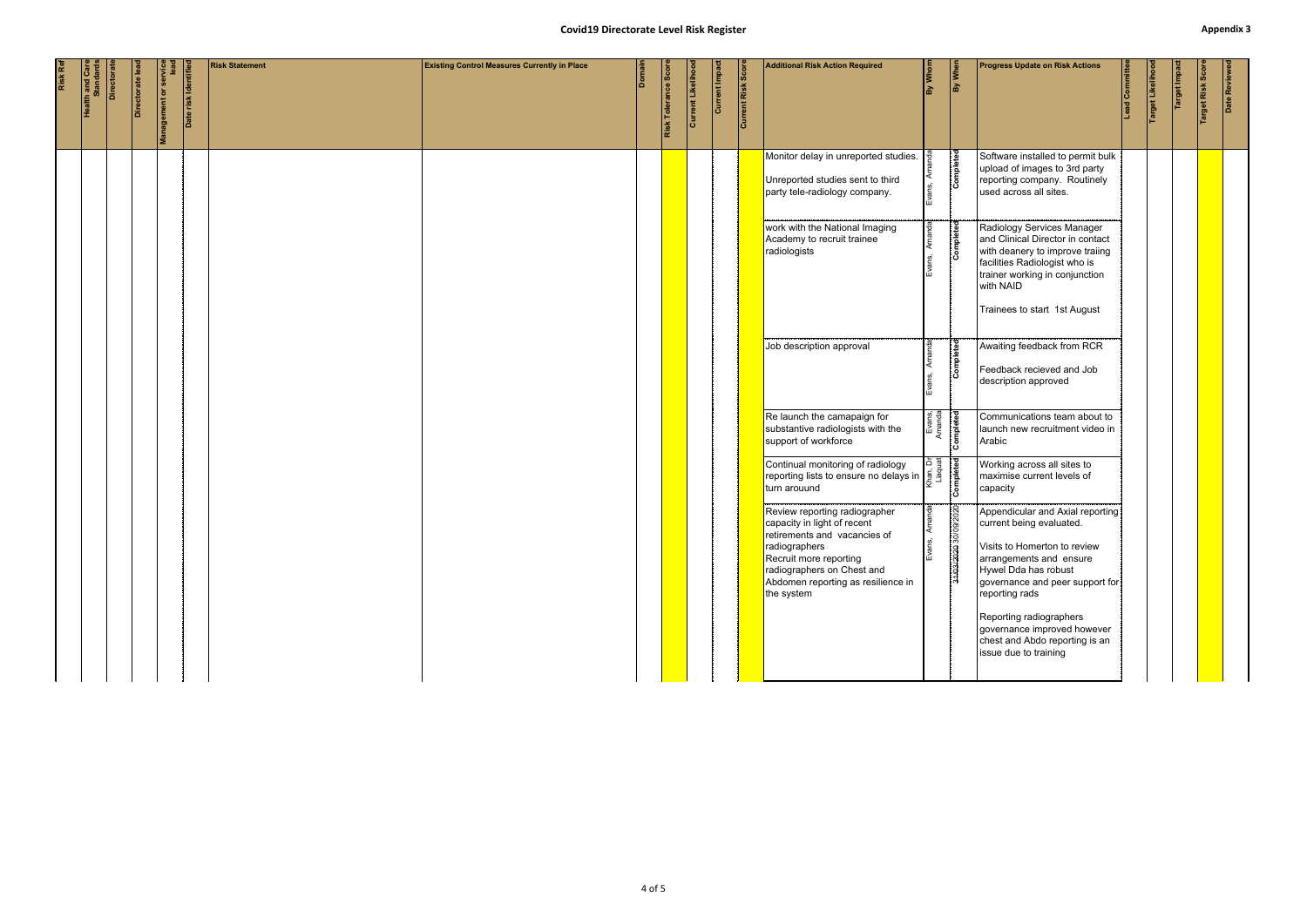#### **Covid19 Directorate Level Risk Register Appendix 3**

| Health and Care<br>Standards                                                                                                        | Director | Directorate lea | vice<br><b>Management or ser</b>          | Date risk Identifi | <b>Risk Statement</b>                                                                                                                                                                                                                                                                                                                                                                                                                                                                                                                                                                                                                                                                                                                                                                                                                                              | <b>Existing Control Measures Currently in Place</b>                                                                                                                                                                                                                                                                                                                                                                                     |                          | Risk Tolerance Scor | Current Likeliho | Current Impac | <b>Current Risk Score</b> | <b>Additional Risk Action Required</b>                                  | By Whom | By When               | <b>Progress Update on Risk Actions</b>                                                                                                                                                                                                                                                                                           | ead Committee                                                     | Target Likelihoo | Target Impa | Target Risk Sc | Date Reviewe |
|-------------------------------------------------------------------------------------------------------------------------------------|----------|-----------------|-------------------------------------------|--------------------|--------------------------------------------------------------------------------------------------------------------------------------------------------------------------------------------------------------------------------------------------------------------------------------------------------------------------------------------------------------------------------------------------------------------------------------------------------------------------------------------------------------------------------------------------------------------------------------------------------------------------------------------------------------------------------------------------------------------------------------------------------------------------------------------------------------------------------------------------------------------|-----------------------------------------------------------------------------------------------------------------------------------------------------------------------------------------------------------------------------------------------------------------------------------------------------------------------------------------------------------------------------------------------------------------------------------------|--------------------------|---------------------|------------------|---------------|---------------------------|-------------------------------------------------------------------------|---------|-----------------------|----------------------------------------------------------------------------------------------------------------------------------------------------------------------------------------------------------------------------------------------------------------------------------------------------------------------------------|-------------------------------------------------------------------|------------------|-------------|----------------|--------------|
|                                                                                                                                     |          |                 |                                           |                    |                                                                                                                                                                                                                                                                                                                                                                                                                                                                                                                                                                                                                                                                                                                                                                                                                                                                    |                                                                                                                                                                                                                                                                                                                                                                                                                                         |                          |                     |                  |               |                           | Review radiology referral pathways<br>and levels of innapropriate tests |         | 31/03/2020 30/09/2020 | Radiology dashboard produced<br>with assistance from<br>programme management office.<br>Demand optimisation work<br>underway<br>The COVID-19 pandemic and<br>the restoration of services have<br>impacted o the ability to drive<br>this work . However as each<br>service is restored pathways will<br>be reviewed and improved |                                                                   |                  |             |                |              |
| Standard 2.1 Managing Risk and Promoting Health<br>Women & Children's: MidwiferyMaternity<br>Women & Children's: MidwiferyMaternity |          | Humphrey, Lisa  | Julie<br>$\frac{1}{\sqrt{2}}$<br>Jenkins, | 5/22/2020          | There is a risk of of staff not being fully compliant All staff encouraged to complete mandatory e-<br>with mandatory and statutory training<br>requirements in line with national and local<br>guidance as a result of COVID 19 pandemic.<br>This is caused by COVID 19 pandemic and need complete annually<br>for all personnel to adhere to social distancing (2<br>meters) and staff being unable to work due to<br>shielding and not being patient facing( in<br>administration roles) in line with National<br>Government guidelines and advice.<br>This will lead to an impact/affect on all staff not<br>being compliant with mandatory training<br>requirements<br>In addition staff's skill set and competency my be training requirements<br>affected resulting in non adherence to guidelines<br>and policies and potentially poor patient<br>outcome. | learning<br>All staff were compliant with annual mandatory<br>training up until end of March 2020 and all staff<br>Exploring Webinar teaching for interpretation of<br>fetal monitoring<br>Weekly fetal monitoring workshops held via<br>remote Zoom facility<br>All Wales HOM currently reviewing with WAG<br>and Welsh Risk Pool future plan for mandatory<br>PROMPT reviewing current policies to<br>incorporate COVID 19 guidelines | Public<br>Pati<br>Safety |                     | $\vert$ 1        | 5             | 5                         |                                                                         |         |                       |                                                                                                                                                                                                                                                                                                                                  | Committee<br>Assurance<br>Experience<br>and<br>Safety<br>Quality, |                  | 15          |                | 5/22/2020    |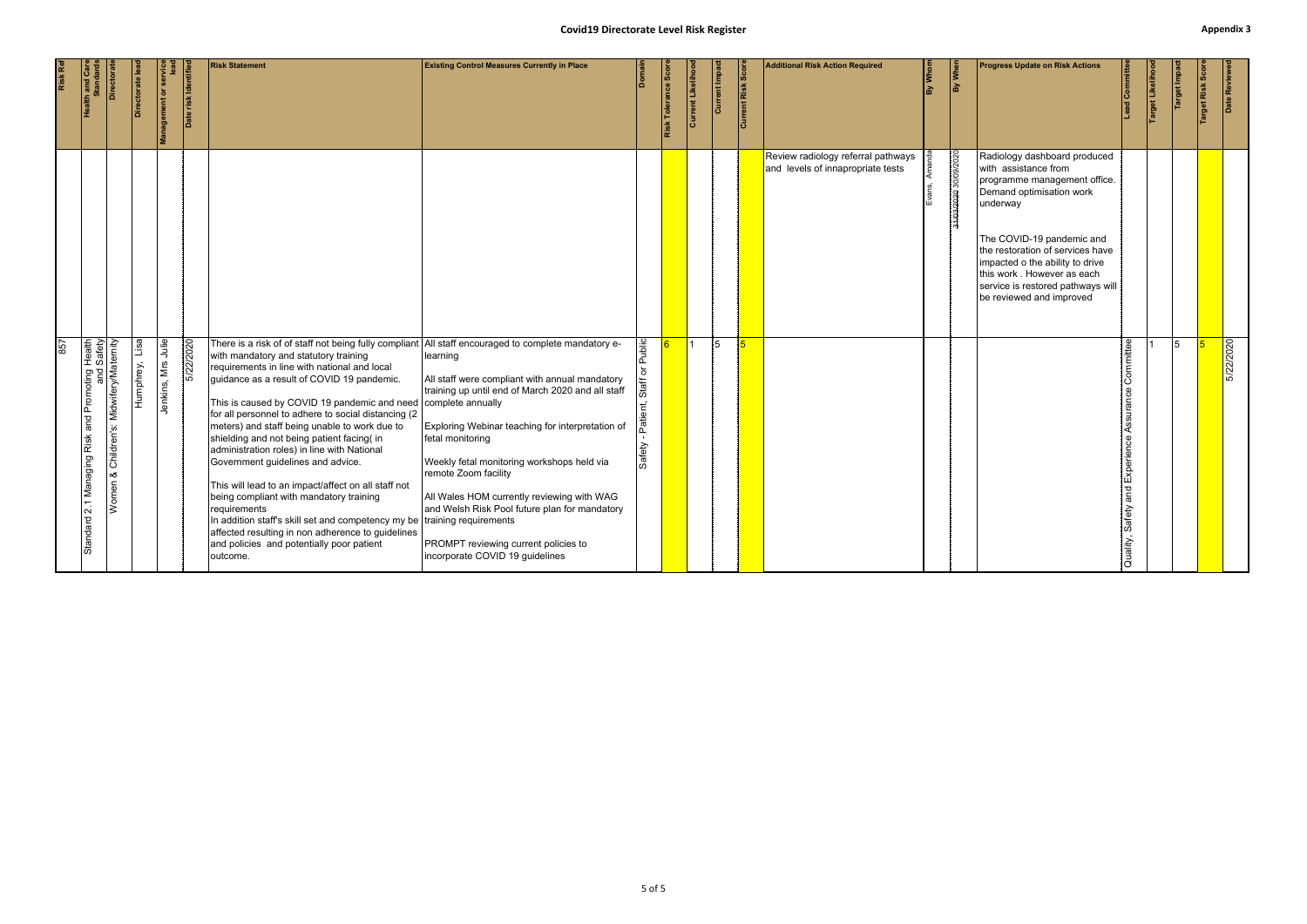<span id="page-13-0"></span>

| Risk Ref |                                               | Directora               | Directorate le | Management or ser | Date risk Identifie | <b>Risk Statement</b>                                                                                                                                                                                                                                                                                                                                                                                                                                                                                                                                                                                                                                                                                                                       | <b>Existing Control Measures Currently in Place</b>                                                                                                                                                                                                                                                                                                                                                                                                                                                                                                                                                                                                                               |                                                           | Risk Tolerance Sco | Current Likelih | Current Impa | Current Risk Scor | <b>Additional Risk Action Required</b>                                                                                                                                                                                                                                                                                             | $\frac{1}{\sqrt{2}}$ | By When                | <b>Progress Update on Risk Actions</b>                                                                                                                                                                                                                                                                                                      | ead Committee                                                       | arget Likelih | Target Impa | Date Reviewe |
|----------|-----------------------------------------------|-------------------------|----------------|-------------------|---------------------|---------------------------------------------------------------------------------------------------------------------------------------------------------------------------------------------------------------------------------------------------------------------------------------------------------------------------------------------------------------------------------------------------------------------------------------------------------------------------------------------------------------------------------------------------------------------------------------------------------------------------------------------------------------------------------------------------------------------------------------------|-----------------------------------------------------------------------------------------------------------------------------------------------------------------------------------------------------------------------------------------------------------------------------------------------------------------------------------------------------------------------------------------------------------------------------------------------------------------------------------------------------------------------------------------------------------------------------------------------------------------------------------------------------------------------------------|-----------------------------------------------------------|--------------------|-----------------|--------------|-------------------|------------------------------------------------------------------------------------------------------------------------------------------------------------------------------------------------------------------------------------------------------------------------------------------------------------------------------------|----------------------|------------------------|---------------------------------------------------------------------------------------------------------------------------------------------------------------------------------------------------------------------------------------------------------------------------------------------------------------------------------------------|---------------------------------------------------------------------|---------------|-------------|--------------|
| 572      | Access<br>Timely<br>$\dot{\circ}$<br>Standard | Ceredigion<br>Counties: | Peter<br>kitt, | Jina<br>Hawkes,   | 4/1/2016            | There is a risk of delayed patient transfers<br>resulting in further deconditioning of patients and<br>hence avoidable harm. Increase of hospital<br>patients being discharged directly to long term<br>placements.<br>This is caused by a lack of timely care packages<br>and interim placements and a fragile domiciliary<br>care provision within the Ceredigion and<br>neighbouring counties.<br>This will lead to an impact/affect on patients' loss Joint tendering process has been undertaken<br>of functional ability, delayed transfers of care,<br>risk of hospital acquired infection and being able Health Board. Domiciliary Care contracts have<br>to maintain patients within their own home.<br>Risk location, Ceredigion. | Delayed Transfers of Care monthly meetings<br>embedded in practice as part of a formalised<br>Welsh Government reporting.<br>Robust processes in place with regards to<br>Continuing Health Care requests which include<br>Fast track arrangements.<br>All Wales Escalation Guidance process in place<br>which reports into the daily All Wales calls.<br>between Ceredigion County Council and the<br>been agreed and will be reviewed as part of an<br>ongoing performance process.<br>The Interim Placement Scheme was established<br>as an alternative model of care when hospital<br>beds were de-commissioned in Cardigan<br>Hospital. The scheme 'block-purchased' beds in | Public<br>$\overleftarrow{\mathrm{o}}$<br>Staff<br>Safety |                    |                 | l4           |                   | <b>Develop Community Resource</b><br>Teams (North and South) which will<br>include access to domiciliary care<br>for a period of two weeks to enable<br>a package of care to be sourced.<br>Develop a SBAR demonstrating the<br>risk associated with funding of the<br>interim care beds in relation to the<br><b>TCS strategy</b> |                      | Completed<br>Completed | The South Ceredigion<br><b>Community Resource Team</b><br>(Nursing) is established with<br>statistical evidence<br>demonstrating good patient<br>outcomes.<br>The North Community Resource   9<br>Team (Nursing) is partially<br>established using Integrated<br>Care Funding. This is short term<br>until 2020.<br>Data has been collated. | Committee<br><b>Jus</b><br>∣∝ర<br>Safety<br>Quality,<br>Operational |               |             | 5/18/2020    |
|          |                                               |                         |                |                   |                     |                                                                                                                                                                                                                                                                                                                                                                                                                                                                                                                                                                                                                                                                                                                                             | privately run nursing homes (maximum 6 weeks<br>per patient) to enable timely assessment. The<br>scheme worked successfully from 2015 until<br>March 2018. In 2018-19 funding from the<br>scheme was realigned to saving targets.                                                                                                                                                                                                                                                                                                                                                                                                                                                 |                                                           |                    |                 |              |                   | Engage with the Transformation<br>Programme in order to develop a<br>24/7 service which can respond for<br>a short term.                                                                                                                                                                                                           |                      | Completed              | Work has commenced with<br>Ceredigion County Council to<br>develop a service spec and<br>business case.                                                                                                                                                                                                                                     |                                                                     |               |             |              |
|          |                                               |                         |                |                   |                     |                                                                                                                                                                                                                                                                                                                                                                                                                                                                                                                                                                                                                                                                                                                                             |                                                                                                                                                                                                                                                                                                                                                                                                                                                                                                                                                                                                                                                                                   |                                                           |                    |                 |              |                   | Utilise data to understand the scope<br>and demand for a 24 / 7 response<br>service                                                                                                                                                                                                                                                |                      | Completed              | Work has commenced with<br>Ceredigion County Council and<br>HDUHB to scope the service.                                                                                                                                                                                                                                                     |                                                                     |               |             |              |
|          |                                               |                         |                |                   |                     |                                                                                                                                                                                                                                                                                                                                                                                                                                                                                                                                                                                                                                                                                                                                             |                                                                                                                                                                                                                                                                                                                                                                                                                                                                                                                                                                                                                                                                                   |                                                           |                    |                 |              |                   | Working with the LA, a service<br>specification is being developed<br>aligned with Programme 1 and<br>Programme 3 of the Transitional<br>Framework                                                                                                                                                                                 |                      | $\frac{1}{2}$          | Programme 3 draft submitted to<br>Regional                                                                                                                                                                                                                                                                                                  |                                                                     |               |             |              |
|          |                                               |                         |                |                   |                     |                                                                                                                                                                                                                                                                                                                                                                                                                                                                                                                                                                                                                                                                                                                                             |                                                                                                                                                                                                                                                                                                                                                                                                                                                                                                                                                                                                                                                                                   |                                                           |                    |                 |              |                   | Work with the Regional partnership<br>to agree a scheme to fit within the<br>Programme 1 and 3 Transitional<br>Framework.                                                                                                                                                                                                          |                      | Completed              | Local plans are being developed<br>alongside Regional priorities                                                                                                                                                                                                                                                                            |                                                                     |               |             |              |
|          |                                               |                         |                |                   |                     |                                                                                                                                                                                                                                                                                                                                                                                                                                                                                                                                                                                                                                                                                                                                             |                                                                                                                                                                                                                                                                                                                                                                                                                                                                                                                                                                                                                                                                                   |                                                           |                    |                 |              |                   | Prioritize the outcomes required for<br>sustainable projects                                                                                                                                                                                                                                                                       |                      | Completed              | The North Locality Programme<br>Manager's has been appointed<br>as well as the Ceredigion<br>Regional Lead, both posts are<br>regionally funded, however both<br>posts have now been re-aligned<br>to support COVID 19 activity.                                                                                                            |                                                                     |               |             |              |
|          |                                               |                         |                |                   |                     |                                                                                                                                                                                                                                                                                                                                                                                                                                                                                                                                                                                                                                                                                                                                             |                                                                                                                                                                                                                                                                                                                                                                                                                                                                                                                                                                                                                                                                                   |                                                           |                    |                 |              |                   | Monitor and review capacity and<br>waiting times on a regular basis                                                                                                                                                                                                                                                                |                      | 30/06/2020             | Daily (Mon - Fri) COVID-19<br>Touch Point meetings have<br>been established which have<br>Social Care representation                                                                                                                                                                                                                        |                                                                     |               |             |              |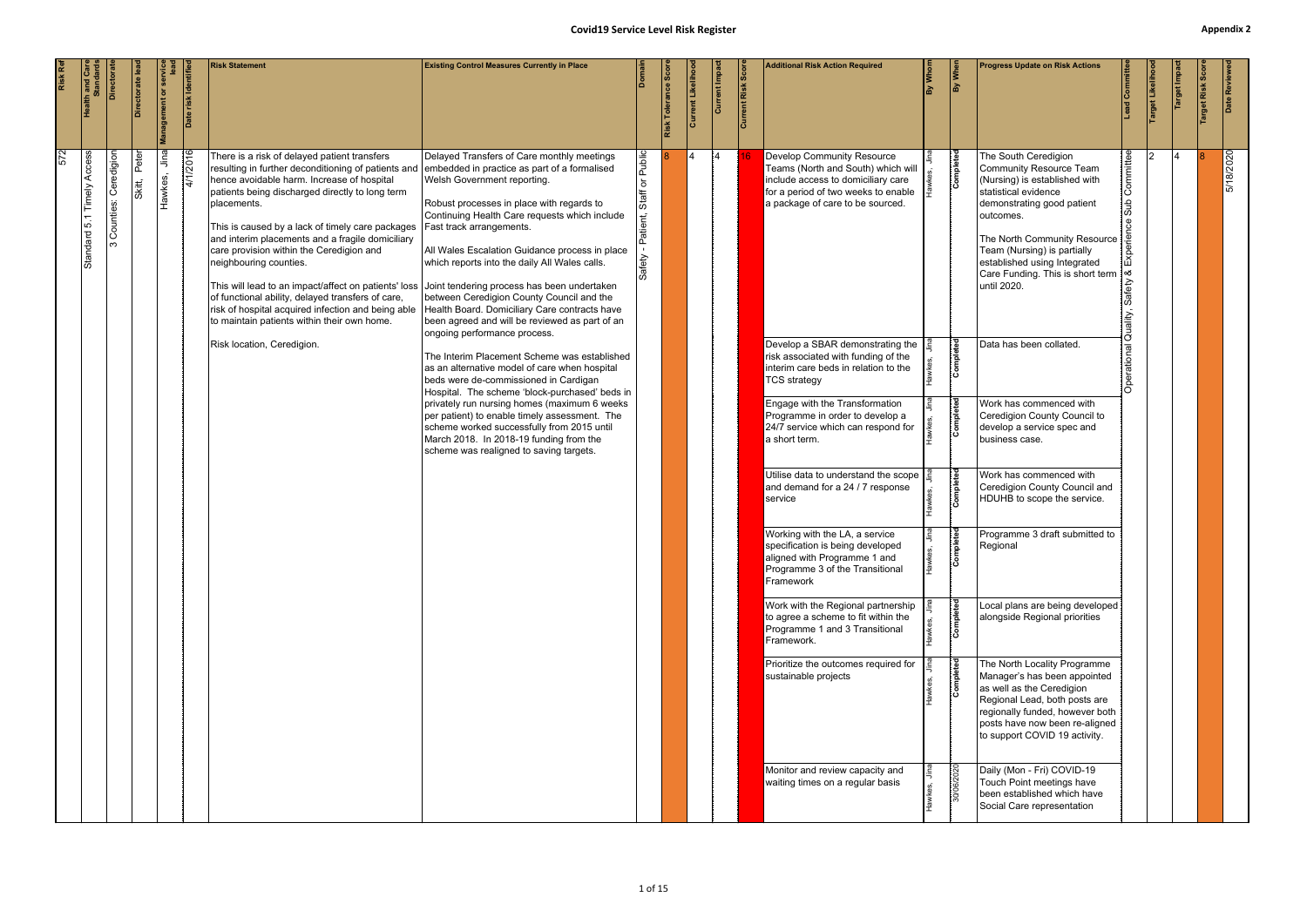|     | <b>Health and Care</b><br>Standards | Directorat                | Directorate lea     | <b>Management or servic</b> | Date risk Identifi | <b>Risk Statement</b>                                                                                                                                                                                                                                                                                                                                                                                                                                                                                                                                                                                                                                                                                                                                                                                                                                                                             | <b>Existing Control Measures Currently in Place</b>                                                                                                                                                                                                                              |                      | Risk Tolerance Sc | ent Likelih    | Current Impac | Current Risk Scor | <b>Additional Risk Action Required</b>                                                                                                                                              | By Whom            | By When   | <b>Progress Update on Risk Actions</b>                                                                                                                                                                                                                                                                                                                                                                                              |                               | Target Likeliho | Target Impa | arget Risk Sco | Date Reviewe |
|-----|-------------------------------------|---------------------------|---------------------|-----------------------------|--------------------|---------------------------------------------------------------------------------------------------------------------------------------------------------------------------------------------------------------------------------------------------------------------------------------------------------------------------------------------------------------------------------------------------------------------------------------------------------------------------------------------------------------------------------------------------------------------------------------------------------------------------------------------------------------------------------------------------------------------------------------------------------------------------------------------------------------------------------------------------------------------------------------------------|----------------------------------------------------------------------------------------------------------------------------------------------------------------------------------------------------------------------------------------------------------------------------------|----------------------|-------------------|----------------|---------------|-------------------|-------------------------------------------------------------------------------------------------------------------------------------------------------------------------------------|--------------------|-----------|-------------------------------------------------------------------------------------------------------------------------------------------------------------------------------------------------------------------------------------------------------------------------------------------------------------------------------------------------------------------------------------------------------------------------------------|-------------------------------|-----------------|-------------|----------------|--------------|
| 720 | and Clinically Effective Care       | Ceredigion<br>Counties:   | Peter<br><br>Skitt, | Jina<br>Hawkes,             | 4/15/2019          | There is a risk of avoidable harm to patients and<br>staff due to lack of staffing to meet patient acuity placed within Tregaron Hospital, whose needs<br>at Tregaron hospital.<br>This is caused by sickness, retention and<br>recruitment of staff.                                                                                                                                                                                                                                                                                                                                                                                                                                                                                                                                                                                                                                             | Trying to assure that appropriate patients are<br>can be met.                                                                                                                                                                                                                    | Public<br>১<br>Staff |                   | $\overline{4}$ |               |                   | Negate risks around gaps in rostas,<br>ensure that appropriate patients are<br>admitted in Tregaron (whose needs<br>can be met).                                                    |                    | Completed | Regular reviews and updates of<br>situation                                                                                                                                                                                                                                                                                                                                                                                         |                               |                 |             |                | 5/18/2020    |
|     |                                     | ო                         |                     |                             |                    | This will lead to an impact/affect on potential<br>impact on patient care due to insufficient staffing<br>levels to meet patient need.                                                                                                                                                                                                                                                                                                                                                                                                                                                                                                                                                                                                                                                                                                                                                            |                                                                                                                                                                                                                                                                                  | Patier<br>ěŅ         |                   |                |               |                   | Options paper to be taken forward in $\begin{bmatrix} a & b \\ b & d \\ c & d \end{bmatrix}$<br>order to reduce the risk of patient<br>harm in Tregaron hospital.                   |                    |           | Options paper has been written                                                                                                                                                                                                                                                                                                                                                                                                      |                               |                 |             |                |              |
|     | Safe<br>3.1                         |                           |                     |                             |                    | Risk location, Tregaron Hospital.                                                                                                                                                                                                                                                                                                                                                                                                                                                                                                                                                                                                                                                                                                                                                                                                                                                                 |                                                                                                                                                                                                                                                                                  |                      |                   |                |               |                   | The CMT needs to review the<br>contingency planning associated<br>with staff shortages on both a short<br>and medium term                                                           |                    | Completed | All patients are screened prior to<br>admission to ensure safe care<br>can be delivered.                                                                                                                                                                                                                                                                                                                                            |                               |                 |             |                |              |
|     | Standard                            |                           |                     |                             |                    |                                                                                                                                                                                                                                                                                                                                                                                                                                                                                                                                                                                                                                                                                                                                                                                                                                                                                                   |                                                                                                                                                                                                                                                                                  |                      |                   |                |               |                   | Risk needs to be escalated. Report<br>to be written clearly demonstrating<br>that all effort has been undertake to<br>ensure safety regarding staff and<br>patient care.            |                    | Completed | Contingency plan and options<br>paper developed and submitted<br>to Mandy Rayani. Beds have<br>been reduced to 7                                                                                                                                                                                                                                                                                                                    |                               |                 |             |                |              |
|     |                                     |                           |                     |                             |                    |                                                                                                                                                                                                                                                                                                                                                                                                                                                                                                                                                                                                                                                                                                                                                                                                                                                                                                   |                                                                                                                                                                                                                                                                                  |                      |                   |                |               |                   | The staffing levels reflect the<br>number and acuity of patients<br>admitted in to Tregaron hospital.                                                                               | Evans,<br>Tracey - | Completed | Processes in place to ensure<br>that the hospital is staffed<br>appropriately.                                                                                                                                                                                                                                                                                                                                                      |                               |                 |             |                |              |
|     |                                     |                           |                     |                             |                    |                                                                                                                                                                                                                                                                                                                                                                                                                                                                                                                                                                                                                                                                                                                                                                                                                                                                                                   |                                                                                                                                                                                                                                                                                  |                      |                   |                |               |                   | Ongoing review of staffing levels<br>and patient acuity.                                                                                                                            |                    | Completed | Processes in place to ensure<br>that the hospital is staffed<br>appropriately to meet patient<br>need.                                                                                                                                                                                                                                                                                                                              |                               |                 |             |                |              |
|     |                                     |                           |                     |                             |                    |                                                                                                                                                                                                                                                                                                                                                                                                                                                                                                                                                                                                                                                                                                                                                                                                                                                                                                   |                                                                                                                                                                                                                                                                                  |                      |                   |                |               |                   | Utilise the site to enable flow from<br>the acute sites during the COVID-19 $\frac{6}{6}$<br>pandemic and therefore utilise<br>additional capacity associated with<br>the pandemic. |                    | 106/2020  | Develop an SBAR to enable<br>Tregaron to be used as a green<br>step down / step up and re-hab<br>facility to enable patient flow.                                                                                                                                                                                                                                                                                                   |                               |                 |             |                |              |
| 573 |                                     | Counties: Ceredigion<br>ო | Peter<br>Skitt,     | Jina<br>Hawkes,             | 10/1/2016          | There is a risk of avoidable harm to existing<br>patients and new referrals being directed onto<br>district nurses' caseloads.<br>This is caused by GP practices no longer<br>providing treatment and management for<br>ambulant patients with leg ulcers. This risk has<br>been growing incrementally since 2014.<br>This will lead to an impact/affect on an already<br>overburdened district nursing resource which will<br>draw out longer waits and potentially exacerbate<br>existing conditions. In Jan 2017 there are 52<br>clinic sessions in operation to accommodate<br>venous leg ulcers. GP practices intend to serve<br>notice on venous, arterial and leg ulcers of mixed<br>arteriology. This will impact on patient flow,<br>delays in discharge, increased length of stay &<br>increased exposure to hospital-acquired infection<br>(HAI).<br>Risk location, Health Board wide. | Counties have established leg ulcer clinics to $\frac{2}{3}$<br>accommodate ambulatory patients. These clinics<br>are staffed by community nursing staff on a<br>rotational basis.<br>The Coronavirus pandemic has impacted upon<br>the numbers of patients using the Leg Clubs. | Patient,<br>Safety   | $\overline{6}$    | $\mathsf{13}$  | $\vert$ 4     | $ 12\rangle$      | Explore opportunities associated<br>with the Lindsey Leg Club model of<br>delivery. Whilst this will not<br>eliminate the risk, it may support<br>control measures.                 |                    | Completed | 3 County Leg Ulcer Group has<br>been established which<br>continues to meet with Local<br>Medical Council representatives<br>A SBAR and Business Plan has<br>been submitted to the Business<br>Planning and Performance<br>Assurance Committee (BPPAC)<br>and HDUHB to provide a<br><b>HDUHB Leg Ulcer service</b><br>based on the preferred model.<br>The first Ceredigion Lindsey Leg $\frac{2}{5}$<br>Club has been established. | Exper<br>uality,<br>erational | $\mathcal{L}$   | 14          |                | 5/18/2020    |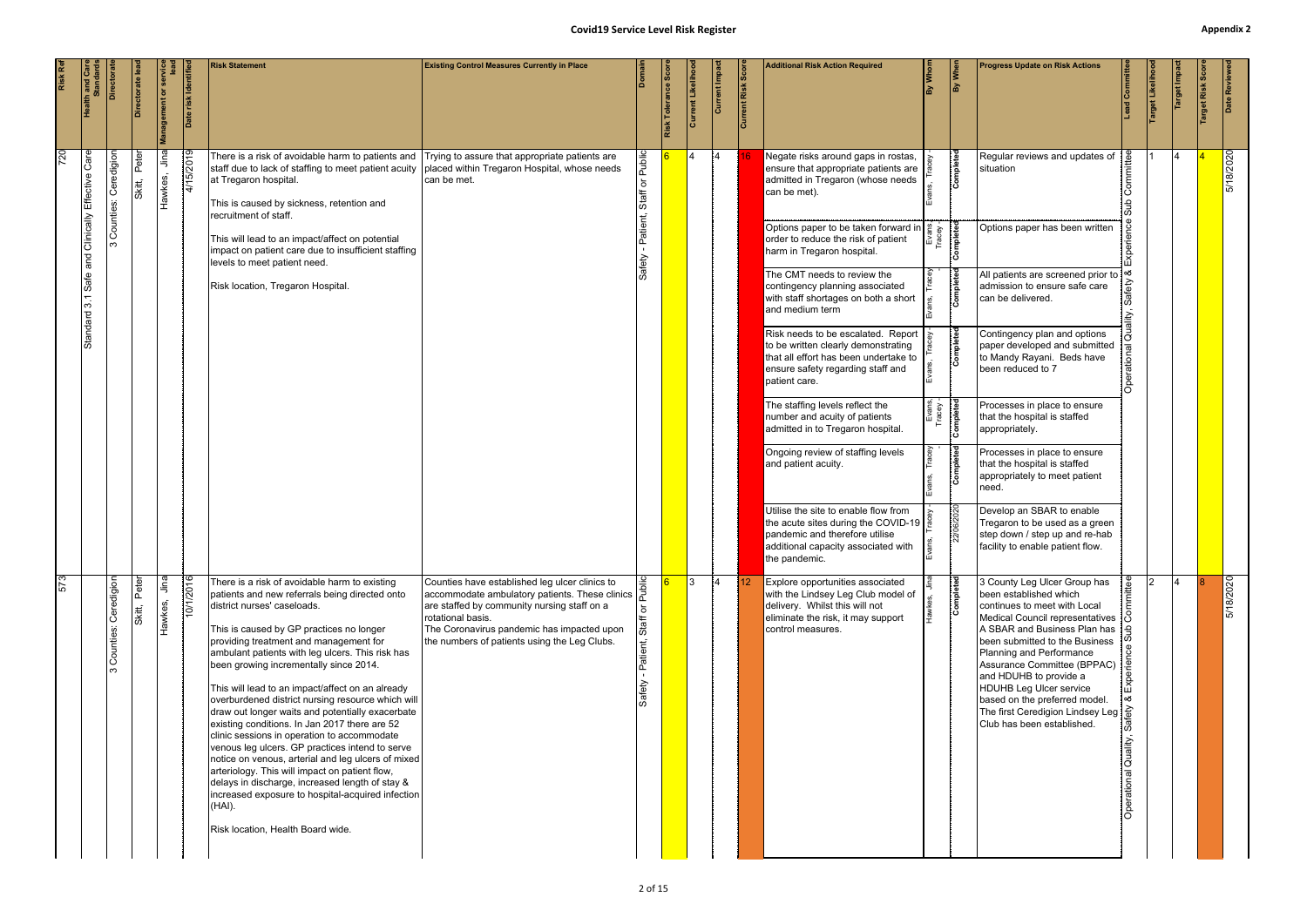|     |                                     |                               |                      |                                                |                     |                                                                                                                                                                                                                                                                                                                                                                                                                                                                                                                                                                                                                                                                                                             | <b>Covid19 Service Level Risk Register</b>                                                                                                                                                                                                        |                                                                      |                    |                   |                 |                   |                                                                                                                                                                                                                                     |                                 |            |                                                                                                                                                                                                                                                   |                                                                |                  |                |                | <b>Appendix</b> |
|-----|-------------------------------------|-------------------------------|----------------------|------------------------------------------------|---------------------|-------------------------------------------------------------------------------------------------------------------------------------------------------------------------------------------------------------------------------------------------------------------------------------------------------------------------------------------------------------------------------------------------------------------------------------------------------------------------------------------------------------------------------------------------------------------------------------------------------------------------------------------------------------------------------------------------------------|---------------------------------------------------------------------------------------------------------------------------------------------------------------------------------------------------------------------------------------------------|----------------------------------------------------------------------|--------------------|-------------------|-----------------|-------------------|-------------------------------------------------------------------------------------------------------------------------------------------------------------------------------------------------------------------------------------|---------------------------------|------------|---------------------------------------------------------------------------------------------------------------------------------------------------------------------------------------------------------------------------------------------------|----------------------------------------------------------------|------------------|----------------|----------------|-----------------|
|     | <b>Health and Care</b><br>Standards | Directora                     | Directorate le       | Management or service<br>Management or service | Date risk Identifie | <b>Risk Statement</b>                                                                                                                                                                                                                                                                                                                                                                                                                                                                                                                                                                                                                                                                                       | <b>Existing Control Measures Currently in Place</b>                                                                                                                                                                                               |                                                                      | Risk Tolerance Sco | Current Likelihoo | Current Impa    | Current Risk Scor | <b>Additional Risk Action Required</b>                                                                                                                                                                                              | By Whom                         | By When    | <b>Progress Update on Risk Actions</b>                                                                                                                                                                                                            | Lead Committer                                                 | Target Likelihoo | Target Impa    | Target Risk Sc | Date Reviewe    |
|     |                                     |                               |                      |                                                |                     |                                                                                                                                                                                                                                                                                                                                                                                                                                                                                                                                                                                                                                                                                                             |                                                                                                                                                                                                                                                   |                                                                      |                    |                   |                 |                   | Monitor and evaluate the Lindsey<br>Leg Club activity and patient<br>outcomes.                                                                                                                                                      |                                 | Completed  | The first Ceredigion Lindsey Leg<br>Club was established in<br>December 2018. The Lindsey<br>Leg Club approach has now<br>been used successfully in<br>Aberystwyth for some time and<br>there are plans to roll out the<br>same model in Lampeter |                                                                |                  |                |                |                 |
|     |                                     |                               |                      |                                                |                     |                                                                                                                                                                                                                                                                                                                                                                                                                                                                                                                                                                                                                                                                                                             |                                                                                                                                                                                                                                                   |                                                                      |                    |                   |                 |                   | Monitor and evaluation, especially in $\frac{1}{8}$<br>relation to the sustainability of<br>volunteers as they are fundamental<br>to the approach.                                                                                  |                                 | Completed  | The Lindsey Leg Club approach<br>has now been used successfully<br>in Aberystwyth for some time<br>and there are plans to roll out<br>the same model in Lampeter.<br>Monitoring continues.                                                        |                                                                |                  |                |                |                 |
|     |                                     |                               |                      |                                                |                     |                                                                                                                                                                                                                                                                                                                                                                                                                                                                                                                                                                                                                                                                                                             |                                                                                                                                                                                                                                                   |                                                                      |                    |                   |                 |                   | Open Lindsey Leg clubs in<br>Lampeter and Cardigan                                                                                                                                                                                  | Evans,<br>Tracey -<br>Completed |            | Lindsey Leg Clubs are now<br>open in both Lampeter and<br>Cardigan                                                                                                                                                                                |                                                                |                  |                |                |                 |
|     |                                     |                               |                      |                                                |                     |                                                                                                                                                                                                                                                                                                                                                                                                                                                                                                                                                                                                                                                                                                             |                                                                                                                                                                                                                                                   |                                                                      |                    |                   |                 |                   | Monitor the scheme in relation to<br>Monitor the scheme in relation to patient attendance and sustainability $\frac{8}{9}$<br>of reliance on volunteers                                                                             |                                 | Completed  | Patient attendance appears to<br>be greater than anticipated, with<br>patient outcomes positive. The<br>flow of both patients and<br>volunteers is being recorded.<br>Meeting with GPs is being<br>arranged.                                      |                                                                |                  |                |                |                 |
|     |                                     |                               |                      |                                                |                     |                                                                                                                                                                                                                                                                                                                                                                                                                                                                                                                                                                                                                                                                                                             |                                                                                                                                                                                                                                                   |                                                                      |                    |                   |                 |                   | The Coronavirus pandemic has<br>impacted upon the numbers of<br>patients using the Leg Clubs as well<br>as the capacity within the nursing<br>service to support the clubs -<br>continuous monitoring and<br>reviewing is required. |                                 | 30/06/2020 | Daily (Mon - Fri) COVID-19<br>Touch Point meetings have<br>been established where Leg<br>Club activity is being reported.                                                                                                                         |                                                                |                  |                |                |                 |
| 848 | Standard 2.6 Medicines Management   | P,C,LTC: Medicines Management | Jenny<br>Pugh-Jones, | Stuart<br>Rees,                                | 4/15/2020           | There is a risk of avoidable harm to patients due<br>to potential unavailability of critical care<br>medicines including haemophiltration fluids.<br>This is caused by increased current demand and<br>national shortages of medicines and also an All<br>Wales Agreement allocating medicines to the<br>highest need across Wales, this enables other<br>Health Boards to draw on Hywel Dda stock of<br>medicines.<br>This will lead to an impact/affect on the Health<br>Board's ability to provide and manage medicines<br>for its intensive care patients across Hywel Dda,<br>including those patients requiring ventilation and<br>or renal replacement therapy.<br>Risk location, Health Board wide. | All Wales agreement.<br>Dashboard T20 stock levels controls of<br>medicines - updated daily.<br>Action Cards for movement of stock.<br>Stock monitoring daily on all four sites.<br>Input into HB Critical Care Functional Capacity<br>Dashboard. | Public<br>$\overleftarrow{\mathrm{o}}$<br>Staff<br>Patient,<br>afety |                    | 3                 | $\vert 4 \vert$ | $ 12\rangle$      | Increase stock holding by<br>approximately 25% to be<br>undertaken by Site Leads.                                                                                                                                                   |                                 | 30/06/2020 | Established monthly stock<br>holding baseline, gradual<br>increase ordering to achieve<br>target of 25%.                                                                                                                                          | mittee<br>Assurance<br>Experience<br>and<br>Safety<br>Quality, |                  | $\overline{4}$ |                | 5/19/2020       |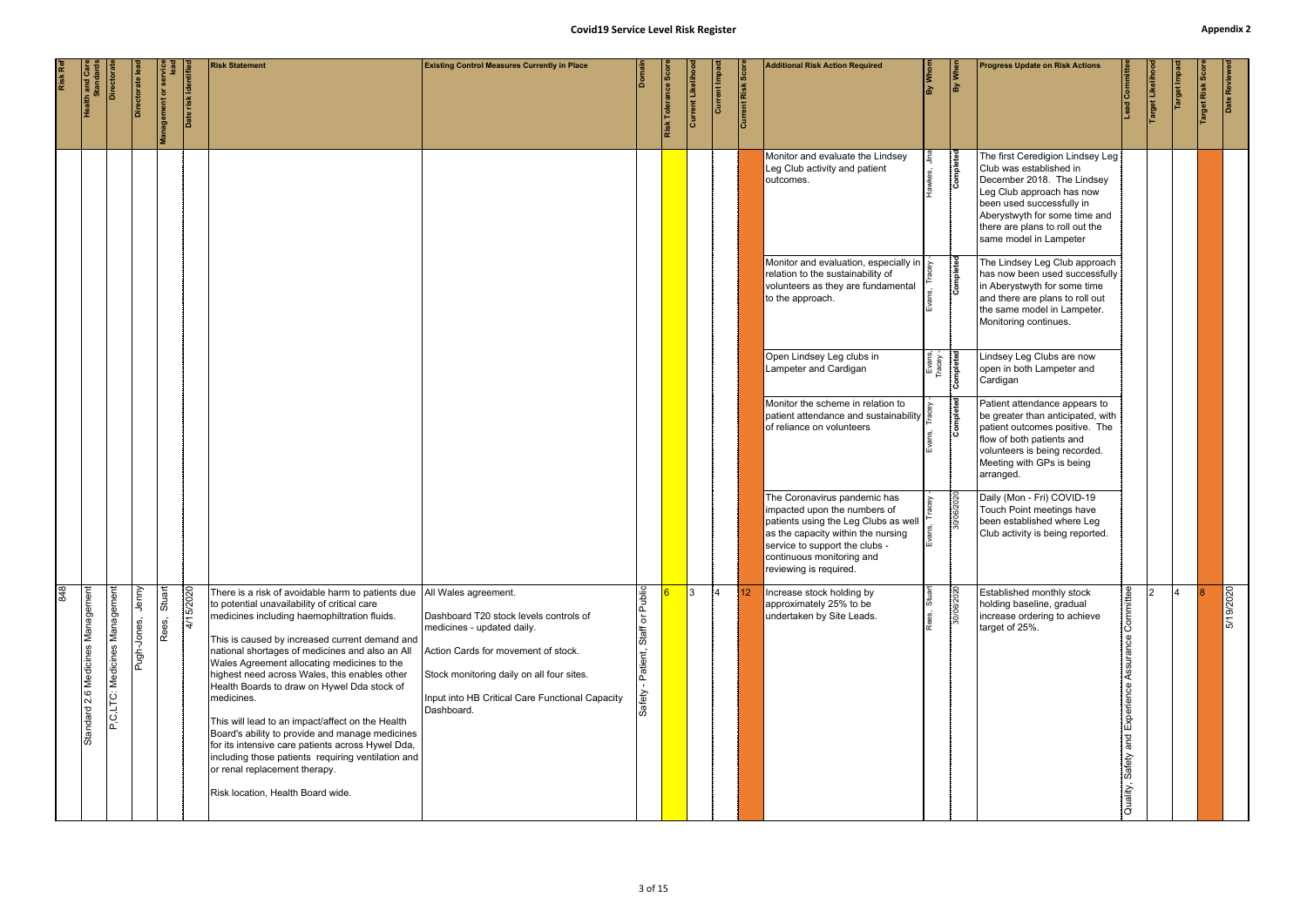| Risk Ref | <b>Health and Care<br/>Standards</b> | Directora                    | Directorate lea | <b>Management or service</b> | risk Identifi<br><b>Bate</b> | <b>Risk Statement</b>                                                                                                                                                                                                                                                                                                                                                                                                                                                                                                                                                                                                                                                                                                                                                                                                                                                                                                                                                                                                                                                                                                                                                                              | <b>Existing Control Measures Currently in Place</b>                                                                                                                                                            |                                                      | <b>Risk Tolerance Sco</b> | Current Likeliho | Current Impact | Current Risk Score | <b>Additional Risk Action Required</b>                                                                                                                                                                                                                                                                                                                                                                                                                                                                                                                                                           | By Whom | By When                                                                | <b>Progress Update on Risk Actions</b>                                                                                                                                                                                                                                                                                                                                                                                                                                                                               | Committe                                   | Target Likelihoo | Target Impa | Risk Sco<br><b>Target</b> | Date Reviewe |
|----------|--------------------------------------|------------------------------|-----------------|------------------------------|------------------------------|----------------------------------------------------------------------------------------------------------------------------------------------------------------------------------------------------------------------------------------------------------------------------------------------------------------------------------------------------------------------------------------------------------------------------------------------------------------------------------------------------------------------------------------------------------------------------------------------------------------------------------------------------------------------------------------------------------------------------------------------------------------------------------------------------------------------------------------------------------------------------------------------------------------------------------------------------------------------------------------------------------------------------------------------------------------------------------------------------------------------------------------------------------------------------------------------------|----------------------------------------------------------------------------------------------------------------------------------------------------------------------------------------------------------------|------------------------------------------------------|---------------------------|------------------|----------------|--------------------|--------------------------------------------------------------------------------------------------------------------------------------------------------------------------------------------------------------------------------------------------------------------------------------------------------------------------------------------------------------------------------------------------------------------------------------------------------------------------------------------------------------------------------------------------------------------------------------------------|---------|------------------------------------------------------------------------|----------------------------------------------------------------------------------------------------------------------------------------------------------------------------------------------------------------------------------------------------------------------------------------------------------------------------------------------------------------------------------------------------------------------------------------------------------------------------------------------------------------------|--------------------------------------------|------------------|-------------|---------------------------|--------------|
| 574      |                                      | Ceredigion<br>Counties:<br>ო | Peter<br>skitt, | Jina<br>Hawkes,              | 12/1/2017                    | There is a risk of avoidable harm by nursing<br>services being unable to provide the level &<br>quality of care to keep patients in the community<br>as recommended by nurse staffing principles and Escalation policy.<br>supported by Welsh Government.<br>This is caused by an inability to release staff to<br>attend mandatory and essential training, the lack The Coronavirus pandemic has resulted in<br>of clarity of the roles and responsibilities between reduced capacity within the service as a number<br>health and social care in the delivery of specific<br>tasks, insufficient numbers of nursing staff,<br>delays in the recruitment process and an<br>increased workload.<br>This will lead to an impact/affect on care being<br>compromised as nurses are not able to access<br>the knowledge and skills required to deliver<br>evidence based practice. Capacity will be<br>reduced, timely response and may cause delays<br>in discharge from the acute hospitals. Inability to<br>meet tier 1 targets, increased complaints.<br>Negative impact on the ability to meet patients<br>nursing needs and ensure a safe quality service.<br>Risk location, Health Board wide. | Regular review of service specification,<br>resources and caseloads.<br>Use of bank and agency.<br>of nurses are vulnerable to COVID-19 and are<br>therefore unable to undertake face to face<br>patient work. | Public<br>$\rm \overleftarrow{o}$<br>Staff<br>Safety |                           | <u>3</u>         | 14             |                    | Update response for the 6-monthly<br>monitoring of the response for the<br>Chief Nursing Officer staffing<br>principles for DN teams to be<br>completed.<br>Create a second staffing principles<br>for DN teams six monthly monitoring $\vert \frac{\alpha}{r} \vert$<br>report for the Chief Nursing Officer<br>Create a third staffing principles for<br>DN teams six monthly monitoring<br>report for the Chief Nursing Officer<br>(completed March 2019)<br>Continue to create six monthly<br>reports (March and September)<br>Implement escalation policy.<br>Regularly review the service. |         | Completed<br>Completed<br>Completed<br>30/03/2020<br>$\frac{1}{30000}$ | The second baseline of<br>community staffing was<br>completed in October 2018<br>Awaiting feedback relating to the $\frac{3}{6}$<br>first draft report.<br>Second draft completed<br>6/10/2018.<br>Third staffing principles for DN<br>teams report has been<br>produced.<br>Continue to monitor against<br>principles and report on a six<br>monthly basis. Report submitted<br>Feb 2020.<br>The escalation policy was<br>implemented during March<br>2020, prioritising and limiting<br>patient contacts. COVID-19 | ommittee<br>perien<br>찣<br>య<br>afety<br>m |                  | 4           |                           | 5/18/2020    |
|          |                                      |                              |                 |                              |                              |                                                                                                                                                                                                                                                                                                                                                                                                                                                                                                                                                                                                                                                                                                                                                                                                                                                                                                                                                                                                                                                                                                                                                                                                    |                                                                                                                                                                                                                |                                                      |                           |                  |                |                    |                                                                                                                                                                                                                                                                                                                                                                                                                                                                                                                                                                                                  | Evans,  |                                                                        | vulnerable staff are deployed to<br>undertake telephone patient<br>contact as well as administration<br>duties. Daily (Mon - Fri) COVID-<br>19 Touch Point meetings have<br>been established where<br>community nursing activity is<br>being reported and when<br>appropriate de-escalating<br>actions are put into place.                                                                                                                                                                                           |                                            |                  |             |                           |              |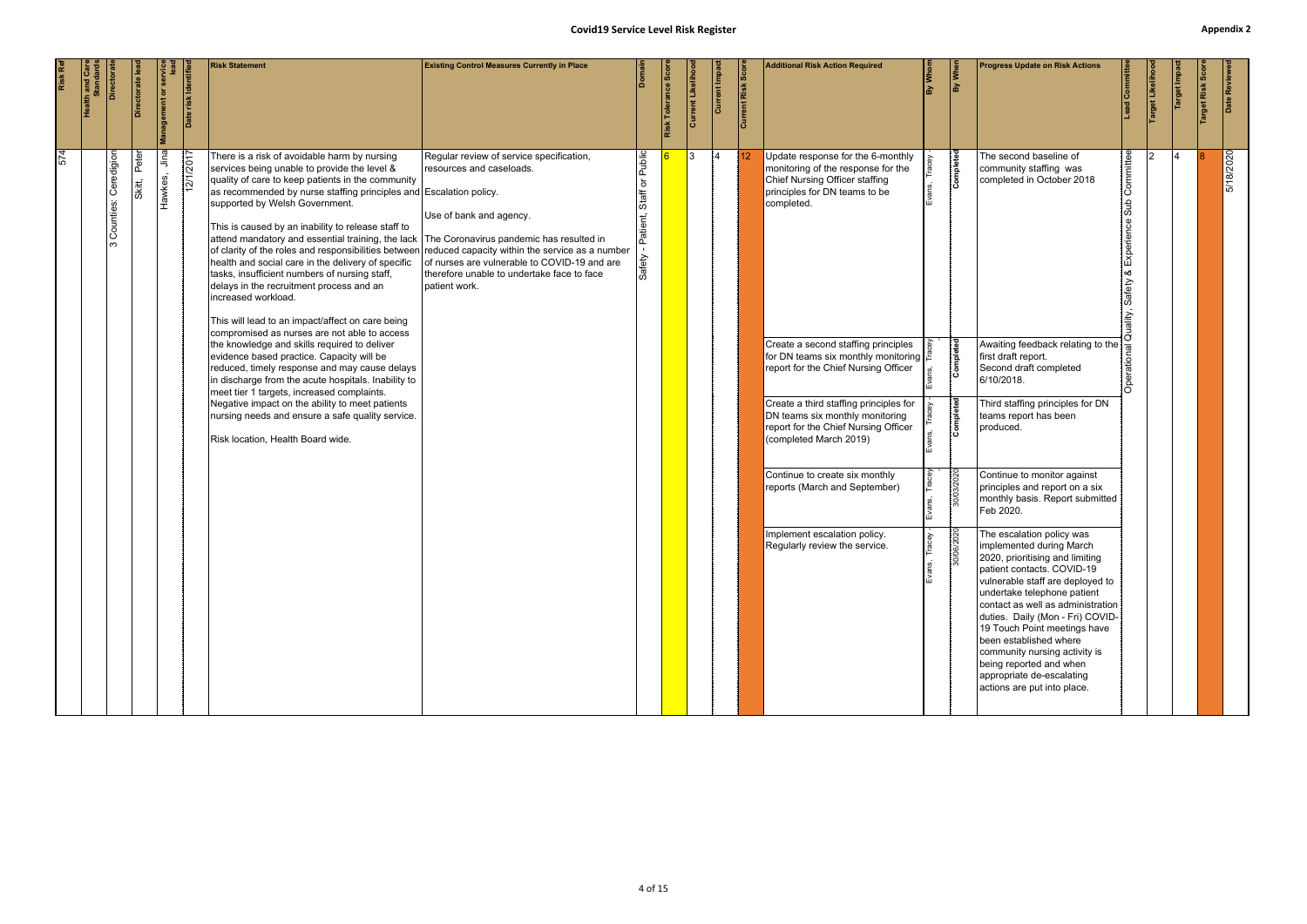|     | <b>Health and Care<br/>Standards</b><br>Directorat                | ectorate |                   | <b>Management or ser</b>     | Date risk Identifie | <b>Risk Statement</b>                                                                                                                                                                                                                                                                                                                                                                                                                                                                                                                                                                                                                                                                                                                                                                                                                                    | <b>Existing Control Measures Currently in Place</b>                                                                                                                                                                                                                                                                                                                                                                                                                                                                                                                                                                                                                                 | Domain                               | Risk Tolerance Sco | Current Likeliho | Current Impa | Current Risk Scor | <b>Additional Risk Action Required</b>                                                                                                                                                                                                                                                                                                                                                                                                                                                          | By Whor | By When                             | <b>Progress Update on Risk Actions</b>                                                                                                                                                                                                                                                                                                                                                                                                                                                                                                                                                                                                                                                                                                                                                                                                                                                                                                                                                                                                                                                                                                                                                            | ead Committee                                   | arget Likelih | Target Impa | Risk Sc | Date Reviewed |
|-----|-------------------------------------------------------------------|----------|-------------------|------------------------------|---------------------|----------------------------------------------------------------------------------------------------------------------------------------------------------------------------------------------------------------------------------------------------------------------------------------------------------------------------------------------------------------------------------------------------------------------------------------------------------------------------------------------------------------------------------------------------------------------------------------------------------------------------------------------------------------------------------------------------------------------------------------------------------------------------------------------------------------------------------------------------------|-------------------------------------------------------------------------------------------------------------------------------------------------------------------------------------------------------------------------------------------------------------------------------------------------------------------------------------------------------------------------------------------------------------------------------------------------------------------------------------------------------------------------------------------------------------------------------------------------------------------------------------------------------------------------------------|--------------------------------------|--------------------|------------------|--------------|-------------------|-------------------------------------------------------------------------------------------------------------------------------------------------------------------------------------------------------------------------------------------------------------------------------------------------------------------------------------------------------------------------------------------------------------------------------------------------------------------------------------------------|---------|-------------------------------------|---------------------------------------------------------------------------------------------------------------------------------------------------------------------------------------------------------------------------------------------------------------------------------------------------------------------------------------------------------------------------------------------------------------------------------------------------------------------------------------------------------------------------------------------------------------------------------------------------------------------------------------------------------------------------------------------------------------------------------------------------------------------------------------------------------------------------------------------------------------------------------------------------------------------------------------------------------------------------------------------------------------------------------------------------------------------------------------------------------------------------------------------------------------------------------------------------|-------------------------------------------------|---------------|-------------|---------|---------------|
| 279 | Services<br>Children's<br>Community<br>Children's:<br>∣∞<br>Women |          | Lisa<br>Humphrey, | Margaret<br>Devonald-Morris, | 9/1/2016            | There is a risk of inequality of care for children<br>and young people requiring access to Learning<br>Disability (LD) services.<br>This is caused by lack of health practitioners with<br>the appropriate knowledge and skills to assess,<br>monitor and review commissioned LD services<br>for children and young people in residential care<br>under 18 years of age.<br>This will lead to an impact/affect on inequality in<br>LD services across HDUHB is also a UK wide<br>problem. Evidence shows that many physical,<br>sensory and mental health needs of people with<br>learning disabilities go unrecognised and unmet<br>by services, with consequent negative impacts<br>on their quality of life, life chances, life<br>expectancy and experience of<br>services(Strengthening the commitment, 2012).<br>Risk location, Health Board wide. | Children's Disability Teams in Ceredigion and<br>Carmarthenshire, and the Key working model<br>undertaken by Action for Children in<br>Pembrokeshire provide multiagency services.<br>The young people who reside in residential<br>settings are reviewed by Social Care, our<br>Disability Team practitioners and for some the<br>LAC nurse.<br>The Service Delivery Manager or Senior Nurse<br>for Community Services attends the 3 Complex<br>Needs Panels where updates are provided<br>regarding the residential placements.<br>Learning Disability Continuing Health Care Adult<br>commissioning team work with children's<br>services regarding continuing care assessments. | - Patient, Staff or Public<br>Safety |                    | <u>3</u>         | 14           |                   | Develop a Health Board Learning<br>Disability strategy for children and<br>young people in partnership with the $\ge$<br>Learning Disability service.<br>Clinical Lead, Service Delivery<br>Manager and Senior Nurse to work<br>with LD services in developing the<br>strategy in line with 'Together for<br>Children and Young People's<br>service improvement programme.<br>Engage with Learning disabilities<br>regarding the Continuing Care<br>assessment of children and young<br>people. |         | Completed<br>Completed<br>Completed | Met with the Interim Director of<br>Mental Health and Learning<br>Disabilities on 22/08/18 who will $\frac{5}{5}$<br>set up the initial steering group<br>to scope our current practice,<br>practices across Wales,<br>reviewing National and NICE<br>guidelines to support the<br>development of a Health Board<br>strategy for children and young<br>people. 02/10/19 meeting with<br>LD and SCAMHS services.<br>Meeting coordinated by LD<br>services to begin mapping and<br>developing a LD strategy for<br>Children and Young People.<br>Following on from meeting,<br>email communication on<br>23/01/20 from Head of Nursing<br>Mental Health and Learning<br>Disability stating that escalation<br>to the Health Board's Vice Chair<br>has been raised regarding the<br>issue of the absence of a<br>strategic Children's lead across<br>a number of Directorates for<br>learning Disability and<br>Behaviours that challenge.<br>The Learning Disability Nurse<br>Assessor is supporting the<br>children's nurse assessor<br>relating to the assessment and<br>funding requirements of children<br>and young people who have a<br>learning disability and<br>behaviours that challenge. | စိ<br>  ంర<br>Safety<br>Quality,<br>Operational |               |             |         | 5/14/2020     |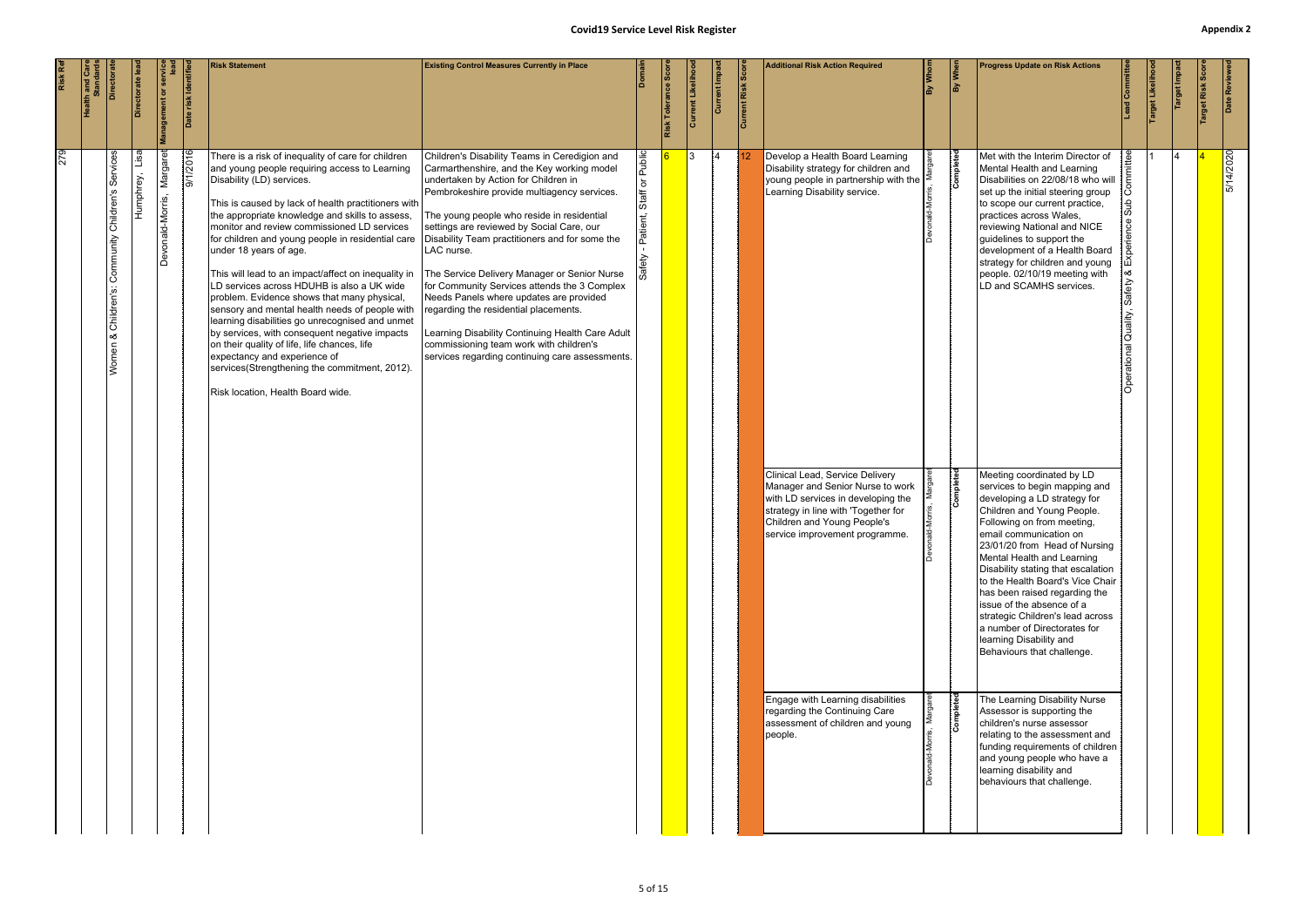|     | <b>Health and Care</b><br>Standards                                                            | Directoral | Directorate lea | <b>Management or service</b> | Date risk Identifie | <b>Risk Statement</b>                                                                                                                                                                                                                                                                                                                                                                                                             | <b>Existing Control Measures Currently in Place</b>                                                                                                                                |                          | Risk Tolerance Sco | Current Likeliho | Current Impact | Current Risk Score | <b>Additional Risk Action Required</b>                                                                                                                                                                                                                                                                                                                                                                                                                     | By Whom | By When    | <b>Progress Update on Risk Actions</b>                                                                                                                                                                                                                                             | $\frac{1}{\text{Committ}}$    | Target Likelihoo | Target Impact | arget Risk Scor | Date Reviewed |
|-----|------------------------------------------------------------------------------------------------|------------|-----------------|------------------------------|---------------------|-----------------------------------------------------------------------------------------------------------------------------------------------------------------------------------------------------------------------------------------------------------------------------------------------------------------------------------------------------------------------------------------------------------------------------------|------------------------------------------------------------------------------------------------------------------------------------------------------------------------------------|--------------------------|--------------------|------------------|----------------|--------------------|------------------------------------------------------------------------------------------------------------------------------------------------------------------------------------------------------------------------------------------------------------------------------------------------------------------------------------------------------------------------------------------------------------------------------------------------------------|---------|------------|------------------------------------------------------------------------------------------------------------------------------------------------------------------------------------------------------------------------------------------------------------------------------------|-------------------------------|------------------|---------------|-----------------|---------------|
|     |                                                                                                |            |                 |                              |                     |                                                                                                                                                                                                                                                                                                                                                                                                                                   |                                                                                                                                                                                    |                          |                    |                  |                |                    | Clinical Lead, Service Delivery<br>Manager/Senior Nurse Community,<br>Head of Nursing for Mental Health<br>and Learning Disabilities, and Head<br>of Specialist Child and Adolescent<br>Mental Health Service (SCAMHS) & $\frac{1}{6}$<br>Psychological Therapies to work<br>together in developing a robust<br>service delivery for Children and<br>young People who have a Learning<br>Disability including those who have<br>behaviours that challenge. |         | 30/04/202  | 25/03/20, meeting postponed<br>due to COVID-19 planning.<br>30/04/20, meeting with Head of<br>SCAMHS and Lead Psychology,<br>re: attached email<br>communication detailing the<br>outcome and actions.                                                                             |                               |                  |               |                 |               |
|     |                                                                                                |            |                 |                              |                     |                                                                                                                                                                                                                                                                                                                                                                                                                                   |                                                                                                                                                                                    |                          |                    |                  |                |                    | <b>Business Continuity Action Plans</b><br>(BCAP) developed for both<br>Disability teams in Carmarthenshire<br>and Ceredigion as a result of Welsh<br>Government directive in response to $\frac{3}{5}$<br>COVID-19.                                                                                                                                                                                                                                       |         | 30/06/2020 | BCAP's submitted via email to<br>Community Bronze Group on<br>08/04/20 and are attached to<br>this risk.<br>The key working service<br>delivered by Action for children<br>in Pembrokeshire have also<br>restricted face to face visits, re:<br>email communication on<br>notepad. |                               |                  |               |                 |               |
| 758 | lical Devices, Equipment and Diagnostic<br>Systems<br>Central Operations: Clinical Engineering |            | Gareth<br>Rees, | Mr Chris<br>Hopkins,         | 7/12/2019           | There is a risk of of not achieving compliance<br>with the new legislation for Medical Device<br>Regulations (MDR) and the In Vitro Diagnostic<br>Medical Device Regulation(IVDR) which comes<br>into force from May 2020.<br>This is caused by the new regulations placing<br>further legal obligations on the UHB will need to<br>be met by 26 May 2020 for medical devices and<br>26 May 2022 for in vitro diagnostic devices. | An All Wales task and finish group is in place.<br>An action plan is in place in order to address the<br>requirements of the new MDR.<br>ISO 13485 Registration required with BSI. | duty/ins<br>≥<br>Statuto |                    | $\vert$ 3        | 13.            |                    | Secure funding to implement the<br>new regulations.                                                                                                                                                                                                                                                                                                                                                                                                        |         | Completed  | Funding secured.                                                                                                                                                                                                                                                                   | ommittee<br>$\overline{\Phi}$ | $\Omega$         | 13            |                 | 5/15/2020     |
|     |                                                                                                |            |                 |                              |                     | This will lead to an impact/affect on<br>organisational reputation as the UHB will be non-<br>compliant with legal requirements and general<br>safety and performance requirements. Possible                                                                                                                                                                                                                                      |                                                                                                                                                                                    |                          |                    |                  |                |                    | Establish a local Task and Finish<br>Group under the guidance of the<br>Medical Device Governance and<br>Assurance Group.                                                                                                                                                                                                                                                                                                                                  |         | Complet    | T&F Group established.                                                                                                                                                                                                                                                             |                               |                  |               |                 |               |
|     | Standard 2.9 Medical Devices,                                                                  |            |                 |                              |                     | fines and prosecution.<br>Risk location, Health Board wide.                                                                                                                                                                                                                                                                                                                                                                       |                                                                                                                                                                                    |                          |                    |                  |                |                    | A recognised quality system ISO<br>13485 needs to be in place for<br>HSDU and Clinical Engineering<br>Departments.                                                                                                                                                                                                                                                                                                                                         |         | 23/12/2019 | HSDU have already achieved<br>compliance and certification to<br>ISO 13485. Clinical Engineering<br>are working towards certification   $\frac{1}{10}$<br>in November 2020.<br>Certification now on hold until<br>after the COVID-19 crisis.                                       |                               |                  |               |                 |               |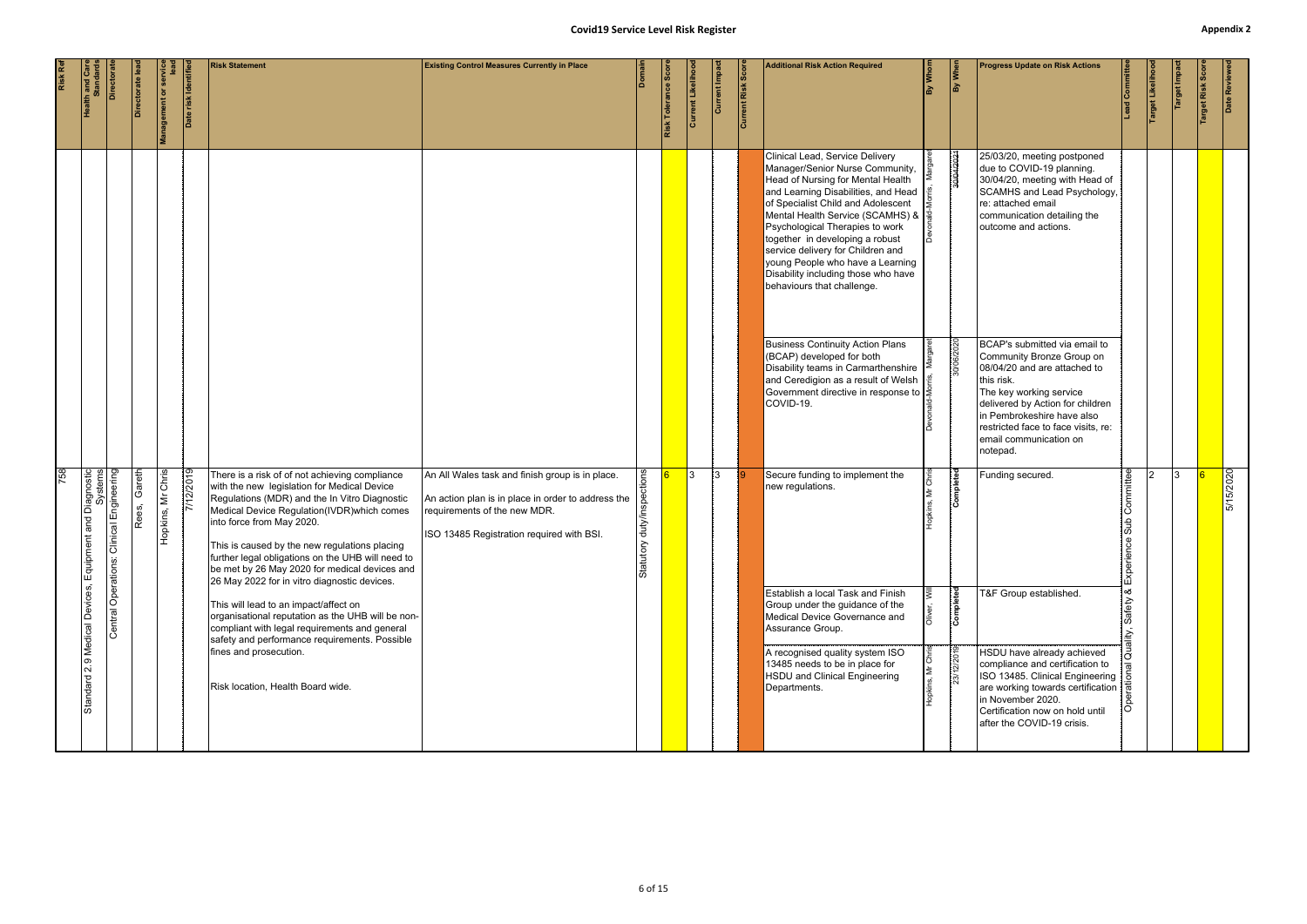|     | <b>Health and Care<br/>Standards</b>                                                    | Directora                                       | ectorate le     | <b>Management or servic</b> | risk Identifi  | <b>Risk Statement</b>                                                                                                                                                                                                                                                                                                                                                                                                                                                                                                                                                    | <b>Existing Control Measures Currently in Place</b>                                                                                                                                                                                                    |       | Risk Tolerance | ent Likelih<br>lā | Current Impa | Current Risk Scor | <b>Additional Risk Action Required</b>                                                                                                                                                                                                                         | By Whon      | By When             | <b>Progress Update on Risk Actions</b>                                                                                                                                |                               | Target Likeliho | arget Imp | Date Reviewe |
|-----|-----------------------------------------------------------------------------------------|-------------------------------------------------|-----------------|-----------------------------|----------------|--------------------------------------------------------------------------------------------------------------------------------------------------------------------------------------------------------------------------------------------------------------------------------------------------------------------------------------------------------------------------------------------------------------------------------------------------------------------------------------------------------------------------------------------------------------------------|--------------------------------------------------------------------------------------------------------------------------------------------------------------------------------------------------------------------------------------------------------|-------|----------------|-------------------|--------------|-------------------|----------------------------------------------------------------------------------------------------------------------------------------------------------------------------------------------------------------------------------------------------------------|--------------|---------------------|-----------------------------------------------------------------------------------------------------------------------------------------------------------------------|-------------------------------|-----------------|-----------|--------------|
| 852 | T Planning Care to Promote<br>Independence<br>3 Counties: Ceredigion<br>6.1<br>Standard |                                                 | Peter<br>Skitt, | Peter<br>Skitt,             | 5/18/2020      | There is a risk of harm to patients due to a lack<br>of resilience within domiciliary care / care homes<br>during the Coronavirus pandemic<br>This is caused by lack of staff capacity due to:<br>staff being vulnerable to COVID-19, staff having<br>to self-isolate whilst awaiting screening results;<br>reluctance to take on additional clients without<br>appropriate assurances in place.<br>This will lead to an impact/affect on patient flow<br>from hospital as well as increased demand on<br>services to fill the gap.<br>Risk location, Health Board wide. | Daily County meeting are established along with<br>regular sit rep reporting.<br>Local authority has deployed staff from<br>alternative departments to support the sectors,<br>however this may not be in place once services<br>start to re-commence. |       |                | 3                 | 13.          |                   | Regular communications with Local<br>Authority.                                                                                                                                                                                                                |              | 30/06/2020          | Daily touch point meetings in<br>place                                                                                                                                | srience Sub<br>Committee<br>P |                 | 3         | 5/18/2020    |
| 803 | Effectively<br>Communicating                                                            | $\frac{1}{10}$<br>৳<br>ă<br>Central Operations: | Gareth<br>Rees, | ič<br>Z<br>Davies,          | 1/19/2019      | There is a risk of disruption of the Out of Hours<br>Service due to the failure of the out of hours and $ $ event of a IT outage are in wide circulation.<br>111 IT systems.<br>This is caused by a number of issues including<br>failure of Hywel Dda, WAST IT system, CAS<br>(111) system and Adastra (OOH) system.<br>This will lead to an impact/affect on on data                                                                                                                                                                                                   | Action cards to support operational staff in the<br>Communication lines between WAST (111) and<br>OOHs are established.<br>Links to on-call local IT support are in place and<br>access to Advanced helpdesk has been<br>procured.                     |       |                | l3                | 13.          |                   | New IT solution (nationally based) is $\frac{3}{2}$<br>under development with proposed<br>roll-out date of Q4 2021. This will be $\frac{3}{5}$<br>reviewed by the national programme $\beta$<br>team and the HB will be advised of<br>progress as appropriate. |              | 30/09/2021          | Procurement stages complete<br>and work to build new system<br>has commenced. Ops<br>managers and Clinical Leads<br>are involved in the development<br>of the system. |                               | 12              | l3.       | 5/21/2020    |
|     | $\sim$<br>က<br>Standard                                                                 |                                                 |                 |                             |                | sharing and information processing which will<br>directly affect patient care. Resulting in potential<br>clinical risk to patients, to include care not being<br>accessed. The need to revert to contingency<br>processes to ensure patient referrals and<br>sharing of confidential, or complex information                                                                                                                                                                                                                                                             | Contingency developed, paper documentation is<br>in place and manned fax lines are present in all<br>OOH bases; a Safe Haven fax to coordinate<br>OOH demand is held in WGH switchboard to<br>Ireceive demand from 111.                                |       |                |                   |              |                   | Enquiry with IT to provide additional<br>independent fax lines to improve<br>contingency measures and<br>efficiency and security of data<br>sharing.                                                                                                           |              | ompleted<br>ت       | Currently agreed and installing<br>an alternative solution for fax<br>machines.                                                                                       |                               |                 |           |              |
|     |                                                                                         |                                                 |                 |                             |                | impacts on information governance.<br>Risk location, Health Board wide.                                                                                                                                                                                                                                                                                                                                                                                                                                                                                                  | Access to on-call service managerial support is<br>in place.                                                                                                                                                                                           |       |                |                   |              |                   | Provision of "incident boxes" to be<br>allocated to all OOH bases for use<br>in the event of system failure.<br>Transition to local installation of                                                                                                            | ves,<br>Nick | lete<br><b>Comp</b> | Allocated to members of Admin<br>team to circulate and is in<br>progress.<br>No longer valid as an action as                                                          |                               |                 |           |              |
|     |                                                                                         |                                                 |                 |                             |                |                                                                                                                                                                                                                                                                                                                                                                                                                                                                                                                                                                          |                                                                                                                                                                                                                                                        |       |                |                   |              |                   | Adastra software via "SmartClient"<br>in order to remove risks associated<br>with Citrix environment.                                                                                                                                                          |              | ompleted<br>ت ا     | no longer an option to deliver.                                                                                                                                       |                               |                 |           |              |
| 851 | ड़<br>Timely<br>5.1<br>Standard                                                         | Ceredigion<br>Counties:                         | Peter<br>Skitt, | Peter<br>Skitt,             | 18/2020<br>। ত | There is a risk of patients who would ordinarily<br>present to our services, but are now delayed or<br>prevented from initial or follow-up appointments.<br>This is caused by the in-direct consequence of<br>the coronavirus pandemic which has resulted in<br>specialist nurses supporting other services, clinic<br>sites operating as COVID sites and social<br>distancing restrictions.<br>This will lead to an impact/affect on patients may<br>not receive timely assessments and<br>interventions.                                                               | Community specialist nurses have prioritised<br>their patients to maintain contact with those who<br>lare most vulnerable.<br>Alternative communication channels are being<br>utilised where appropriate.<br>Emergency clinics are operational.        | Staff | $\sqrt{6}$     | <u>3</u>          | $\vert$ 3    |                   | Capacity in Cardigan Integrated<br>Care centre to be maintained to<br>enable emergency clinics when<br>required                                                                                                                                                |              | 31/05/202           | Capacity in Cardigan ICC is<br>currently available for<br>emergency clinics                                                                                           | Prience Sub<br>Committee      |                 | 13.       | 5/18/2020    |
|     |                                                                                         |                                                 |                 |                             |                | Risk location, Health Board wide.                                                                                                                                                                                                                                                                                                                                                                                                                                                                                                                                        |                                                                                                                                                                                                                                                        |       |                |                   |              |                   | Monitor the quantity of outpatient<br>clinics operational in Ceredigion,<br>currently operating 15% of pre-covid                                                                                                                                               |              | 30/09/2020          | Processes are being put in place $\frac{1}{2}$<br>to monitor changes to the<br>delivery of outpatient clinics                                                         |                               |                 |           |              |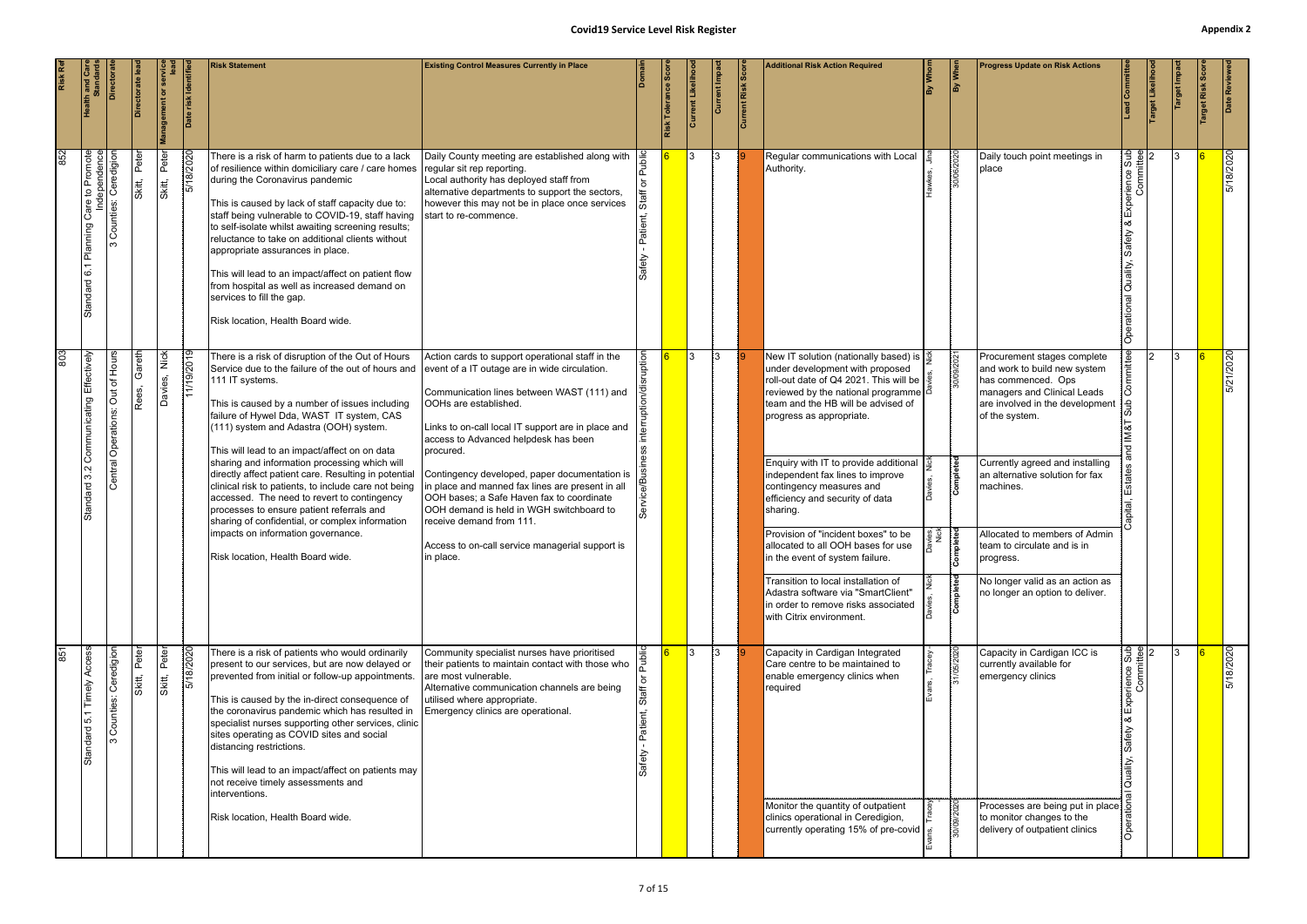|     | <b>Health and Care</b><br>Standards                                                                    | Directora                                       | Directorate lea   | <b>Management or service</b> | risk Identifi<br><b>B</b> | <b>Risk Statement</b>                                                                                                                                                                                                                                                                                                                                                                                                                                                                                                                                                                                        | <b>Existing Control Measures Currently in Place</b>                                                                                                                                                                                                                                                                                                                                                                                                                                      |                          | <b>Risk Tolerance Sco</b> |                | Current Impact  | Current Risk Score | <b>Additional Risk Action Required</b>                                                                                                                                                                                                                                                                                                                                                                       | By Whom | By When                               | <b>Progress Update on Risk Actions</b>                                                                                                                                                                                                                                                                                                                                                                                                                                                                                                                                                         | ခြ                                                        | Target Likeliho | Target Impa | arget Risk Scor | Date Reviewed |
|-----|--------------------------------------------------------------------------------------------------------|-------------------------------------------------|-------------------|------------------------------|---------------------------|--------------------------------------------------------------------------------------------------------------------------------------------------------------------------------------------------------------------------------------------------------------------------------------------------------------------------------------------------------------------------------------------------------------------------------------------------------------------------------------------------------------------------------------------------------------------------------------------------------------|------------------------------------------------------------------------------------------------------------------------------------------------------------------------------------------------------------------------------------------------------------------------------------------------------------------------------------------------------------------------------------------------------------------------------------------------------------------------------------------|--------------------------|---------------------------|----------------|-----------------|--------------------|--------------------------------------------------------------------------------------------------------------------------------------------------------------------------------------------------------------------------------------------------------------------------------------------------------------------------------------------------------------------------------------------------------------|---------|---------------------------------------|------------------------------------------------------------------------------------------------------------------------------------------------------------------------------------------------------------------------------------------------------------------------------------------------------------------------------------------------------------------------------------------------------------------------------------------------------------------------------------------------------------------------------------------------------------------------------------------------|-----------------------------------------------------------|-----------------|-------------|-----------------|---------------|
| 850 | Standard 2.1 Managing Risk and<br>Promoting Health and Safety<br>Nursing, Quality & Patient Experience |                                                 | Sian<br>Passey,   | Cathie<br>Steele,            | 4/1/2020                  | There is a risk of issuing affecting the quality of<br>care and patient safety will not reported.<br>This is caused by changes in wards and staffing<br>during the Covid-19 pandemic.<br>This will lead to an impact/affect on a positive<br>patient safety culture.<br>openness and transparency<br>escalation and timely investigation of patient<br>safety incidents.<br>Risk location, .                                                                                                                                                                                                                 | Incident reporting procedure in place<br>Corporate induction includes incident reporting<br>Datix available for all staff<br>Patient safety awareness briefings<br>Patient safety awareness briefings<br>Concerns management during Covid-19 question<br>and answer document circulated to managers by<br>Director of Nursing<br>Monitoring and scrutiny of incident reporting by<br>the Quality Assurance and Safety Team.<br>Assurance report QSEAC and extraordinary<br>QSEAC (Covid) | Safety                   |                           | $\mathcal{S}$  | 13              |                    |                                                                                                                                                                                                                                                                                                                                                                                                              |         |                                       |                                                                                                                                                                                                                                                                                                                                                                                                                                                                                                                                                                                                | Operational Quality, Safety &<br>Experience Sub Committee |                 | I٩          |                 | 5/15/2020     |
| 832 | Care<br>Safe and Clinically Effective<br>3.1<br>Standard                                               | Effective Clinical Practice<br>Й.<br>В          | John<br>Evans,    | Lisa<br>Davies,              | 2/6/2020                  | There is a risk of that NICE and other National<br>Guidance is not effectively disseminated and<br>implemented across the Health Board<br>This is caused by a lack of clinical engagement<br>in the Effective Clinical Practice agenda, and a<br>failure to identify the appropriate clinical leads<br>This will lead to an impact/affect on service<br>developments to improve outcomes for patients,<br>and delivery of safe and effective care.<br>Risk location, Health Board wide.                                                                                                                      | AMD for Quality and Safety is in place;<br>Clinical Director for Clinical Audit has been<br>appointed.                                                                                                                                                                                                                                                                                                                                                                                   | Quality/Complaints/Audit |                           | 3              | 13              |                    | Appoint to clinical roles - Quality<br>Improvement site leads (x4).<br>Structures and systems are being<br>developed to streamline the<br>dissemination of NICE and other<br>Guidance, in order to free up<br>capacity to further support clinical<br>engagement.<br>Progress the clinical engagement<br>and communications workstreams<br>identified within the project plan for<br>clinical effectiveness. |         | 29/05/2020 31/07/2020<br>2021<br>26/0 | Advert has been developed and<br>will go out imminently.<br>Delayed by COVID-19. Advert<br>has now been re-issued,<br>therefore recruitment has re-<br>commenced.<br>Review of systems and<br>structures has commenced.<br>Delayed due to COVID-19.<br>Capacity has been redeployed<br>to the management of COVID-<br>19 guidance.<br>A project plan for clinical<br>effectiveness is in draft and work<br>in the clinical engagement and<br>communication workstreams is<br>underway. Further development<br>of these workstreams is subject<br>to the review which is currently<br>underway. | afety                                                     | $\mathcal{D}$   | ١R          |                 | 5/26/2020     |
| 664 | Safe and Clinically Effective Care<br>$\frac{1}{2}$ and 3.1                                            | Services<br>Community Children's<br>Children's: | Lisa<br>Humphrey, | Margaret<br>Devonald-Morris, | 11/9/2018                 | There is a risk of unsustainable care delivery for<br>children and young people who have continuing<br>care packages delivered by only two 3rd sector<br>providers.<br>This is caused by only two providers, one<br>covering Carmarthenshire and the other covers<br>Ceredigion and Pembrokeshire.<br>This will lead to an impact/affect on the provider<br>covering Pembrokeshire has had issues with one<br>package where family dynamics/expectations<br>has been a contributing factor in retaining and<br>recruiting care staff. This can lead to assessed<br>need not being met and potential increase | Implemented impact assessments and<br>contingency plans for all care packages HB wide.<br>Children's Community Nursing Service working<br>with Health & Safety and Social Care to address<br>the family's dynamics and expectations.<br>Use of HB core community staff and bank staff to $\int_{0}^{\overline{\omega}}$<br>cover packages of care to avoid admission to<br>secondary care.                                                                                               |                          |                           | $\overline{2}$ | $\vert 4 \vert$ |                    | Liaise with providers, Service<br>Delivery Manager (SDM)/Senior<br>Nurse (SN) Community, Children's<br>Community Nurse Team Leader and $\frac{3}{5}$<br>Nurse Assessor to ensure the lease $\frac{1}{2}$<br>disruption to transfer of care delivery<br>from one provider to another.                                                                                                                         |         | Completed                             | <b>Children's Community Nursing</b><br>Team Leader and Nurse<br>Assessor to undertake weekly<br>monitoring of care, identify gaps<br>in service and implement action<br>plan to address.                                                                                                                                                                                                                                                                                                                                                                                                       | Experie<br>l∝o<br>Safety<br>İτ,                           |                 |             |                 | 2/14/2020     |
|     |                                                                                                        |                                                 |                   |                              |                           |                                                                                                                                                                                                                                                                                                                                                                                                                                                                                                                                                                                                              |                                                                                                                                                                                                                                                                                                                                                                                                                                                                                          | 8 of 15                  |                           |                |                 |                    |                                                                                                                                                                                                                                                                                                                                                                                                              |         |                                       |                                                                                                                                                                                                                                                                                                                                                                                                                                                                                                                                                                                                |                                                           |                 |             |                 |               |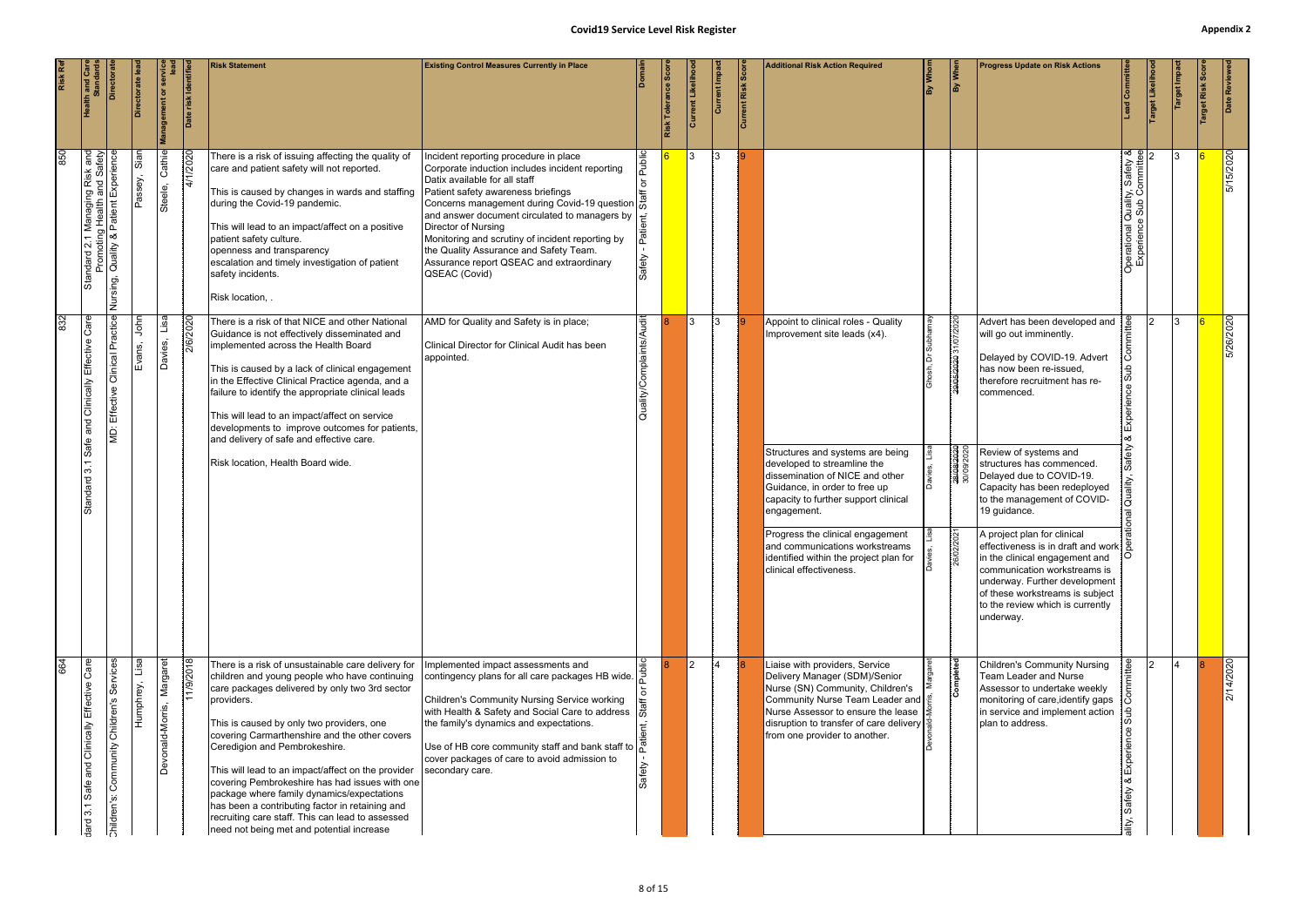#### **Covid19** Service Level Risk Register **Accord Bullet Accord Accord Accord Accord Accord Accord Accord Accord Accord Accord Accord Accord Accord Accord Accord Accord Accord Accord Accord Accord Accord Accord Accord Accord A** the family's dynamics and expectations.

|                                                                             |                |                                              |                     |                                                                                                                                                                                                                                                                                                                                                                                                                                                                                              | <b>Covid19 Service Level Risk Register</b>                                                                                                                                                                                                                                                                                       |                                             |                    |                   |                |                   |                                                                                                                                                                                                                                                    |                                                      |            |                                                                                                                                                  |                                                     |                  |             | <b>Appendix</b> |              |
|-----------------------------------------------------------------------------|----------------|----------------------------------------------|---------------------|----------------------------------------------------------------------------------------------------------------------------------------------------------------------------------------------------------------------------------------------------------------------------------------------------------------------------------------------------------------------------------------------------------------------------------------------------------------------------------------------|----------------------------------------------------------------------------------------------------------------------------------------------------------------------------------------------------------------------------------------------------------------------------------------------------------------------------------|---------------------------------------------|--------------------|-------------------|----------------|-------------------|----------------------------------------------------------------------------------------------------------------------------------------------------------------------------------------------------------------------------------------------------|------------------------------------------------------|------------|--------------------------------------------------------------------------------------------------------------------------------------------------|-----------------------------------------------------|------------------|-------------|-----------------|--------------|
| Directoral                                                                  | irectorate lea | Management or servic<br>Management or servic | Date risk Identifie | <b>Risk Statement</b>                                                                                                                                                                                                                                                                                                                                                                                                                                                                        | <b>Existing Control Measures Currently in Place</b>                                                                                                                                                                                                                                                                              |                                             | Risk Tolerance Sco | Current Likelihoo | Current Impa   | Current Risk Scor | <b>Additional Risk Action Required</b>                                                                                                                                                                                                             | By Whon                                              | By When    | <b>Progress Update on Risk Actions</b>                                                                                                           | Lead Committe                                       | Target Likelihoo | Target Impa | Target Risk Sc  | Date Reviewe |
| ∣∝ర<br>Women                                                                |                |                                              |                     | admissions to secondary care and or use of<br>Health Board Bank Staff.<br>Risk location, Health Board wide,<br>Pembrokeshire.                                                                                                                                                                                                                                                                                                                                                                |                                                                                                                                                                                                                                                                                                                                  |                                             |                    |                   |                |                   | SDM/SN Community to work with<br>Finance team to explore increase in<br>nursing resource to develop 'in-<br>house home care team' funded via<br>the Continuing Care Budget.                                                                        | Devonald-Morris,<br>Margaret<br>3107/2019 31/03/2020 |            | SDM/SN Community liaising<br>with finance lead sharing SBAR<br>development. Establishment for<br>Continuing care packages<br>identified on IMTP. | ۱ã<br>atio                                          |                  |             |                 |              |
|                                                                             |                |                                              |                     |                                                                                                                                                                                                                                                                                                                                                                                                                                                                                              |                                                                                                                                                                                                                                                                                                                                  |                                             |                    |                   |                |                   | Team Leader to plan monthly<br>meetings with 3rd sector provider to<br>develop action plans around<br>recruitment and retention.                                                                                                                   | nald-Morris,<br>Margaret<br><b>Completed</b>         |            | Meeting booked with 3rd sector<br>provider, Health Board<br>Procurement and Team Leader<br>to review position.                                   |                                                     |                  |             |                 |              |
|                                                                             |                |                                              |                     |                                                                                                                                                                                                                                                                                                                                                                                                                                                                                              |                                                                                                                                                                                                                                                                                                                                  |                                             |                    |                   |                |                   | Seek authorization from Bronze<br>Command to maintain contract<br>payment for Continuing Care<br>package delivery in Carmarthen.                                                                                                                   | nald-Morris,<br>Margaret<br><b>Completed</b>         |            | SBAR submitted to Bronze<br>Command on 06/04/20, the<br>Chair Person escalated to Gold<br>Command, approval confirmed<br>0n 22/04/20.            |                                                     |                  |             |                 |              |
| <b>MD: Effective Clinical Practice</b><br>John<br>Lisa<br>Davies,<br>Evans, |                |                                              | 2/28/2020           | There is a risk of clinicians delivering<br>care/treatment on behalf of the Health Board are<br>unable to specify the standards that guided their<br>care and management of the patient, or explain<br>any deliberate and informed departure<br>This is caused by by the failure of Directorates<br>(as owning groups) to respond to existing<br>processes for dissemination, assessment and<br>recording around compliance with NICE/other<br>Guidance, and decisions around departure from | NICE Guidance is disseminated to owning<br>groups and leads for onward cascade, according<br>to NICE and Other National Guidance<br>Implementation Policy.<br>A system exists to capture dissemination of<br>NICE Guidance and record the status, using a<br><b>Status Feedback Form and Baseline</b><br>Assessment if required. | ġ<br>mplaints<br>$\mathfrak{c}$<br>Quality/ |                    | 2.                | $\overline{4}$ |                   | Review and further develop<br>processes to disseminate, assess<br>and record compliance with<br>NICE/other Guidance.                                                                                                                               |                                                      | 31/03/2021 | Review has commenced                                                                                                                             | ommittee<br>ΙŌ<br>$\frac{1}{\sqrt{2}}$<br>Experienc |                  | 14          |                 | 5/26/2020    |
|                                                                             |                |                                              |                     | guidance or standards.<br>This will lead to an impact/affect on<br>considerations of the Ombudsman when<br>preparing any report on investigations being<br>undertaken into complaints about the care and                                                                                                                                                                                                                                                                                     |                                                                                                                                                                                                                                                                                                                                  |                                             |                    |                   |                |                   | Explore systems/software to support   a<br>dissemination, assessment and<br>recording compliance with<br>NICE/other Guidance.                                                                                                                      |                                                      | 31/12/2020 | Systems are currently being<br>identified and assessed,<br>including AMaT and Datix Cloud                                                        | $\overline{Qual}$                                   |                  |             |                 |              |
|                                                                             |                |                                              |                     | treatment of patients in Hywel Dda University<br>Health Board.<br>Risk location, Health Board wide.                                                                                                                                                                                                                                                                                                                                                                                          |                                                                                                                                                                                                                                                                                                                                  |                                             |                    |                   |                |                   | Develop a risk-based work<br>programme for a systematic review<br>position regarding dissemination,<br>assessment and recording around<br>compliance with NICE/other<br>Guidance, and decisions around<br>departure from guidance or<br>standards. |                                                      | 30/09/2020 | Approach is in development.                                                                                                                      |                                                     |                  |             |                 |              |
|                                                                             |                |                                              |                     |                                                                                                                                                                                                                                                                                                                                                                                                                                                                                              |                                                                                                                                                                                                                                                                                                                                  |                                             |                    |                   |                |                   | Review process for approval of<br>COVID-19 related national and local<br>guidance with a view to identifying<br>lessons learned and implementing<br>new ways of working.                                                                           |                                                      | 30/09/2020 | Discussions have commenced<br>to review scope to amend<br>current processes.                                                                     |                                                     |                  |             |                 |              |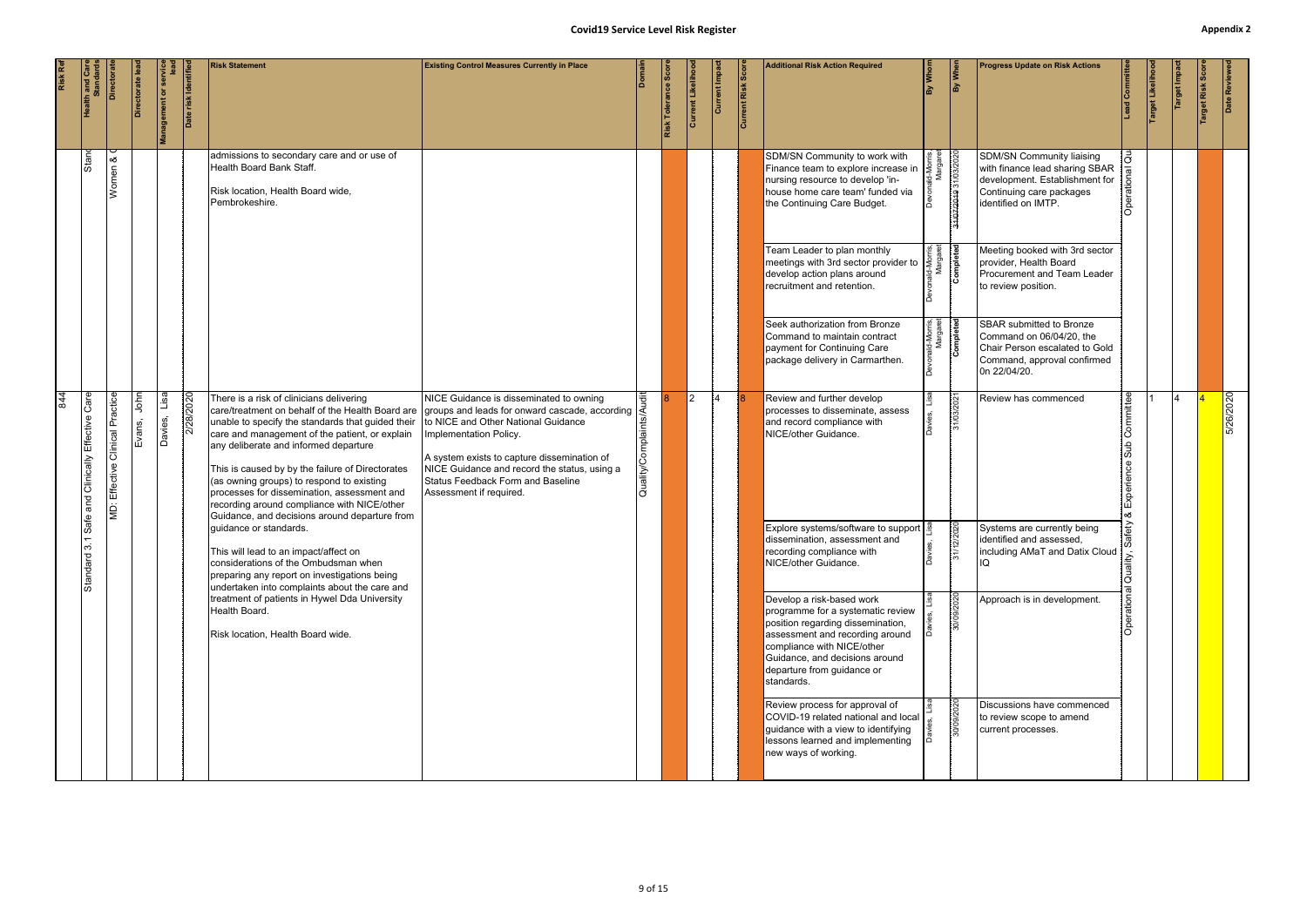| <b>Health and Care<br/>Standards</b>              | Directorat                                 | <b>Directorate</b> | <b>Management or ser</b> | Date risk Identifie | <b>Risk Statement</b>                                                                                                                                                                                                                                                                                                                                                                                                                                                                                                                                                                                                                | <b>Existing Control Measures Currently in Place</b>                                                                                                                                                                                                                                                                                                                                                                                                |                                    | Risk Tolerance Sco | Current Likelih | Current Imp | Current Risk Sco | <b>Additional Risk Action Required</b>                                                                                                                                                                                                                                                                                                                                                                              |           | By When               | <b>Progress Update on Risk Actions</b>                                                                                                                                                                                                                                     | ead Committee                       | arget Likelih | Target Impa | Date Reviewe |
|---------------------------------------------------|--------------------------------------------|--------------------|--------------------------|---------------------|--------------------------------------------------------------------------------------------------------------------------------------------------------------------------------------------------------------------------------------------------------------------------------------------------------------------------------------------------------------------------------------------------------------------------------------------------------------------------------------------------------------------------------------------------------------------------------------------------------------------------------------|----------------------------------------------------------------------------------------------------------------------------------------------------------------------------------------------------------------------------------------------------------------------------------------------------------------------------------------------------------------------------------------------------------------------------------------------------|------------------------------------|--------------------|-----------------|-------------|------------------|---------------------------------------------------------------------------------------------------------------------------------------------------------------------------------------------------------------------------------------------------------------------------------------------------------------------------------------------------------------------------------------------------------------------|-----------|-----------------------|----------------------------------------------------------------------------------------------------------------------------------------------------------------------------------------------------------------------------------------------------------------------------|-------------------------------------|---------------|-------------|--------------|
| 2.1 Managing Risk and Promoting Health and Safety | Out of Hours<br><b>Central Operations:</b> | Gareth<br>Rees,    | Nick<br>Davies,          | 1/3/2020            | There is a risk of that patients requiring urgent<br>primary care assessment and treatment during<br>out of hours periods may not be seen within<br>clinically acceptable time periods.<br>This is caused by periodic staffing shortfalls<br>within the GP out of hours service coupled with<br>increased 111 generated demand along with<br>ambulance service and ED escalation.<br>This will lead to an impact/affect on clinical safety Executive team and 111 managers.<br>impacts arising from delayed or no care provision<br>along with poor patient experience. This could<br>result in significant harm to patients and the | Rota coordinators focus on maximising shift fill at $\left \frac{\text{Q}}{\text{D}}\right $<br>all times.<br>Remote working solutions have been identified<br>and clinicians secured when available.<br>Enhanced clinical support secured via the 111<br>clinical support hub - when available.<br>Escalation plan shared with hospital managers,<br>Additional ED resources can be secured for<br>potential increased ED attendance if required. | <b>Staff</b><br>Patient,<br>Safety |                    | $\overline{2}$  |             |                  | Recruit and deploy clinical shift lead<br>GPs (where engagement can be<br>secured) at times of highest<br>demand to direct demand to<br>available clinicians and to allocate<br>available resources. This will<br>require cross-border agreements<br>where GPs operate from their<br>particular base but cover calls<br>across the HB footprint                                                                     |           | Completed             | Expressions of interest have<br>been received. Clinical Lead,<br>Deputy MD and 111 Clinical<br>Advisor will all support with<br>immediate pressures.<br>Interviews to be arranged for<br>remaining applicants                                                              | Committee<br>Assurance<br>Performan |               |             | 5/21/2020    |
| Standard                                          |                                            |                    |                          |                     | potential for increased complaints and possible<br>litigation towards the HB.<br>Risk location, Carmarthenshire, Ceredigion,<br>Pembrokeshire.                                                                                                                                                                                                                                                                                                                                                                                                                                                                                       | Ability to increase pay in recognition of poor<br>working conditions in an attempt to increase<br>resilience.<br>Advanced Paramedic Practitioners (APP)<br>rotation utilising WAST Advanced Paramedic<br>Practitioners to support with HB wide activity-<br>when available.                                                                                                                                                                        |                                    |                    |                 |             |                  | Direction and challenge of current<br>GP activity and cultural behaviour is<br>required by Medical Directorate to<br>ensure all GPs contribute fairly to<br>HB wide demand (to include<br>telephone advice and face to face<br>consultation- including home visiting-<br>regardless of geographical location.                                                                                                       |           | Completed             | Service leads and medical<br>directors to meet and address<br>issue and agree lines of<br>communication                                                                                                                                                                    | Planning                            |               |             |              |
|                                                   |                                            |                    |                          |                     |                                                                                                                                                                                                                                                                                                                                                                                                                                                                                                                                                                                                                                      |                                                                                                                                                                                                                                                                                                                                                                                                                                                    |                                    |                    |                 |             |                  | To hold a senior management/<br>service lead and 111 lead meeting<br>to discuss current concern,<br>understand risks and discuss<br>potential solutions- to be chaired by<br>Director of Operations                                                                                                                                                                                                                 |           | Completed             | Meeting has been arranged for<br>28/01/2020 and invite circulated-<br>responses awaited                                                                                                                                                                                    |                                     |               |             |              |
|                                                   |                                            |                    |                          |                     |                                                                                                                                                                                                                                                                                                                                                                                                                                                                                                                                                                                                                                      |                                                                                                                                                                                                                                                                                                                                                                                                                                                    |                                    |                    |                 |             |                  | Maximise clinician availability to<br>support wider workforce pressure-<br>while developing multi-disciplinary<br>approach to service delivery.<br>2 month pilot utilising Acute<br>Response Team (ART) staff on a<br>bank basis to support OOH demand<br>on a 3-county basis, ensuring<br>access to patients (especially<br>palliative care) is secures- without<br>affecting capacity of existing ART<br>caseload | la∂<br>Da | ompleted              | <b>Expressions of interest</b><br>receieved and workforce<br>approval gained- currently<br>meeting with staff to ensure<br>roles are appropriate and<br>ascertain availability- rota to be<br>prepared by 24/01/2020 with a<br>view to initial deployment on<br>01/02/2020 |                                     |               |             |              |
|                                                   |                                            |                    |                          |                     |                                                                                                                                                                                                                                                                                                                                                                                                                                                                                                                                                                                                                                      |                                                                                                                                                                                                                                                                                                                                                                                                                                                    |                                    |                    |                 |             |                  | Increase the deployment of WAST<br>Advanced Paramedic Practitioners<br>into the OOH rotation. Currently<br>utilises skills of 2 WTE, looking to<br>increase to 3 WTE.                                                                                                                                                                                                                                               |           | 30/06/2020 31/12/2021 | Delayed due to external<br>educational requirements.<br>Service leads are in discussion<br>with WAST leads regarding the<br>potential increase.                                                                                                                            |                                     |               |             |              |
|                                                   |                                            |                    |                          |                     |                                                                                                                                                                                                                                                                                                                                                                                                                                                                                                                                                                                                                                      |                                                                                                                                                                                                                                                                                                                                                                                                                                                    |                                    |                    |                 |             |                  | Recruitment of additional clinicians<br>(to include GP and Advanced Nurse<br>Practitioners) upon the receipt of<br>potential applications.                                                                                                                                                                                                                                                                          |           | Completed             | Now have sufficient sessional<br>GPs in place.                                                                                                                                                                                                                             |                                     |               |             |              |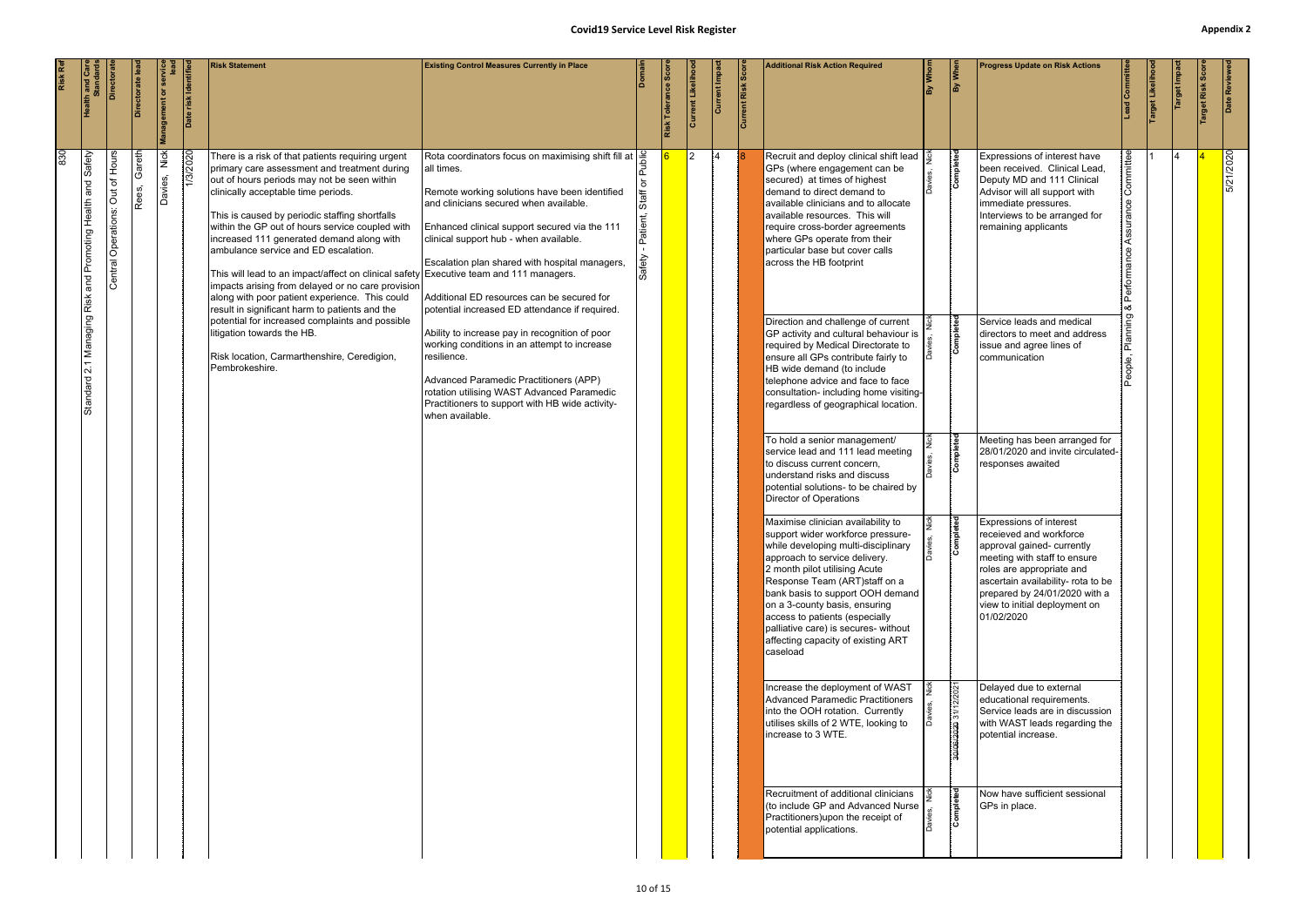|     | <b>Health and Care</b><br>Standards<br>Directorate | Directorate le    | <b>Management or service</b> | Date risk Identifie | <b>Risk Statement</b>                                                                                                                                                                                                                                                                                                                                                                                                                                                                                                                   | <b>Existing Control Measures Currently in Place</b>                                                                                                                                                                                                                   | ةا                                        | Risk Tolerance Scor | <b>Current Likelihooo</b> | Current Impact | Current Risk Score | <b>Additional Risk Action Required</b>                                                                                                                                                  | By Whom             | By When                               | <b>Progress Update on Risk Actions</b>                                                                                                                                                                                                                                                                                                                                                                                                                                                                                                                         | -ead Committe                            | Target Likeliho | Target Impa | Target Risk Scor | Date Reviewed |
|-----|----------------------------------------------------|-------------------|------------------------------|---------------------|-----------------------------------------------------------------------------------------------------------------------------------------------------------------------------------------------------------------------------------------------------------------------------------------------------------------------------------------------------------------------------------------------------------------------------------------------------------------------------------------------------------------------------------------|-----------------------------------------------------------------------------------------------------------------------------------------------------------------------------------------------------------------------------------------------------------------------|-------------------------------------------|---------------------|---------------------------|----------------|--------------------|-----------------------------------------------------------------------------------------------------------------------------------------------------------------------------------------|---------------------|---------------------------------------|----------------------------------------------------------------------------------------------------------------------------------------------------------------------------------------------------------------------------------------------------------------------------------------------------------------------------------------------------------------------------------------------------------------------------------------------------------------------------------------------------------------------------------------------------------------|------------------------------------------|-----------------|-------------|------------------|---------------|
|     |                                                    |                   |                              |                     |                                                                                                                                                                                                                                                                                                                                                                                                                                                                                                                                         |                                                                                                                                                                                                                                                                       |                                           |                     |                           |                |                    | Complete service redesign is<br>needed and this work is being<br>undertaken in collaboration with the<br>Transformation Directorate.                                                    | I٥                  | 31/12/2025                            | Working group established and<br>workstreams assigned.<br>Workforce planning will be<br>complex and may require a<br>complete statistical review of the<br>service in collaboration with the<br>Delivery Unit. It is envisaged<br>that a plan will be devised within<br>12 months (July 2021- delayed<br>due to COVID) but rollout likely<br>to take several years when<br>educational requirements etc<br>are taken into account. This will<br>be reviewed as the project plan<br>develops and the workforce<br>profile (and availability) is<br>established. |                                          |                 |             |                  |               |
|     |                                                    |                   |                              |                     |                                                                                                                                                                                                                                                                                                                                                                                                                                                                                                                                         |                                                                                                                                                                                                                                                                       |                                           |                     |                           |                |                    | SDM to assess the potential benefit $\frac{3}{2}$<br>of a Triage Nurse service- and<br>possible implementation- to support $\frac{3}{5}$<br>with current service demand and<br>delivery | Iõ                  | 29/05/2020 31/12/2020                 | Benefit to nurse triage has been<br>identified, SDM now to link with<br>resourcing and with Nurse<br>Directors to identify appropriate<br>job descriptions, costings,<br>business case and develop<br>nurse hierarchy to enable<br>securing of funding and then<br>recruitment process to<br>begin.Action has been delayed<br>due to COVID planning and the<br>current standing down of the<br>TCS team.                                                                                                                                                       |                                          |                 |             |                  |               |
| 278 | Services<br>Children's<br>Community<br>Children's: | Lisa<br>Humphrey, | Margaret<br>Devonald-Morris, | 2/20/2015           | There is a risk of delayed and sub-optimal care<br>of paediatric diabetic patients as a result of<br>current non-compliance with Diabetes Peer<br>Review standards, including pschology support.<br>This is caused by insufficient staff funding.<br>Paediatric Dietetic time is managed by County<br>teams.<br>This will lead to an impact/affect on the timing of<br>patient reviews and advice resulting in the<br>subsequent risk of increased long-term diabetes-<br>related morbidity and mortality, with deteriorating<br>HbA1c. | Paediatric Diabetes nurse capacity combined<br>across the Health Board to maximise availability<br>of current resource to each county.<br>0.2WTE pschology support.<br>Paediatric team prioritise patient access and<br>reviews according to known clinical priority. | Public<br>৯<br>Staff<br>Patient,<br>afety |                     | $ 2\rangle$               | 3              |                    | Dietetic service to progress<br>recruitment of additional Dietetic<br>time via IMTP plans.<br><b>Senior Nurse Community</b><br>Paediatrics to undertake further                         | الحسيب.<br>Margaret | Completed<br>04/12/2017<br>31/03/2020 | Instruction from Executive board<br>to fund 0.6<br>Directorate unable to further<br>progress within available                                                                                                                                                                                                                                                                                                                                                                                                                                                  | စိ<br>Sub<br>Experience<br>∣∞ర<br>Safety | $\mathcal{P}$   | 13          |                  | 5/14/2020     |
|     | ∣∞ర<br>Women                                       |                   |                              |                     | Risk location, Health Board wide.                                                                                                                                                                                                                                                                                                                                                                                                                                                                                                       |                                                                                                                                                                                                                                                                       |                                           |                     |                           |                |                    | assessment of Paediatric Diabetes<br>Specialist Nurse(PDSN) Workforce.                                                                                                                  |                     |                                       | funding. Issue of 1.0 WTE<br>highlighted via IMTP proposals.                                                                                                                                                                                                                                                                                                                                                                                                                                                                                                   | ality,                                   |                 |             |                  |               |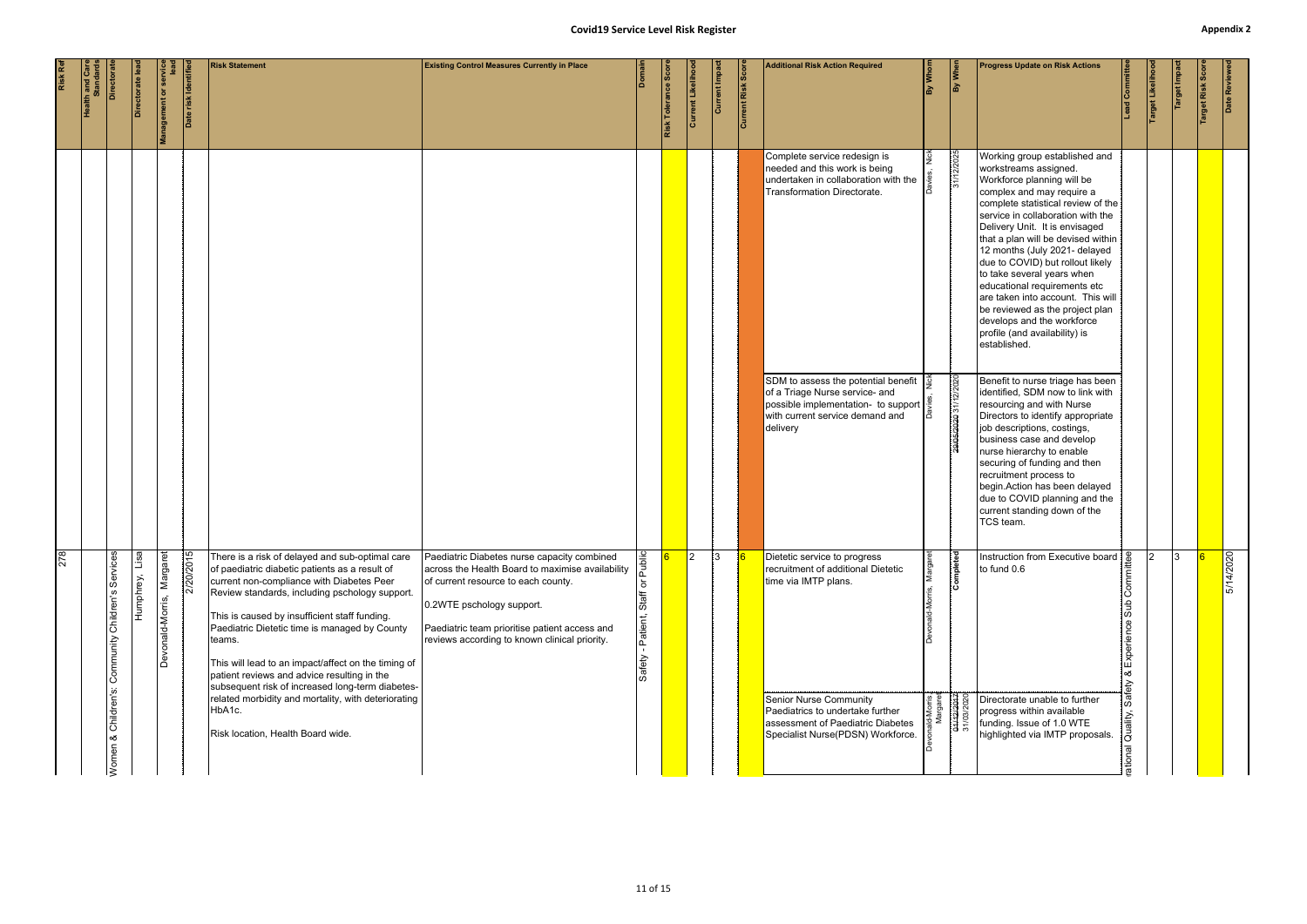|     |                                     |                                                            |                 |                               |                     |                                                                                                                                                                                                                                                                                                                                                                                                                                                                                                                                                                                                                                                  | <b>Covid19 Service Level Risk Register</b>                                                                                                                                                                                                                                                   |         |                     |                   |              |                           |                                                                                                                                                                                                                                                                                                                                                                          |                                                                                |                         |                                                                                                                                                                                                                                                                                                                                                                                                                                                                                                                                                                                                                                                                                                                                                                                                                                                                                         |                                                                                       |                 |              | <b>Appendix 2</b> |               |
|-----|-------------------------------------|------------------------------------------------------------|-----------------|-------------------------------|---------------------|--------------------------------------------------------------------------------------------------------------------------------------------------------------------------------------------------------------------------------------------------------------------------------------------------------------------------------------------------------------------------------------------------------------------------------------------------------------------------------------------------------------------------------------------------------------------------------------------------------------------------------------------------|----------------------------------------------------------------------------------------------------------------------------------------------------------------------------------------------------------------------------------------------------------------------------------------------|---------|---------------------|-------------------|--------------|---------------------------|--------------------------------------------------------------------------------------------------------------------------------------------------------------------------------------------------------------------------------------------------------------------------------------------------------------------------------------------------------------------------|--------------------------------------------------------------------------------|-------------------------|-----------------------------------------------------------------------------------------------------------------------------------------------------------------------------------------------------------------------------------------------------------------------------------------------------------------------------------------------------------------------------------------------------------------------------------------------------------------------------------------------------------------------------------------------------------------------------------------------------------------------------------------------------------------------------------------------------------------------------------------------------------------------------------------------------------------------------------------------------------------------------------------|---------------------------------------------------------------------------------------|-----------------|--------------|-------------------|---------------|
|     | <b>Health and Care</b><br>Standards | Directorat                                                 | Directorate lea | Management or service<br>Iead | Date risk Identifie | <b>Risk Statement</b>                                                                                                                                                                                                                                                                                                                                                                                                                                                                                                                                                                                                                            | <b>Existing Control Measures Currently in Place</b>                                                                                                                                                                                                                                          | Domain  | Risk Tolerance Scor | Current Likelihoo | Current Impa | <b>Current Risk Score</b> | <b>Additional Risk Action Required</b>                                                                                                                                                                                                                                                                                                                                   | By Whom                                                                        | By When                 | <b>Progress Update on Risk Actions</b>                                                                                                                                                                                                                                                                                                                                                                                                                                                                                                                                                                                                                                                                                                                                                                                                                                                  | Lead Committee                                                                        | Target Likeliho | Target Impac | arget Risk Sco    | Date Reviewed |
|     |                                     |                                                            |                 |                               |                     |                                                                                                                                                                                                                                                                                                                                                                                                                                                                                                                                                                                                                                                  |                                                                                                                                                                                                                                                                                              |         |                     |                   |              |                           | Identify appropriate funding to<br>support PDSN bank staff.<br>Develop a local management<br>arrangement between paediatric<br>ward staff and PDSN.<br>Cover required for maternity leave<br>from March 2020.<br>Due to COVID-19 a phased<br>reduction in service as detailed on<br>the attached Business Continuity<br>Action Plans (BCAP), version 1 and<br>version 2. | Marga<br>Id-Morris,<br>Margaret<br>1/4/2020                                    | Completed<br>18/03/2020 | PDSN bank is being used to<br>support nursing services.<br>Local management<br>arrangements in place and<br>review for periods of leave.<br>Recruited 0.8 WTE to 1.0 WTE<br>post, commencement date end<br>July 2018. 0.2 WTE vacancy<br>currently funding bank hours.<br>0.8 WTE PDSN increased to<br>0.91WTE and 0.6 WTE<br>increased to 0.69 WTE. PDSN<br>bank not being used as current<br>establishment filled.<br>Maternity leave cover being fully<br>funded from vacant posts<br>agreed - cost neutral. Waiting for<br>Resourcing to authorise vacancy<br>on TRAC to progress with<br>appointing a suitable<br>practitioner.<br>BCAP reviewed and revised in<br>response to the Welsh<br>Government directive on social<br>isolation and the revision to<br>acute peadiatric service delivery.<br>Submission of BCAP via email<br>to the Community Bronze Group<br>on 08/04/20. | $\sqrt{6}$                                                                            |                 |              |                   |               |
| 294 |                                     | Services<br>Community Children's<br>Children's:<br>Women & | Humphrey, Lisa  | Margaret<br>Devonald-Morris,  | 4/24/2017           | There is a risk of delayed and sub-optimal care<br>of paediatric patients requiring community<br>nursing and a holistic approach to palliative care<br>needs in line with NICE Guidance 61 End of Life Traffic Light System in place to ensure a safe<br>care for infants.<br>This is caused by non-compliance with Royal<br>College of Nursing Standards re ratio of nursing<br>to child, young people population.<br>This will lead to an impact/affect on timely<br>interventions and clinical outcomes for children<br>and families, in addition to them coming to terms<br>with end of life prognosis.<br>Risk location, Health Board wide. | One Hywel Dda children's community nursing<br>team in place.<br>and sustainable Children's Community Nursing<br>Service that has the flexibility to meet the holistic<br>nursing needs of current caseload.<br>All Wales Paediatric Advanced Care Plan and<br>delivery action plan in place. | ä<br>ਫੋ |                     | $\overline{2}$    | 3            |                           | Monitor existing caseload, referrals<br>to be reviewed against the traffic<br>light framework to ensure a safe,<br>sustainable service delivery.<br><b>Ensure investment for service</b><br>delivery is included in the Delivery<br>Action Plans.<br>Develop a paediatric action &<br>delivery plan in line with NICE<br>guidance self assessment.                       | nald-Morris,<br>Margaret<br>Completed<br>nald-Morris,<br>Margaret<br>Completed | Completed               | Ongoing appraisal of case load<br>and referrals monitored.<br>No investment to date.<br>Investment for 2020-2022<br>included in IMTP.<br>Action & Delivery Plan<br>completed, to present at the<br>next Q&S meeting.                                                                                                                                                                                                                                                                                                                                                                                                                                                                                                                                                                                                                                                                    | Committee<br>$\frac{d}{dS}$<br>Experience<br>∣∝ర<br>Safety<br>Quality,<br>Operational |                 | 13           |                   | 5/14/2020     |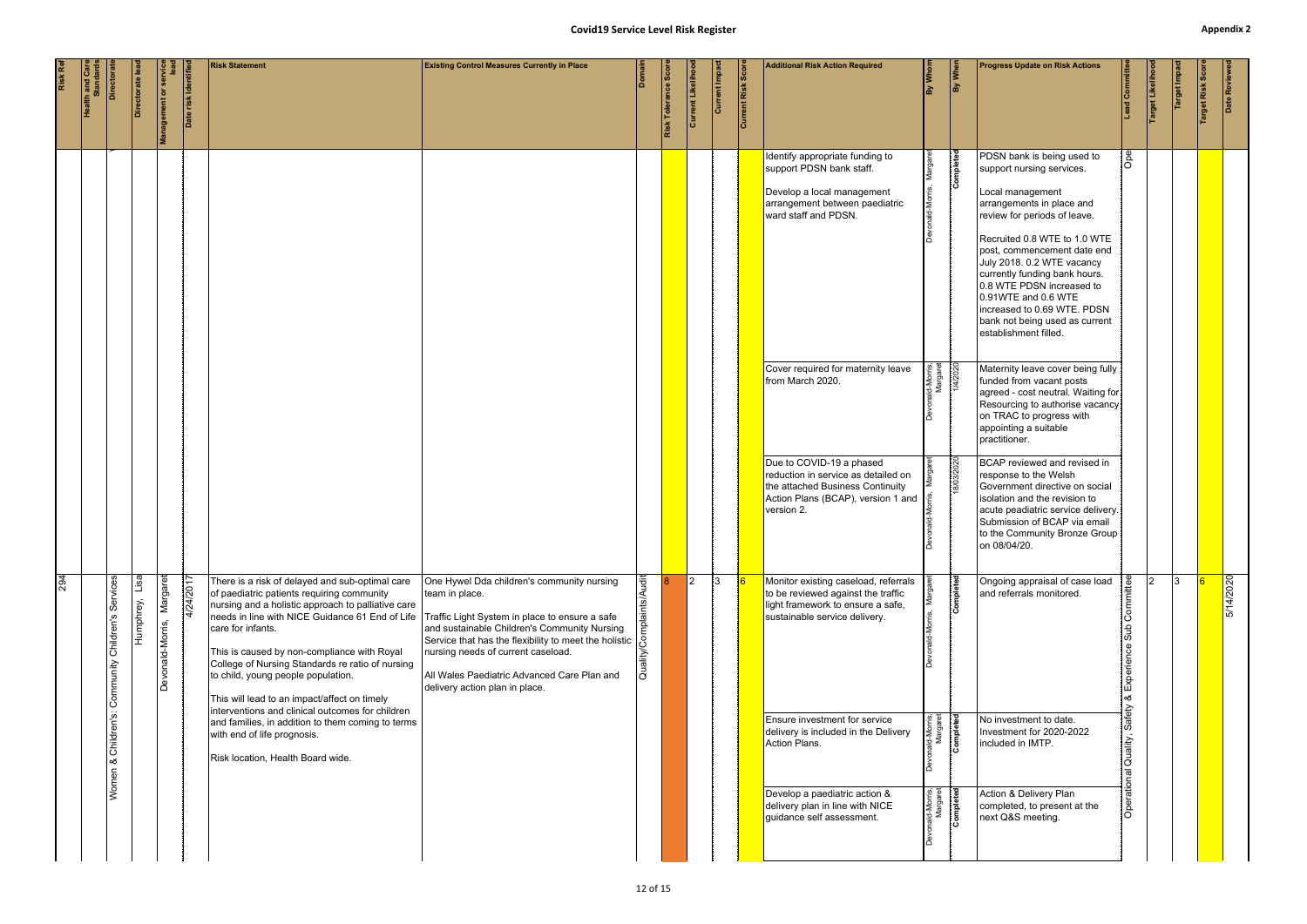|         |                          |                                  |                   |                                                |                    |                                                                                                                                                                                                                                                             | <b>Covid19 Service Level Risk Register</b>                                                                                                                              |                                      |                            |                  |              |                   |                                                                                                                                                                                                                                                  |                                                            |            |                                                                                                                                                                                                                                                                                                                                                                                                                                                                                                               |                                        |                  |             |                  | Appendix      |
|---------|--------------------------|----------------------------------|-------------------|------------------------------------------------|--------------------|-------------------------------------------------------------------------------------------------------------------------------------------------------------------------------------------------------------------------------------------------------------|-------------------------------------------------------------------------------------------------------------------------------------------------------------------------|--------------------------------------|----------------------------|------------------|--------------|-------------------|--------------------------------------------------------------------------------------------------------------------------------------------------------------------------------------------------------------------------------------------------|------------------------------------------------------------|------------|---------------------------------------------------------------------------------------------------------------------------------------------------------------------------------------------------------------------------------------------------------------------------------------------------------------------------------------------------------------------------------------------------------------------------------------------------------------------------------------------------------------|----------------------------------------|------------------|-------------|------------------|---------------|
| Risk Re | Health and Ca<br>Standar | Directora                        | Directorate lea   | Management or service<br>Management or service | Date risk Identifi | <b>Risk Statement</b>                                                                                                                                                                                                                                       | <b>Existing Control Measures Currently in Place</b>                                                                                                                     | <b>Domair</b>                        | <b>Risk Tolerance Scor</b> | Current Likeliho | Current Impa | Current Risk Scor | <b>Additional Risk Action Required</b>                                                                                                                                                                                                           | By Whom                                                    | By Wher    | <b>Progress Update on Risk Actions</b>                                                                                                                                                                                                                                                                                                                                                                                                                                                                        | Lead Committee                         | Target Likelihoo | Target Impa | Target Risk Scor | Date Reviewed |
|         |                          |                                  |                   |                                                |                    |                                                                                                                                                                                                                                                             |                                                                                                                                                                         |                                      |                            |                  |              |                   | Develop an additional SBAR which<br>includes nursing and medical<br>staffing as an action from the<br>Paediatric Task and finish Group.                                                                                                          | e met<br>nald-Morris,<br>Margaret<br><b>Completed</b><br>് |            | SBAR completed and presented<br>to Paediatric Task and finish<br>group.                                                                                                                                                                                                                                                                                                                                                                                                                                       |                                        |                  |             |                  |               |
|         |                          |                                  |                   |                                                |                    |                                                                                                                                                                                                                                                             |                                                                                                                                                                         |                                      |                            |                  |              |                   | Team review of case management,<br>working practices, and the acuity<br>across each patch to ensure quality<br>and safety, and equitable<br>distribution of staff.                                                                               | ٦ē<br>Δs                                                   | Completed  | perceived increased demand on<br>the Carmarthenshire area.<br>Following case load review,<br>redistribution of staff across<br>Carmarthenshire and<br>Pembrokeshire.                                                                                                                                                                                                                                                                                                                                          |                                        |                  |             |                  |               |
|         |                          |                                  |                   |                                                |                    |                                                                                                                                                                                                                                                             |                                                                                                                                                                         |                                      |                            |                  |              |                   | As a result of COVID 19, re:<br>attached Business Continuity Action<br>Plan, Covid-19 Continency guidance $\geq$<br>version 4, SBAR on-call 01/04/20<br>and SBAR on-call V3 01/05/20<br>submitted via email to Human<br>Resource Bronze meeting. | ុច្នា<br>Morris,                                           | 30/06/2020 | 08/04/20: Business Continuity<br>Action Plan, Covid-19<br>Continency guidance version 4,<br>SBAR on-call 01/04/20<br>submitted on 08/04/20 via email<br>to the Bonze command<br>Community Group. SBAR on-<br>call 01/04/20 agreed in principle<br>but when submitted to Gold<br>command request was put on<br>hold until assurance had been<br>received from HR.<br>13/05/20 Microsoft Team<br>meeting with the Children's<br>Community Nursing staff to<br>review current practices in light<br>of COVID-19. |                                        |                  |             |                  |               |
|         | $\sqrt{392}$             | Services<br>Community Children's | Lisa<br>Humphrey, | Margaret<br>Devonald-Morris,                   | 2/1/201            | There is a risk of delayed assessment and<br>review of community paediatric patients.<br>This is caused by long standing vacancies within<br>Consultant Community Paediatric Team and is<br>compounded by vacancies within supporting<br>middle grade team. | Recruitment continues and employment of NHS<br>locum staff.<br>Community paediatric referrals are triaged and<br>prioritised.<br>Existing job plans regularly reviewed. | Public<br>Safety - Patient, Staff or |                            | $ 2\rangle$      | 3            |                   | Combined medical and nursing<br>SBAR to be developed as an action<br>of the paediatric task and finish<br>group.                                                                                                                                 | yarg                                                       | Completed  | SBAR completed reviewed at<br>Pediatric Task and Finish.                                                                                                                                                                                                                                                                                                                                                                                                                                                      | Committee<br>$\frac{d}{dS}$<br>erience | 3                | $\vert$ 2   |                  | 2/14/2020     |
|         |                          | Children's:                      |                   |                                                |                    | This will lead to an impact/affect on on timeliness<br>of care and follow up review for patients.<br>Risk location, Health Board wide.                                                                                                                      |                                                                                                                                                                         |                                      |                            |                  |              |                   | Development of an 'action plan' to<br>address the issues identified<br>following the Demand and Capacity<br>Review.                                                                                                                              | ald-Mor<br>Marga<br>ദ്                                     | 31/03/2016 | Action Plan completed, further<br>work is ongoing to address the<br>issues.                                                                                                                                                                                                                                                                                                                                                                                                                                   | Safety<br>Quality,                     |                  |             |                  |               |
|         |                          | త<br>Women                       |                   |                                                |                    |                                                                                                                                                                                                                                                             |                                                                                                                                                                         |                                      |                            |                  |              |                   | Active validation of waiting list for<br>new and follow-up appointments.                                                                                                                                                                         | <sub>nald-Morris,</sub><br>Margaret<br><b>Completed</b>    |            | On-going validation as part of<br>normal process.                                                                                                                                                                                                                                                                                                                                                                                                                                                             | perational<br>lO                       |                  |             |                  |               |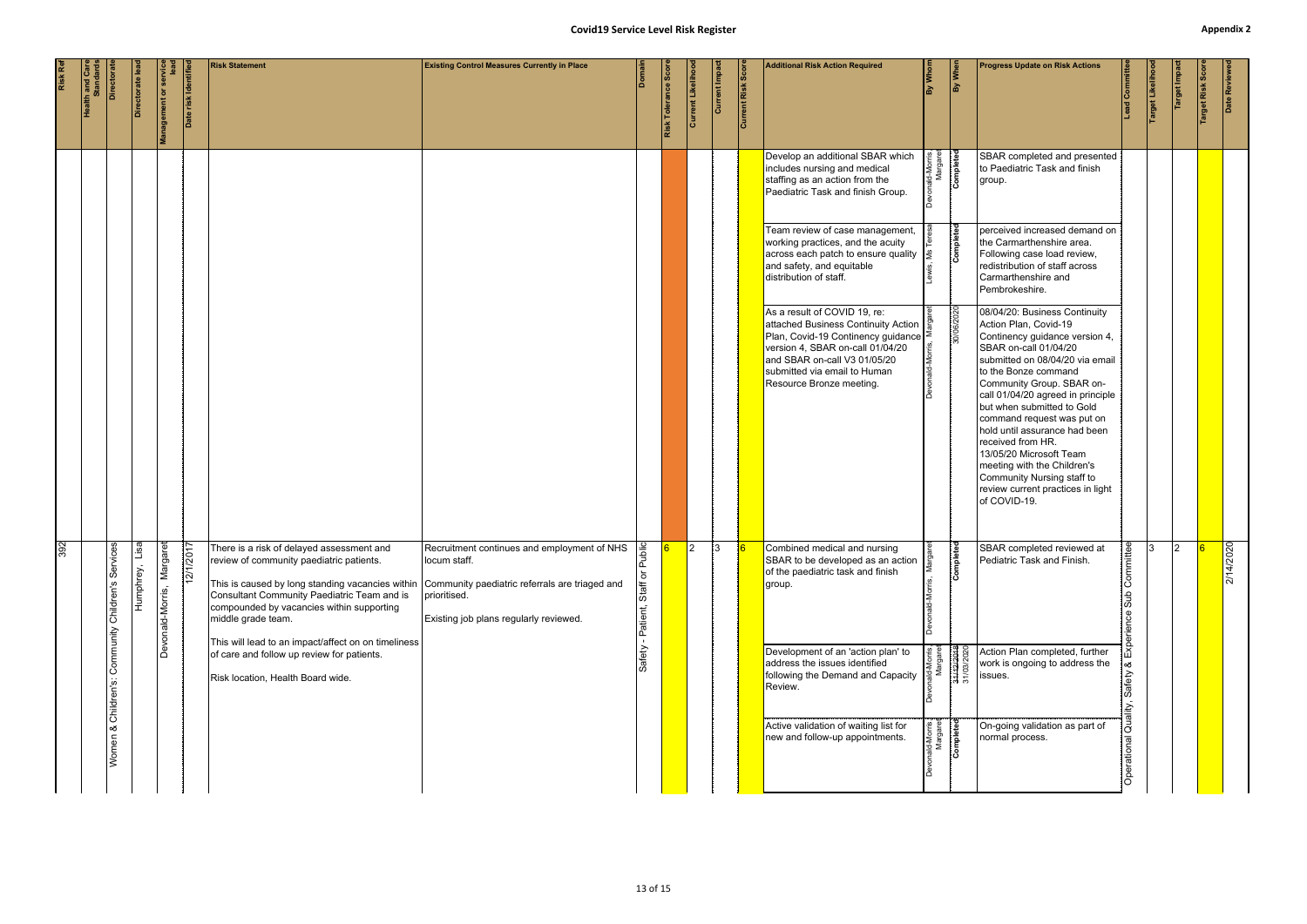# **Covid19 Service Level Risk Register Appendix 2** s<br>Safety - Patient<br>Staff of Public Staff or Public Staff or Public Staff or Public Staff or Public Staff or Public Staff or Publi

| <b>Appendix</b> 2                                                                                 | Date Reviewed                           |                                                                                                                                                                                                                                                                                                                                                                                                                                 | 5/22/2020                                                                                                                                                                                                                                                                                                                                                                                                                                                                                                                                                                                                                                                                                                                                                                                                                                                                          | 5/26/2020                                                                                                                                                                                               |
|---------------------------------------------------------------------------------------------------|-----------------------------------------|---------------------------------------------------------------------------------------------------------------------------------------------------------------------------------------------------------------------------------------------------------------------------------------------------------------------------------------------------------------------------------------------------------------------------------|------------------------------------------------------------------------------------------------------------------------------------------------------------------------------------------------------------------------------------------------------------------------------------------------------------------------------------------------------------------------------------------------------------------------------------------------------------------------------------------------------------------------------------------------------------------------------------------------------------------------------------------------------------------------------------------------------------------------------------------------------------------------------------------------------------------------------------------------------------------------------------|---------------------------------------------------------------------------------------------------------------------------------------------------------------------------------------------------------|
|                                                                                                   | arget Risk Sco                          |                                                                                                                                                                                                                                                                                                                                                                                                                                 | 2                                                                                                                                                                                                                                                                                                                                                                                                                                                                                                                                                                                                                                                                                                                                                                                                                                                                                  | 12.                                                                                                                                                                                                     |
|                                                                                                   | Target Likeliho<br>Target Impa          |                                                                                                                                                                                                                                                                                                                                                                                                                                 |                                                                                                                                                                                                                                                                                                                                                                                                                                                                                                                                                                                                                                                                                                                                                                                                                                                                                    |                                                                                                                                                                                                         |
|                                                                                                   | Lead Committee                          |                                                                                                                                                                                                                                                                                                                                                                                                                                 | Committee<br>sub<br>  ல<br>Experieno<br>l∝<br>Safety<br>Operational Quality,                                                                                                                                                                                                                                                                                                                                                                                                                                                                                                                                                                                                                                                                                                                                                                                                       | Committee<br>$\frac{d}{dS}$                                                                                                                                                                             |
| <b>Progress Update on Risk Actions</b>                                                            |                                         | 14/05/20: attached BCAP to this<br>risk for ADHD, Epilepsy,<br>Antipsychotic Medication,<br>adoption, Genetics, Paediatric<br>Outreach Oncology service                                                                                                                                                                                                                                                                         |                                                                                                                                                                                                                                                                                                                                                                                                                                                                                                                                                                                                                                                                                                                                                                                                                                                                                    | New action.                                                                                                                                                                                             |
|                                                                                                   | By When                                 | 30/06/2020                                                                                                                                                                                                                                                                                                                                                                                                                      |                                                                                                                                                                                                                                                                                                                                                                                                                                                                                                                                                                                                                                                                                                                                                                                                                                                                                    | Completed                                                                                                                                                                                               |
|                                                                                                   |                                         |                                                                                                                                                                                                                                                                                                                                                                                                                                 |                                                                                                                                                                                                                                                                                                                                                                                                                                                                                                                                                                                                                                                                                                                                                                                                                                                                                    |                                                                                                                                                                                                         |
|                                                                                                   | By Whom                                 |                                                                                                                                                                                                                                                                                                                                                                                                                                 |                                                                                                                                                                                                                                                                                                                                                                                                                                                                                                                                                                                                                                                                                                                                                                                                                                                                                    |                                                                                                                                                                                                         |
| <b>Additional Risk Action Required</b>                                                            |                                         | Review of service delivery in<br>response to Welsh Government<br>directive on COVID 19 and the<br>revision of acute paediatric services.<br><b>Business Continuity Action Plans</b><br>(BCAP) completed and sent via<br>email on 08/04/20 to the Bronze<br>Community Group and included the<br>following services, ADHD, Epilepsy,<br>Antipsychotic Medication, adoption,<br>Genetics, Paediatric Outreach<br>Oncology service. |                                                                                                                                                                                                                                                                                                                                                                                                                                                                                                                                                                                                                                                                                                                                                                                                                                                                                    | Directorate lead to identify further<br>resources and with Co-ordinator to<br>identify new ways of working.                                                                                             |
|                                                                                                   |                                         |                                                                                                                                                                                                                                                                                                                                                                                                                                 |                                                                                                                                                                                                                                                                                                                                                                                                                                                                                                                                                                                                                                                                                                                                                                                                                                                                                    |                                                                                                                                                                                                         |
|                                                                                                   | <b>Current Risk Score</b>               |                                                                                                                                                                                                                                                                                                                                                                                                                                 | l R                                                                                                                                                                                                                                                                                                                                                                                                                                                                                                                                                                                                                                                                                                                                                                                                                                                                                |                                                                                                                                                                                                         |
|                                                                                                   | Current Impac                           |                                                                                                                                                                                                                                                                                                                                                                                                                                 | l 3<br>$\vert$ 2                                                                                                                                                                                                                                                                                                                                                                                                                                                                                                                                                                                                                                                                                                                                                                                                                                                                   | 3 <sup>1</sup><br>$\vert$ 2                                                                                                                                                                             |
|                                                                                                   | Risk Tolerance Sco<br>Current Likelihoo |                                                                                                                                                                                                                                                                                                                                                                                                                                 | $\overline{6}$                                                                                                                                                                                                                                                                                                                                                                                                                                                                                                                                                                                                                                                                                                                                                                                                                                                                     |                                                                                                                                                                                                         |
|                                                                                                   |                                         |                                                                                                                                                                                                                                                                                                                                                                                                                                 | $\overline{5}$<br>rruption/disrupt<br>l est<br>Lite<br>e/Business<br>ခြ                                                                                                                                                                                                                                                                                                                                                                                                                                                                                                                                                                                                                                                                                                                                                                                                            | Complaints/Audit                                                                                                                                                                                        |
| <b>Covid19 Service Level Risk Register</b><br><b>Existing Control Measures Currently in Place</b> |                                         |                                                                                                                                                                                                                                                                                                                                                                                                                                 | Pathway formatted in line with RCOG guidelines,<br>Maintenance of essential maternity services<br>through COVID 19 Pandemic.<br>Signage in place to direct service users to<br>Working document in place to guide staff in<br>clinical RED/ GREEN. areas.<br>Telephone consultations for antenatal/postnatal<br>partnership with WAST.<br>Postnatal contraceptive pathway implemented<br>POP pill available on discharge from hospital.<br>Working in partnership with Newborn Blood Spot<br>Screening to ensure compliance.<br>Maintaining inter hospital transfers as and when<br>required.                                                                                                                                                                                                                                                                                      | Review of NICE policy initiated.<br>Clinical Effectiveness Co-ordinator recruited,<br>increased to 1 w.t.e. NICE Support Officer 1<br>w.t.e.                                                            |
| <b>Risk Statement</b>                                                                             |                                         |                                                                                                                                                                                                                                                                                                                                                                                                                                 | There is a risk of to service users and staff as a<br>result of departments needing to be reconfigured ASW guidelines and NHS Wales collaborative<br>due to COVID 19.<br>This is caused by the COVID 19 pandemic,<br>resulting in Ante Natal Clinic(ANC), DAU, Triage,  appropriate areas.<br>Antenatal ward and MLU have been relocated<br>and community maternity services have been<br>streamlined in line with RCOG guidelines and<br>Antenatal Screening Wales Guidelines.<br>Resulting in virtual consultations and streamlined Dedicated theatres for COVID 19 patients.<br>antenatal and postnatal care.<br>This will lead to an impact/affect on service users care.<br>and staff, lack of face to face services may<br>increase incidents and mis-diagnosis, claims and Guideline for Home birth delivery working in<br>complaints.<br>Risk location, Health Board wide. | There is a risk of NICE guidance not being<br>disseminated to appropriate staff in a timely<br>manner.<br>This is caused by resources being limited to a<br>staff of 0.4 WTE Band 7 and 0.4 WTE band 5. |
|                                                                                                   | Date risk Identifie                     |                                                                                                                                                                                                                                                                                                                                                                                                                                 | 5/22/2020                                                                                                                                                                                                                                                                                                                                                                                                                                                                                                                                                                                                                                                                                                                                                                                                                                                                          | 3/8/2019                                                                                                                                                                                                |
|                                                                                                   | ement or                                |                                                                                                                                                                                                                                                                                                                                                                                                                                 | Jenkins, Mrs Julie                                                                                                                                                                                                                                                                                                                                                                                                                                                                                                                                                                                                                                                                                                                                                                                                                                                                 | lisa<br>Davies,                                                                                                                                                                                         |
|                                                                                                   | Directorate lea                         |                                                                                                                                                                                                                                                                                                                                                                                                                                 | Lisa<br>Humphrey,                                                                                                                                                                                                                                                                                                                                                                                                                                                                                                                                                                                                                                                                                                                                                                                                                                                                  | John<br>Evans,                                                                                                                                                                                          |
|                                                                                                   | Directorat                              |                                                                                                                                                                                                                                                                                                                                                                                                                                 | Women & Children's: Midwifery/Maternity                                                                                                                                                                                                                                                                                                                                                                                                                                                                                                                                                                                                                                                                                                                                                                                                                                            | <b>Clinical Practice</b>                                                                                                                                                                                |
|                                                                                                   | <b>Health and Care</b><br>Standards     |                                                                                                                                                                                                                                                                                                                                                                                                                                 | Health and Safety<br>Standard 2.1 Managing Risk and Promoting                                                                                                                                                                                                                                                                                                                                                                                                                                                                                                                                                                                                                                                                                                                                                                                                                      | ly Effective Care                                                                                                                                                                                       |
|                                                                                                   | Risk Ref                                |                                                                                                                                                                                                                                                                                                                                                                                                                                 | 858                                                                                                                                                                                                                                                                                                                                                                                                                                                                                                                                                                                                                                                                                                                                                                                                                                                                                | $\overline{721}$                                                                                                                                                                                        |